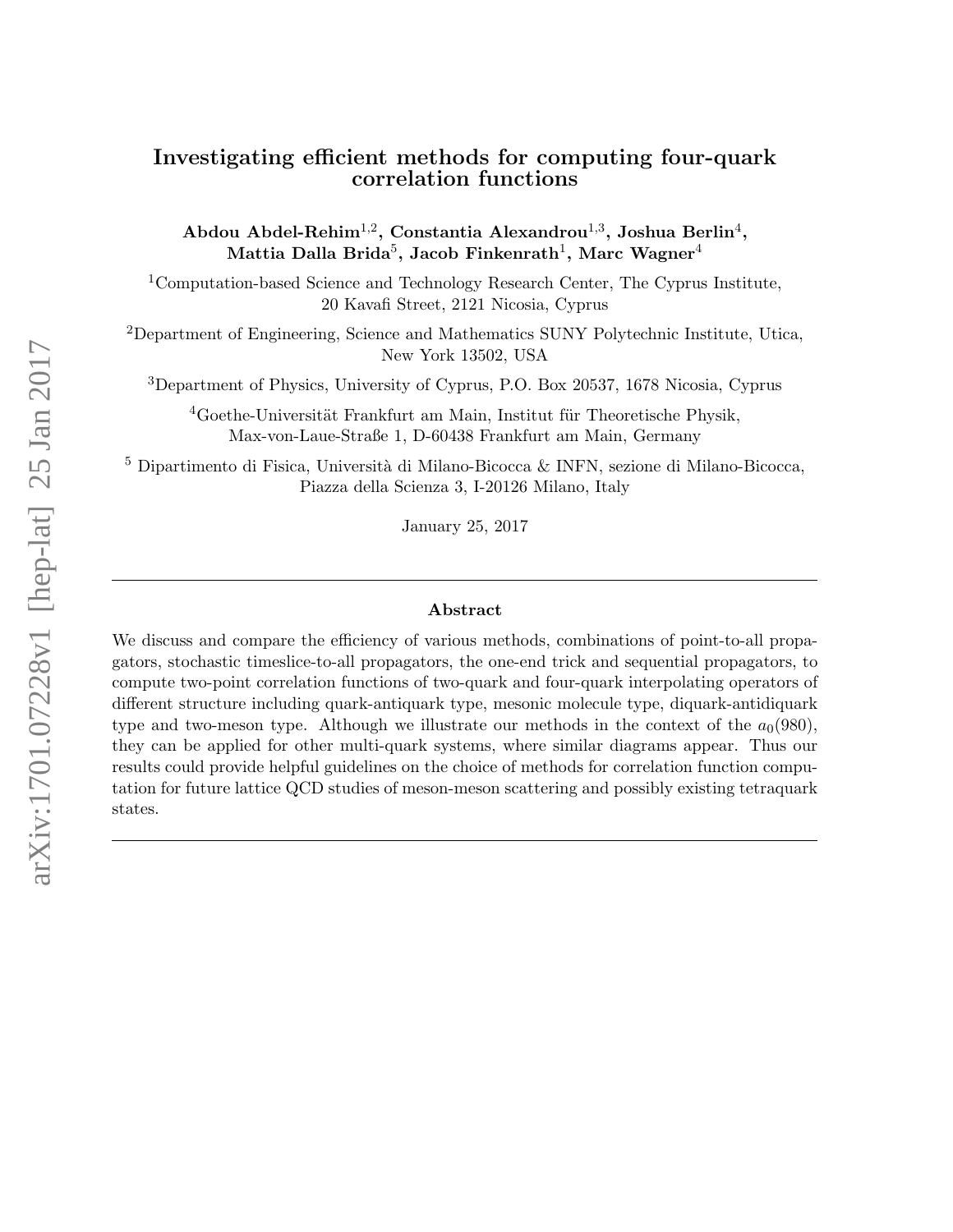# 1 Introduction

In recent years the study of four-quark systems has revived a lot of interest within the field of lattice QCD. These systems allow to study meson-meson scattering, as well as to investigate the existence and structure of possibly existing four-quark states, e.g. of mesonic molecule type or of diquark-antidiquark type. In particular the latter is motivated by experimental results providing strong indications for the existence of tetraquarks (e.g. the recently observed charged  $Z_c$  and  $Z_b$  states [\[1,](#page-44-0) [2,](#page-44-1) [3\]](#page-44-2) or the mass ordering of the nonet of light scalar mesons, which is inverted compared to the expectation from a standard quark-antiquark picture [\[4\]](#page-44-3)).

In order to perform this study within lattice QCD we need to compute two-point correlation functions involving both two-quark and four-quark interpolating operators. Depending on the details of these operators diagrams involving up to four quark propagators with a non-trivial spacetime structure are present. In contrast to simple quark-antiquark correlation functions, which can be computed in a straightforward way, e.g. by using standard point-to-all propagators, these four-quark correlation functions require in many cases all-to-all propagators (propagators from any point in space on a timeslice to any other point in space on another timeslice, what makes them considerably expensive) and, hence, more advanced techniques.

One possibility to compute them is the distillation method [\[5\]](#page-44-4), which provides all-to-all propagators between specifically smeared quark field operators (Laplacian Heaviside smearing). Distillation has recently been applied to such four-quark correlation functions (cf. e.g. [\[6,](#page-44-5) [7,](#page-44-6) [8\]](#page-44-7)). The distillation method however comes with an expensive overhead and only pays if a much larger number of interpolating fields is used. Moreover, for large volume lattices it is impractical and one has to apply its stochastic variant, which introduces additional stochastic noise terms for each quark propagator.

In this work we explore a different strategy, namely combining several traditional techniques to compute quark propagators and four-quark correlation functions: (A) point-to-all propagators (cf. e.g.  $[9, 10]$  $[9, 10]$ ); (B) stochastic timeslice-to-all propagators (cf. e.g.  $[11, 12]$  $[11, 12]$ ); (C) the one-end trick (cf. e.g.  $[13, 14]$  $[13, 14]$ ); (D) sequential propagators (cf. e.g.  $[15]$ ). There are many different types of diagrams and for each type we discuss several methods (combinations of the above mentioned techniques  $(A)$  to  $(D)$ ) and determine numerically the most efficient method. We study the  $a_0(980)$  channel (quantum numbers  $I(J^P) = 1(0^+)$ ) at a lattice spacing of  $a \approx 0.09$ fm and spacetime volume of  $(32a)^3 \times 64a$  with a variety of interpolating operators including quarkantiquark type, mesonic molecule type, diquark-antidiquark type and two-meson type (the latter describes two independent mesons with total zero momentum). In other words our work is intended to provide guidelines for future lattice QCD work concerned with arbitrary four-quark correlation functions, in particular guidelines for a quick and hence time-saving decision, which diagrams of a given correlation matrix to compute with which combinations of the above listed techniques.

Parts of this work have already been presented at recent conferences [\[16,](#page-45-2) [17,](#page-45-3) [18,](#page-45-4) [19,](#page-45-5) [20,](#page-45-6) [21\]](#page-45-7).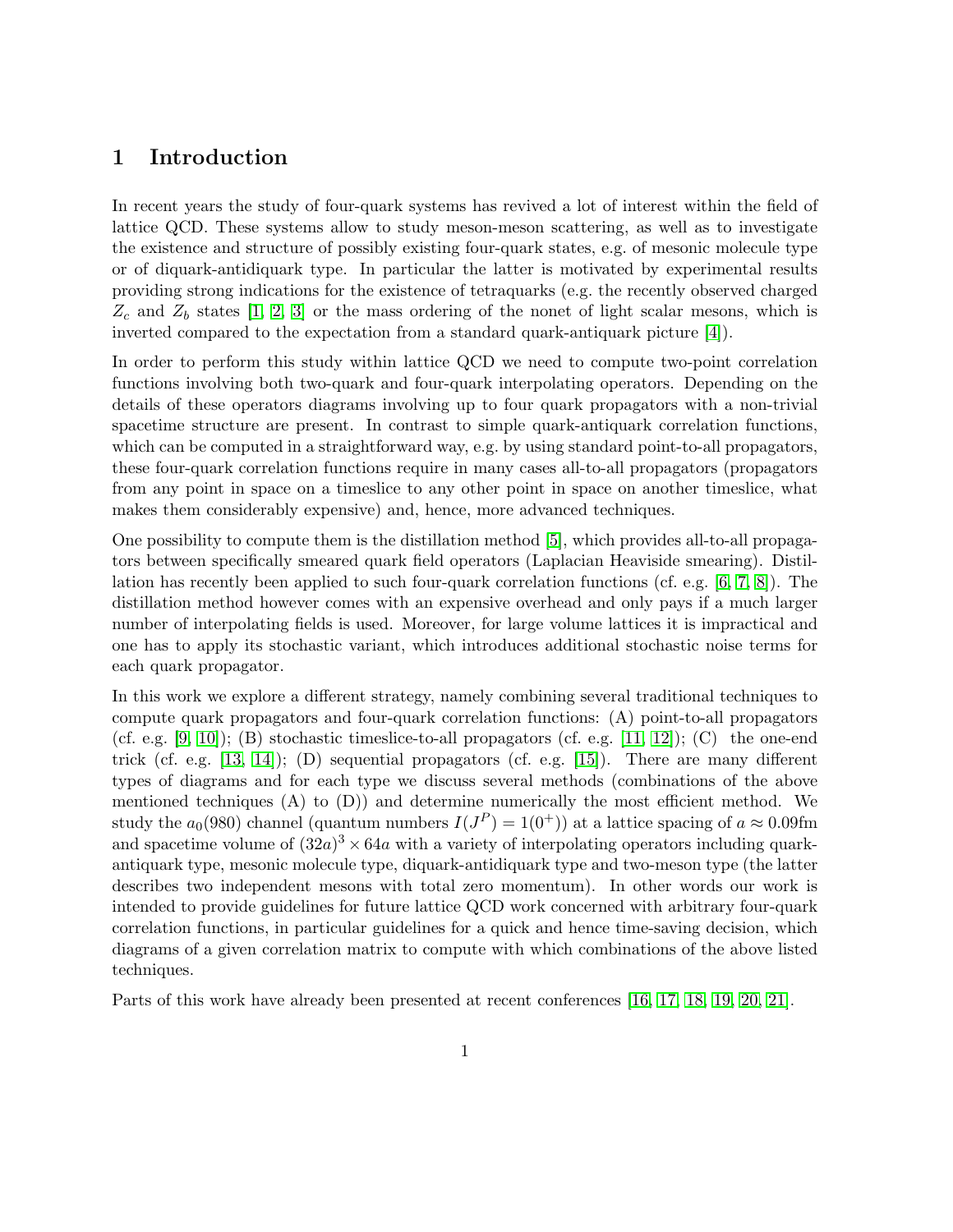The paper is structured as follows. In section [2](#page-3-0) we introduce the six interpolating operators we investigate and the resulting  $6 \times 6$  correlation matrix. In section [3](#page-6-0) we recapitulate the above mentioned four techniques for propagator and correlation function computation. Section [4](#page-12-0) is the main section of this work, where various methods are discussed for each element and diagram of the correlation matrix, with a numerical comparison of their efficiency. In section [5](#page-37-0) we conclude, in particular we summarize a few general rules regarding the choice of an efficient method, which seem to hold for most correlation matrix elements investigated. Section [A](#page-40-0) outlines briefly the used lattice setup and gives detailed examples for the calculation of certain correlation functions.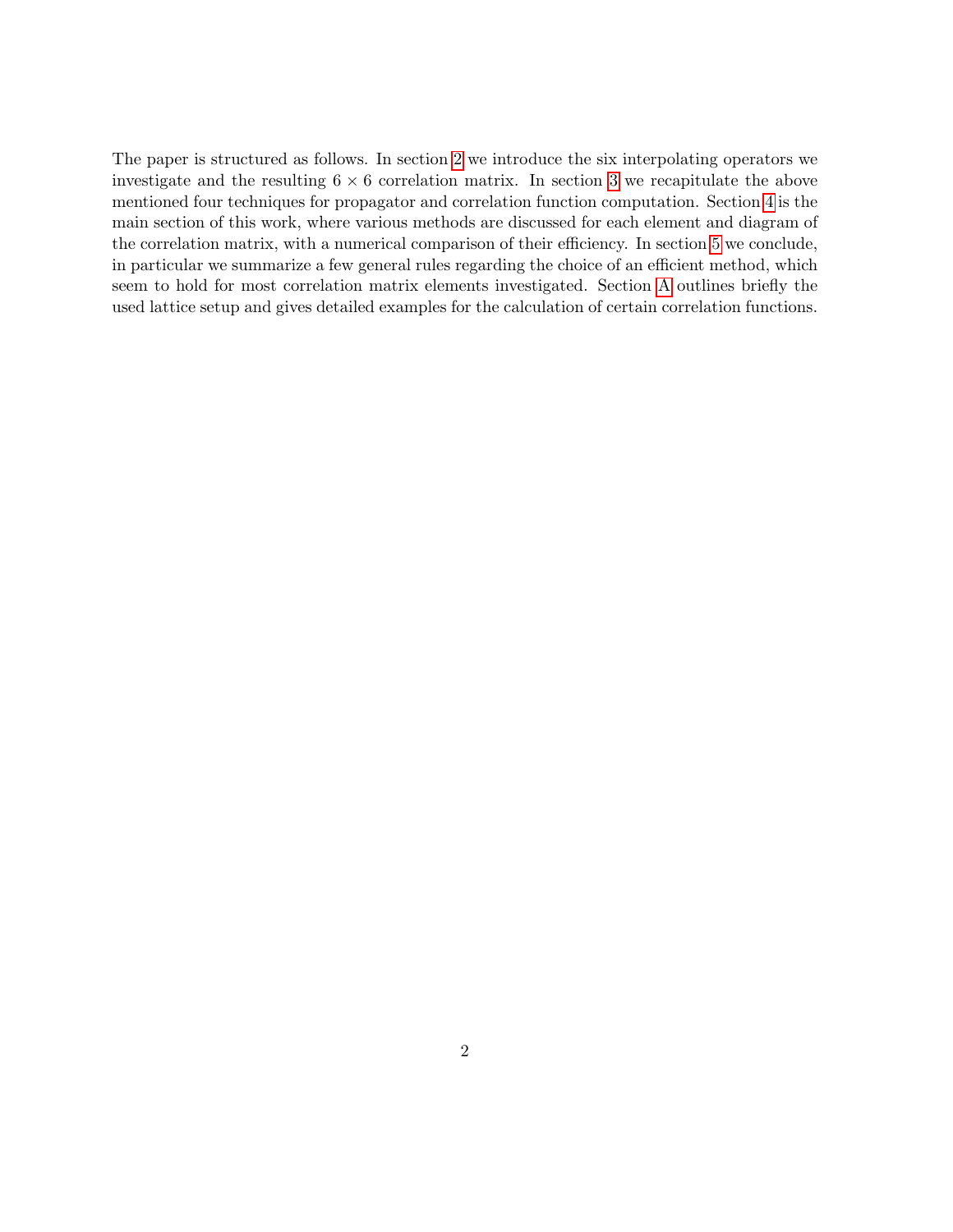# <span id="page-3-0"></span>2 Interpolating operators and correlation matrix

To study the  $a_0(980)$  meson, we consider several interpolating operators  $\mathcal{O}^j$ , which create states with quantum numbers  $I(J^P) = 1(0^+)$ , when applied to the vaccuum:

<span id="page-3-5"></span>
$$
\mathcal{O}^1 \qquad = \mathcal{O}^{q\bar{q}} \qquad \qquad = \frac{1}{\sqrt{V_s}} \qquad \sum_{\mathbf{x}} \left( \bar{d}(\mathbf{x}) u(\mathbf{x}) \right) \tag{1}
$$

<span id="page-3-1"></span>
$$
\mathcal{O}^2 = \mathcal{O}^{K\bar{K}, \text{ point}} = \frac{1}{\sqrt{V_s}} \sum_{\mathbf{x}} \left( \bar{s}(\mathbf{x}) \gamma_5 u(\mathbf{x}) \right) \left( \bar{d}(\mathbf{x}) \gamma_5 s(\mathbf{x}) \right) \tag{2}
$$

<span id="page-3-7"></span>
$$
\mathcal{O}^3 = \mathcal{O}^{\eta_s \pi, \text{ point}} = \frac{1}{\sqrt{V_s}} \sum_{\mathbf{x}} \left( \bar{s}(\mathbf{x}) \gamma_5 s(\mathbf{x}) \right) \left( \bar{d}(\mathbf{x}) \gamma_5 u(\mathbf{x}) \right)
$$
(3)

<span id="page-3-8"></span>
$$
\mathcal{O}^4 \qquad = \mathcal{O}^{Q\bar{Q}} \qquad \qquad = \frac{1}{\sqrt{V_s}} \qquad \sum_{\mathbf{x}} \epsilon_{abc} \Big( \bar{s}_b(\mathbf{x}) (C\gamma_5) \bar{d}_c^T(\mathbf{x}) \Big) \epsilon_{ade} \Big( u_d^T(\mathbf{x}) (C\gamma_5) s_e(\mathbf{x}) \Big) \qquad (4)
$$

$$
\mathcal{O}^5 = \mathcal{O}^{K\bar{K}, 2\text{part}} = \frac{1}{V_s} \sum_{\mathbf{x}, \mathbf{y}} \left( \bar{s}(\mathbf{x}) \gamma_5 u(\mathbf{x}) \right) \left( \bar{d}(\mathbf{y}) \gamma_5 s(\mathbf{y}) \right)
$$
(5)

<span id="page-3-2"></span>
$$
\mathcal{O}^6 = \mathcal{O}^{\eta_s \pi, 2\text{part}} = \frac{1}{V_s} \sum_{\mathbf{x}, \mathbf{y}} \left( \bar{s}(\mathbf{x}) \gamma_5 s(\mathbf{x}) \right) \left( \bar{d}(\mathbf{y}) \gamma_5 u(\mathbf{y}) \right) \tag{6}
$$

 $(V<sub>s</sub>$  is the spatial volume, C is the charge conjugation matrix). These interpolating operators are of different structure.  $\mathcal{O}^{q\bar{q}}$  generates a quark-antiquark pair, while the other operators [\(2\)](#page-3-1) to [\(6\)](#page-3-2) generate two quarks and two antiquarks.  $\mathcal{O}^{K\bar{K}}$ , point and  $\mathcal{O}^{\eta_s\pi}$ , point are of mesonic molecule type, i.e. resemble a  $K\bar{K}$  pair or  $\eta_s\pi$  pair<sup>[1](#page-3-3)</sup> centered around the same spatial point **x**.  $\mathcal{O}^{Q\bar{Q}}$ corresponds to a diquark-antidiquark pair<sup>[2](#page-3-4)</sup>. These three operators are candidates to model the structure of a possibly existing bound four-quark state, i.e. of a tetraquark. The remaining two operators  $\mathcal{O}^{K\bar{K}$ , 2part and  $\mathcal{O}^{\eta_s\pi}$ , 2part also generate meson pairs  $(K\bar{K}$  and  $\eta_s\pi)$ , this time, however, at independent spatial points  $x$  and  $y$ . They should be suited to resolve low-lying two-meson states within the  $I(J^P) = 1(0^+)$  sector.

The interpolating operators [\(1\)](#page-3-5) to [\(6\)](#page-3-2) enter a  $6 \times 6$  correlation matrix,

<span id="page-3-6"></span>
$$
C_{jk}(t) = \left\langle \mathcal{O}^{j}(t_2)\mathcal{O}^{k\dagger}(t_1) \right\rangle , \quad t = t_2 - t_1 > 0,
$$
\n
$$
(7)
$$

where  $\langle \ldots \rangle$  denotes the lattice QCD path integral expectation value. Computing such expectations values at affordable numerical costs and with small statistical errors is a highly non-trivial task, in particular, when four-quark operators like [\(2\)](#page-3-1) to [\(6\)](#page-3-2) are involved. One possible strategy, which we follow throughout this work, is to suitably combine standard techniques for propagator and correlator computation (point-to-all propagators, stochastic propagators, the one-end trick,

<span id="page-3-3"></span> $1_{\bar{s}} \times \gamma_5 s_{\bf x}$  excites a meson-like structure composed of an  $s\bar{s}$  pair, which is expected to have significant overlap to both  $\eta$  and  $\eta'$  and, hence, is denoted by  $\eta_s$ .

<span id="page-3-4"></span><sup>&</sup>lt;sup>2</sup>We consider only the lightest (anti-)diquarks, which have spin structure  $C_{\gamma_5}$  [\[22,](#page-45-8) [23,](#page-45-9) [24\]](#page-45-10).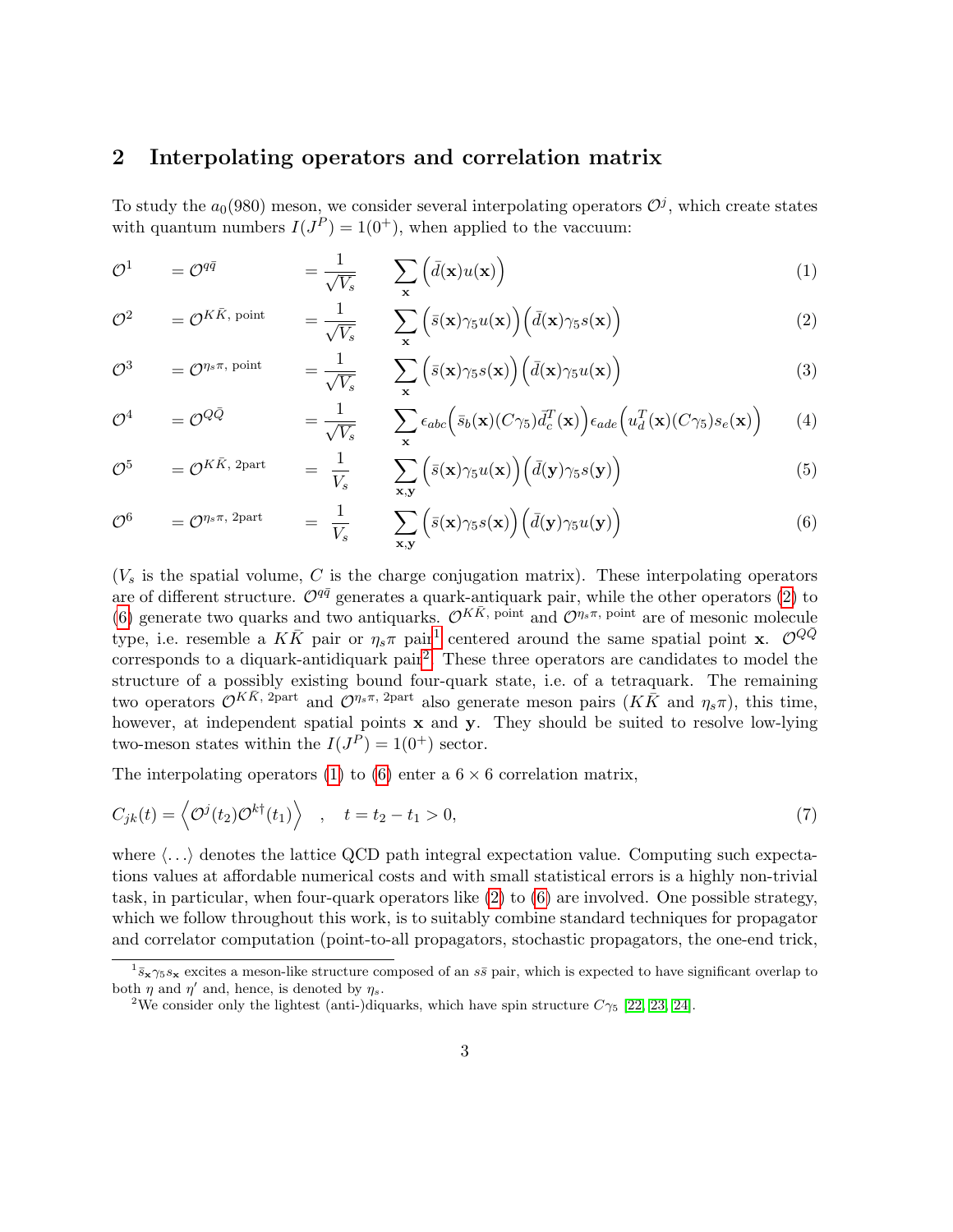sequential propagators). One of the main goals of this work is to discuss, which combinations of techniques are possible in principle for each of the matrix elements  $C_{ik}$  and, in a second step, to determine numerically which combination is most efficient, i.e. results in the smallest statistical error at comparable computational cost.

Even though we focus on the  $a_0(980)$  meson with quantum numbers  $I(J^P) = 1(0^+),$  our findings are of general interest regarding the study of tetraquark systems and unstable mesonic resonances. The study of such systems usually requires the computation of correlation matrices of identical or similar structure as  $(7)$  with interpolating operators  $(1)$  to  $(6)$ . For example, after replacing the quark flavors according to  $(u, d, s) \rightarrow (c, s, u/d)$ , one would obtain a matrix suited to study the  $J^P = 0^+$   $D_{s0}^*(2317)$  meson, and probe whether two- or for-quark structures are dominating. Similarly,  $(u, d, s) \rightarrow (u, d, c)$  would allow to study certain charmonium states, for which are tetraquark structure is frequently discussed, e.g. the  $Z(4430)$  meson.

To ease notation, we will often picture correlation matrix elements in a diagrammatic way, where quark propagators are represented by arrows. These diagrams do not exhibit information about color and spin, but clearly display the spacetime structure. In particular one can read off, which combinations of methods is suited to compute a diagram. In our case, each correlation matrix element [\(7\)](#page-3-6) corresponds to either a single diagram or a sum of two diagrams. Due to the flavor structure of the interpolating operators (either  $u\bar{d}$  or  $u\bar{d}s\bar{s}$ ) there are within each diagram either two or four quark propagators connecting the timeslices at  $t_1$  and  $t_2$ . The diagrams are, hence, denoted as "2 $\times$  connected" and "4 $\times$  connected", respectively (for an example cf. Figure [1\)](#page-4-0). The diagrammatic representation of the full  $6 \times 6$  correlation matrix is shown in Figure [2.](#page-5-0) Note that certain correlation matrix elements have identical diagrammatic representations, since they only differ in their color and spin structure.

<span id="page-4-0"></span>

Figure 1: Diagrammatic representation of  $C_{22}$ .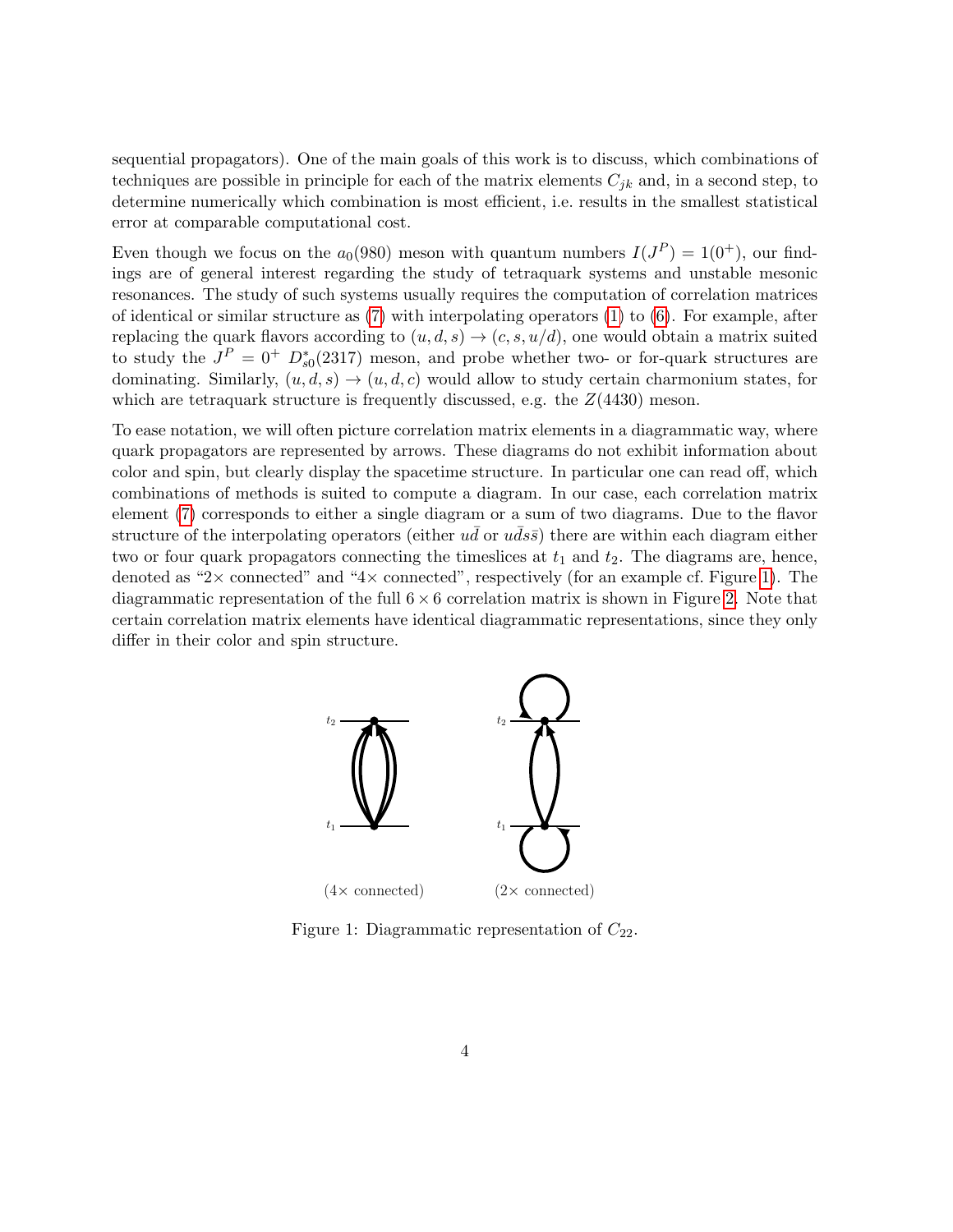<span id="page-5-0"></span>

|                                                                                                                           | $-\frac{1}{\sqrt{2}}$                                                                                                                                                                                                                                                                                                                                                                                                                                                                                                          |                                                                            |                                                                                    |                                                                                                                                                                                                                                                                                                                                                                                                                                             |  |
|---------------------------------------------------------------------------------------------------------------------------|--------------------------------------------------------------------------------------------------------------------------------------------------------------------------------------------------------------------------------------------------------------------------------------------------------------------------------------------------------------------------------------------------------------------------------------------------------------------------------------------------------------------------------|----------------------------------------------------------------------------|------------------------------------------------------------------------------------|---------------------------------------------------------------------------------------------------------------------------------------------------------------------------------------------------------------------------------------------------------------------------------------------------------------------------------------------------------------------------------------------------------------------------------------------|--|
| $\begin{array}{c}\n-\frac{1}{\sqrt{2}} \\ -\frac{1}{\sqrt{2}}\n\end{array}$                                               | $\frac{1}{\sqrt{1-\frac{1}{\sqrt{1}}}}$                                                                                                                                                                                                                                                                                                                                                                                                                                                                                        |                                                                            |                                                                                    |                                                                                                                                                                                                                                                                                                                                                                                                                                             |  |
|                                                                                                                           |                                                                                                                                                                                                                                                                                                                                                                                                                                                                                                                                |                                                                            |                                                                                    |                                                                                                                                                                                                                                                                                                                                                                                                                                             |  |
| $\begin{array}{c}\n\cdot & \cdot \\ \hline\n\cdot & \cdot \\ \hline\n\cdot & \cdot \\ \hline\n\cdot & \cdot\n\end{array}$ | $\frac{1}{\frac{1}{2} \cdot \frac{1}{2}}$                                                                                                                                                                                                                                                                                                                                                                                                                                                                                      |                                                                            |                                                                                    |                                                                                                                                                                                                                                                                                                                                                                                                                                             |  |
|                                                                                                                           | $\frac{1}{\sqrt{2}}\left[\frac{1}{\sqrt{2}}\cdot\frac{\sqrt{2}}{\sqrt{2}}\cdot\frac{\sqrt{2}}{\sqrt{2}}\right]$                                                                                                                                                                                                                                                                                                                                                                                                                | $\frac{1}{\frac{1}{\frac{1}{\sqrt{3}}}}\cdot\frac{1}{\frac{1}{\sqrt{3}}}}$ |                                                                                    | $\frac{1}{\frac{1}{\sqrt{2}}}\cdot\frac{1}{\frac{1}{\sqrt{2}}}\cdot\frac{1}{\frac{1}{\sqrt{2}}}\cdot\frac{1}{\frac{1}{\sqrt{2}}}\cdot\frac{1}{\frac{1}{\sqrt{2}}}\cdot\frac{1}{\frac{1}{\sqrt{2}}}\cdot\frac{1}{\frac{1}{\sqrt{2}}}\cdot\frac{1}{\frac{1}{\sqrt{2}}}\cdot\frac{1}{\frac{1}{\sqrt{2}}}\cdot\frac{1}{\frac{1}{\sqrt{2}}}\cdot\frac{1}{\frac{1}{\sqrt{2}}}\cdot\frac{1}{\frac{1}{\sqrt{2}}}\cdot\frac{1}{\frac{1}{\sqrt{2}}}\$ |  |
|                                                                                                                           | $\begin{array}{ c c c c c c c c } \hline \rule{0pt}{14pt} & \raisebox{0pt}{\text{\Large $\bullet$}} & \raisebox{0pt}{\text{\Large $\bullet$}} \\ \hline \rule{0pt}{2pt} & \raisebox{0pt}{\text{\Large $\bullet$}} & \raisebox{0pt}{\text{\Large $\bullet$}} \\ \hline \rule{0pt}{2pt} & \raisebox{0pt}{\text{\Large $\bullet$}} & \raisebox{0pt}{\text{\Large $\bullet$}} \\ \hline \rule{0pt}{2pt} & \raisebox{0pt}{\text{\Large $\bullet$}} & \raisebox{0pt}{\text{\Large $\bullet$}} \\ \hline \rule{0pt}{2pt} & \raisebox$ |                                                                            | $\begin{array}{ c c } \hline \cdot & \longleftarrow & \cdot \\ \hline \end{array}$ |                                                                                                                                                                                                                                                                                                                                                                                                                                             |  |

Figure 2: Diagrammatic representation of the  $6 \times 6$  correlation matrix  $C_{jk}$  (eq. [\(7\)](#page-3-6)).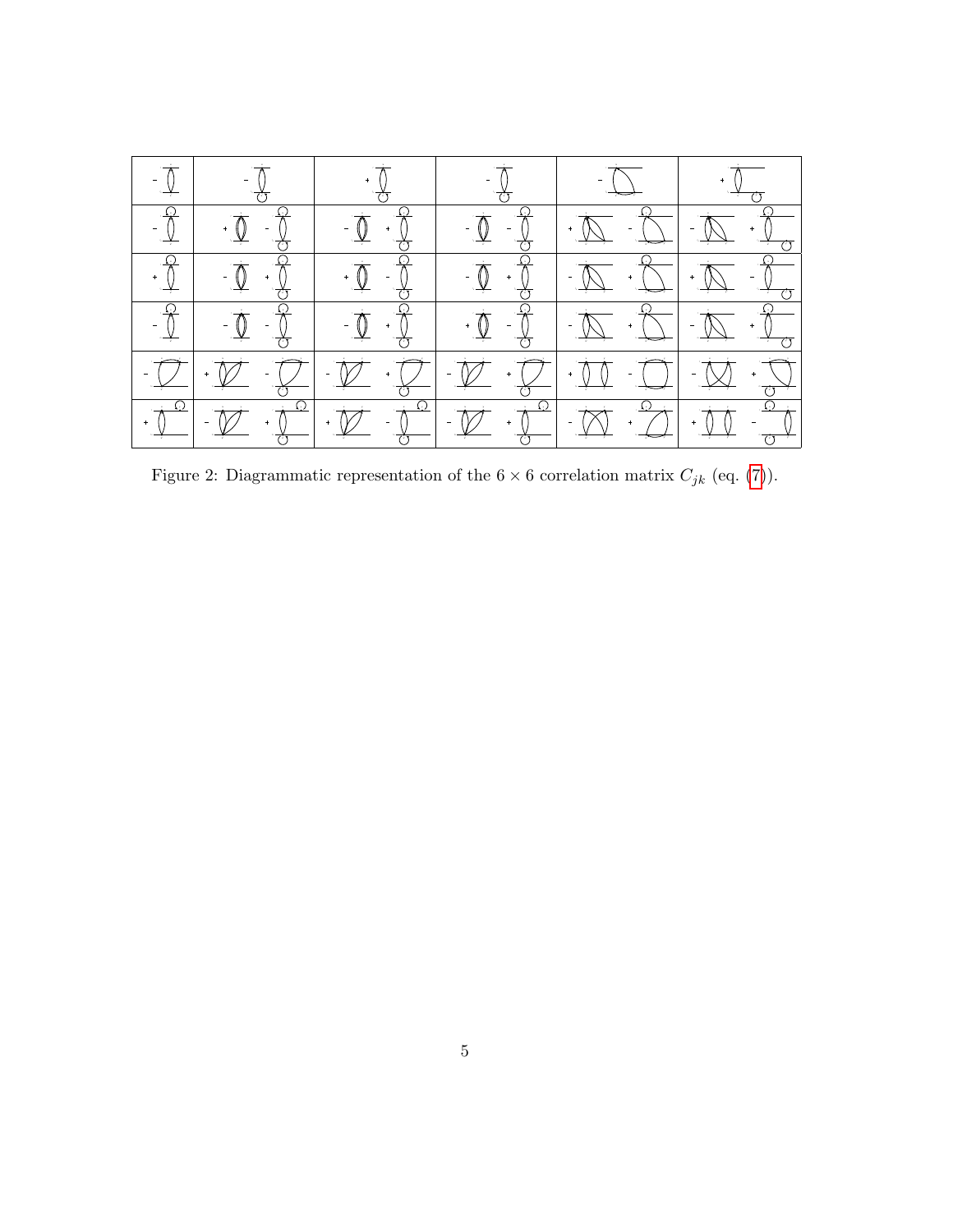### <span id="page-6-0"></span>3 Techniques for propagator computation

The lattice action for quarks is bilinear in the quark fields q and  $\bar{q}$ ,

$$
S^{(q)} = \sum_{x,y} \bar{q}_{a,A}(x) D_{a,A;b,B}^{(q)}(x;y) q_{b,B}(y),
$$
\n(8)

where  $D^{(q)}$  denotes the Dirac operator for quark flavor q and indices  $a, b, \ldots, A, B, \ldots$  and  $x, y, \ldots$  label color, spin and spacetime, respectively. The propagator  $G<sup>(q)</sup>$  is the inverse of the Dirac operator, i.e. the solution of the linear system

$$
\sum_{y} D_{a,A;b,B}^{(q)}(x;y) G_{b,B;c,C}^{(q)}(y;z) = \delta_{a;c} \delta_{A;C} \delta(x;z).
$$
\n(9)

In the following subsections we discuss several standard techniques for propagator computation which are well-know in the literature, namely: (1) point-to-all propagators, (2) stochastic propagators, (3) the one-end trick and (4) sequential propagators. We illustrate some of these techniques in the context of a simple example, the correlation function of the interpolating operator  $\mathcal{O}^1 = \mathcal{O}^{q\bar{q}} = (1/\sqrt{V_s}) \sum_{\mathbf{x}} d(\mathbf{x}) u(\mathbf{x})$  (eq. [\(1\)](#page-3-5)), i.e. correlation matrix element  $C_{11}$  in [\(7\)](#page-3-6) and Figure [2.](#page-5-0) Integrating over the Grassmann valued quark fields allows us to express the correlation function in terms of quark propagators,

<span id="page-6-1"></span>
$$
C_{11}(t) = -\frac{1}{V_s} \sum_{\mathbf{x}, \mathbf{y}} \left\langle \text{Tr}\left(G^{(d)}(\mathbf{x}, t_1; \mathbf{y}, t_2) G^{(u)}(\mathbf{y}, t_2; \mathbf{x}, t_1)\right) \right\rangle_U = -\frac{1}{V_s} \sum_{\mathbf{x}, \mathbf{y}} \left\langle \text{Tr}\left(\gamma_5 \left(G^{(d)}(\mathbf{y}, t_2; \mathbf{x}, t_1)\right)^\dagger \gamma_5 G^{(u)}(\mathbf{y}, t_2; \mathbf{x}, t_1)\right) \right\rangle_U,
$$
\n(10)

where  $\gamma_5$  hermiticity has been used, Tr(...) denotes the trace in spin and color space and  $\langle ... \rangle_U$  is the average over gauge link configurations distributed proportionally to  $e^{-S_{\text{eff}}}$  =  $e^{-(S_{\text{gauge}} - \ln(\det(Q)))}$ .

#### <span id="page-6-2"></span>3.1 Point-to-all propagators

The exact computation of a propagator  $G^{(q)}(x; y)$  from any point in spacetime x to any other point y is numerically not feasible, because for typical lattices with e.g.  $32<sup>4</sup>$  lattice sites both  $D^{(q)}$  and  $G^{(q)}$  are matrices with  $\mathcal{O}(10^7)$  entries. However, using translation invariance it is often possible to simply compute propagators from a single spacetime point  $x$  to any other point  $y$ . For example in [\(10\)](#page-6-1),  $\sum_{\mathbf{x}}$  can be replaced by the spatial volume  $V_s$ ,

$$
C_{11}(t) = -\left\langle \sum_{\mathbf{y}} \text{Tr}\left(\gamma_5 \left(G^{(d)}(\mathbf{y}, t_2; \mathbf{x}, t_1)\right)^{\dagger} \gamma_5 G^{(u)}(\mathbf{y}, t_2; \mathbf{x}, t_1)\right) \right\rangle_U, \tag{11}
$$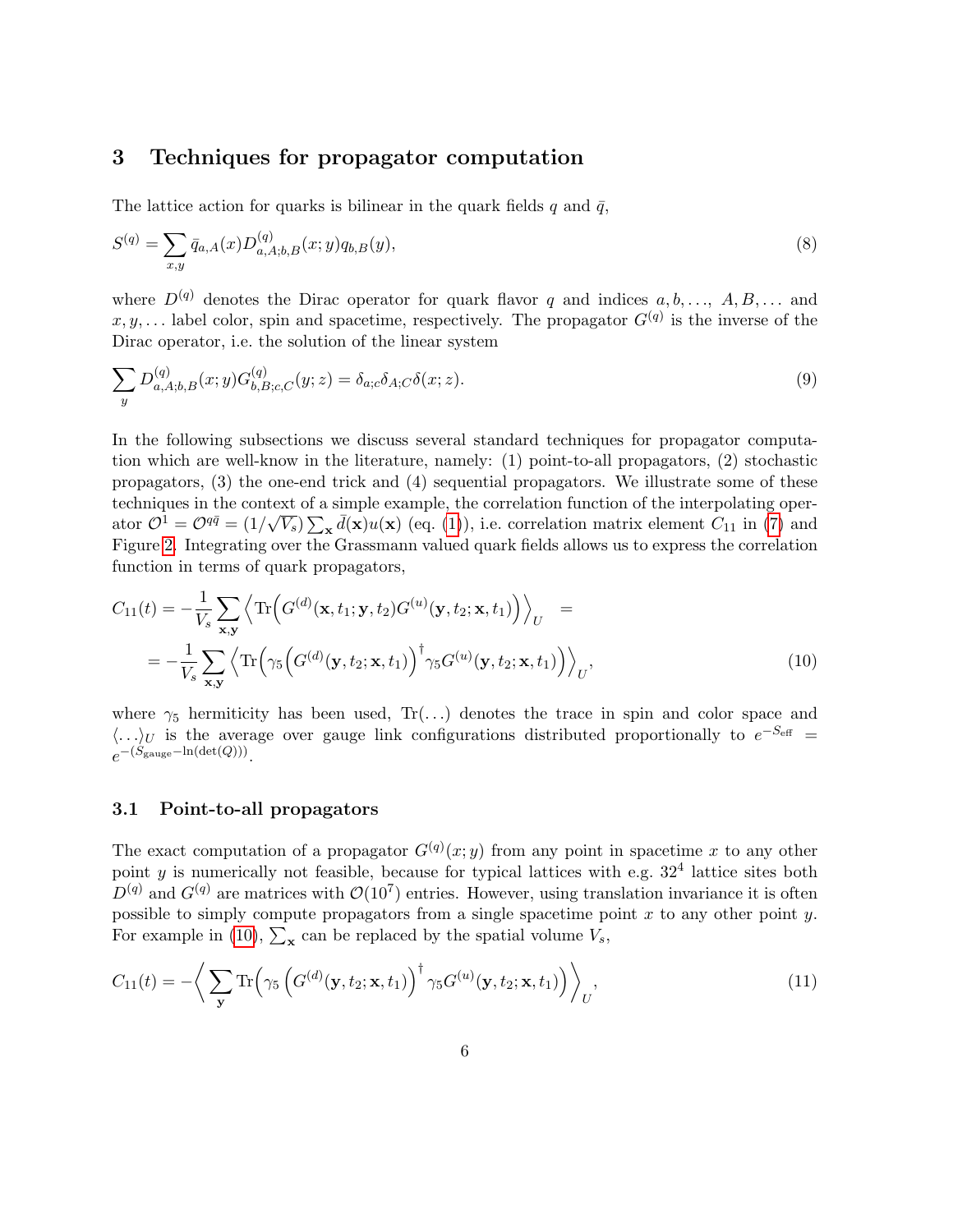where x denotes an arbitrary but fixed point in space. The spacetime column index of both propagators is now  $(\mathbf{x}, t_1)$ , i.e. it is not anymore necessary to compute the full matrix  $G^{(u/d)}$ , but only 12 columns of this matrix  $(3 \text{ color} \times 4 \text{ spin})$ , which is numerically feasible.

Explicitly, one has to solve 12 linear systems,

<span id="page-7-0"></span>
$$
\sum_{y} D_{a,A;b,B}^{(q)}(x;y)\phi_{b,B}^{(q)}(y)[c,C,z] = \xi_{a,A}(x)[c,C,z] \quad , \quad \xi_{a,A}(x)[c,C,z] = \delta_{a;c}\delta_{A;c}\delta(x;z), \tag{12}
$$

where  $c = 1, 2, 3$  and  $C = 1, 2, 3, 4$  label 12 different point sources. (Each solution  $\phi$  corresponds to a single column of the inverse of the Dirac matrix  $D$ ;  $\phi$  are, therefore, also commonly called "inversions"). The propagator ending at spacetime point  $x$ , a so-called point-to-all propagator (cf. e.g.  $[9, 10]$  $[9, 10]$ ), is then

$$
G_{b,B;a,A}^{(q)}(y;x) = \phi_{b,B}^{(q)}(y)[a,A,x],
$$
\n(13)

The example correlation function [\(10\)](#page-6-1) expressed in terms of such point-to-all propagators is

<span id="page-7-2"></span>
$$
C_{11}(t) = -\left\langle (\gamma_5)_{A;B} \left( \sum_{\mathbf{y}} \phi^{(d)}(\mathbf{y}, t_2) [a, B, \mathbf{x}, t_1]^{\dagger} \gamma_5 \phi^{(u)}(\mathbf{y}, t_2) [a, A, \mathbf{x}, t_1] \right) \right\rangle_U.
$$
 (14)

Of course, for each diagram, translation invariance allows one to replace only a single spatial sum  $\sum_{\mathbf{x}}$  by an arbitrary fixed  $\mathbf{x}$ . Diagrams, where all propagators either start or end at the same spacetime point can, hence, be expressed exclusively in terms of point-to-all propagators (e.g.  $C_{11}$ ,  $C_{12}$ , left diagram of  $C_{22}$ ). However, since this is not the case for the majority of diagrams, additional methods to compute propagators are necessary.

After replacing a spatial sum  $\sum_{\mathbf{x}}$  by a fixed  $\mathbf{x}$ , spatial averaging to reduce statistical errors is not implemented anymore. For each set of 12 inversions [\(12\)](#page-7-0) and each diagram only a single sample is computed. Of course, it is possible to compute additional samples by choosing different  $\bf{x}$ values. This however requires additional sets of 12 inversions for each different x, and quickly becomes expensive.

### <span id="page-7-3"></span>3.2 Stochastic timeslice-to-all propagators

While it is not possible in practice to compute the propagator from any spacetime point  $x$  to any other spacetime point y exactly, one can at least estimate it stochastically. Quite common are so-called stochastic timeslice-to-all propagators (cf. e.g. [\[11,](#page-44-10) [12\]](#page-44-11)): stochastically estimated propagators from any space point  $x$  in a given time-slice  $t_0$ , to any other spacetime point y.

Again linear systems have to be solved labeled now by  $n = 1, \ldots, N$ ,

<span id="page-7-1"></span>
$$
\sum_{y} D_{a,A;b,B}^{(q)}(x;y)\phi_{b,B}^{(q)}(y)[t_0,n] = \xi_{a,A}(x)[t_0,n] \quad , \quad \xi_{a,A}(x)[t_0,n] = \delta(x_0,t_0)\Xi_{a,A}(\mathbf{x})[n],\tag{15}
$$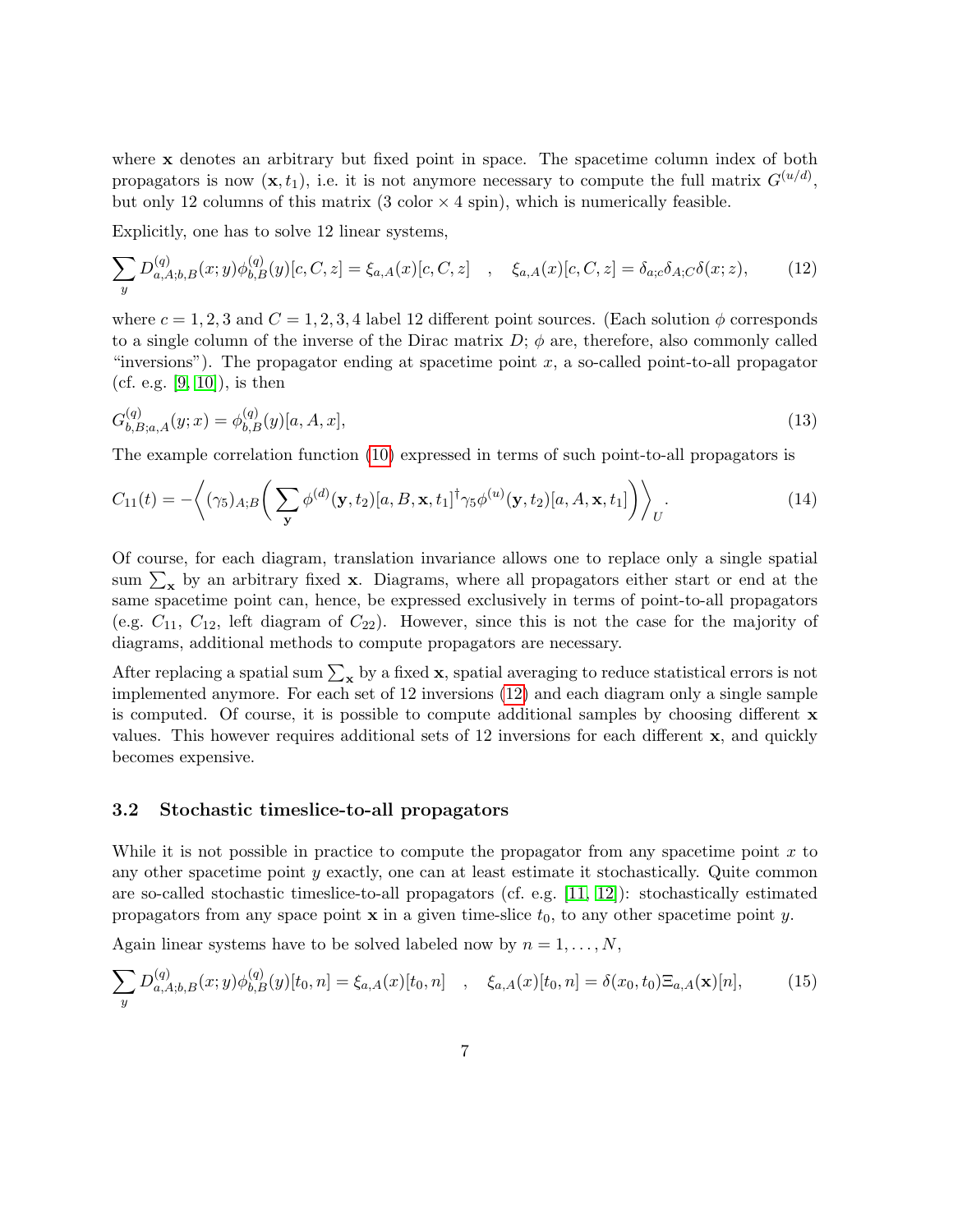where  $\Xi_{a,A}(\mathbf{x})[n]$  are random numbers satisfying

<span id="page-8-0"></span>
$$
\frac{1}{N} \sum_{n=1}^{N} \Xi_{a,A}^{*}(\mathbf{x})[n] \Xi_{b,B}(\mathbf{y})[n] = \delta_{a,b} \delta_{A,B} \delta(\mathbf{x}; \mathbf{y}) + \text{unbiased noise.}
$$
\n(16)

A convenient choice is  $\Xi_{a,A}(\mathbf{x})[n] \in \mathbb{Z}(2) \times \mathbb{Z}(2)$  which results in an unbiased noise proportional to  $O\left(\frac{1}{\sqrt{2}}\right)$ N . As usual since the noise average and the average over the gauge field commute, in practice one can take a fairly small number N of noise sources per gauge configuration, but not smaller than the number of propagators in the diagram.

Using [\(15\)](#page-7-1) and [\(16\)](#page-8-0) it is straightforward to show

$$
G^{(q)}(y; \mathbf{x}, t_0) = \frac{1}{N} \sum_{n=1}^{N} \phi^{(q)}(y) [t_0, n] \xi(\mathbf{x}, t_0) [t_0, n]^{\dagger} + \text{unbiased noise.}
$$
 (17)

The example correlation function [\(10\)](#page-6-1) expressed in terms of stochastic timeslice-to-all propagators is

$$
C_{11}(t) = -\frac{1}{N(N-1)} \sum_{n \neq \tilde{n}} \frac{1}{V_s}
$$

$$
\left\langle \left( \sum_{\mathbf{y}} \phi^{(d)}(\mathbf{y}, t_2) [t_1, \tilde{n}]^\dagger \gamma_5 \phi^{(u)}(\mathbf{y}, t_2) [t_1, n] \right) \left( \sum_{\mathbf{x}} \xi(\mathbf{x}, t_1) [t_1, n]^\dagger \gamma_5 \xi(\mathbf{x}, t_1) [t_1, \tilde{n}] \right) \right\rangle_U.
$$
(18)

<span id="page-8-2"></span>Note that each propagator needs to be estimated by a different pair of stochastic sources  $\xi[n]$ and corresponding inversions  $\phi[n]$  (guaranteed here by  $\sum_{n \neq \tilde{n}}$ ).

Stochastic timeslice-to-all propagators are most flexible, i.e. replacing a spatial sum  $\sum_{\mathbf{x}}$  by a fixed x as in the case of point-to-all propagators is not necessary. In principle all diagrams of the correlation matrix [\(7\)](#page-3-6) can be computed using exclusively stochastic timeslice-to-all propagators. A severe drawback of these propagators is, however, that they introduce additional stochastic noise. The number of stochastic noise terms is  $\approx V_s^M \times$  (number of signal terms), where M is the number of stochastic timeslice-to-all propagators in a diagram<sup>[3](#page-8-1)</sup>. While using a single stochastic propagator, i.e.  $M = 1$ , typically leads to acceptable signal-to-noise ratios, the noise grows quite rapidly with the number of stochastic propagators. Already for  $M > 2$ , the signal can easily be lost in the noise if these techniques are applied naively. Therefore, a promising strategy might be to combine a single stochastic timeslice-to-all propagator with several point-to-all propagators, as we shall see later on.

<span id="page-8-1"></span><sup>&</sup>lt;sup>3</sup>For example the number of signal terms in [\(18\)](#page-8-2) is  $\propto V_s^2$  (all  $(\mathbf{x}, t_1)$  connected by a pair of propagators with all  $(y, t_2)$ , while the number of stochastic noise terms is  $\propto V_s^4$ .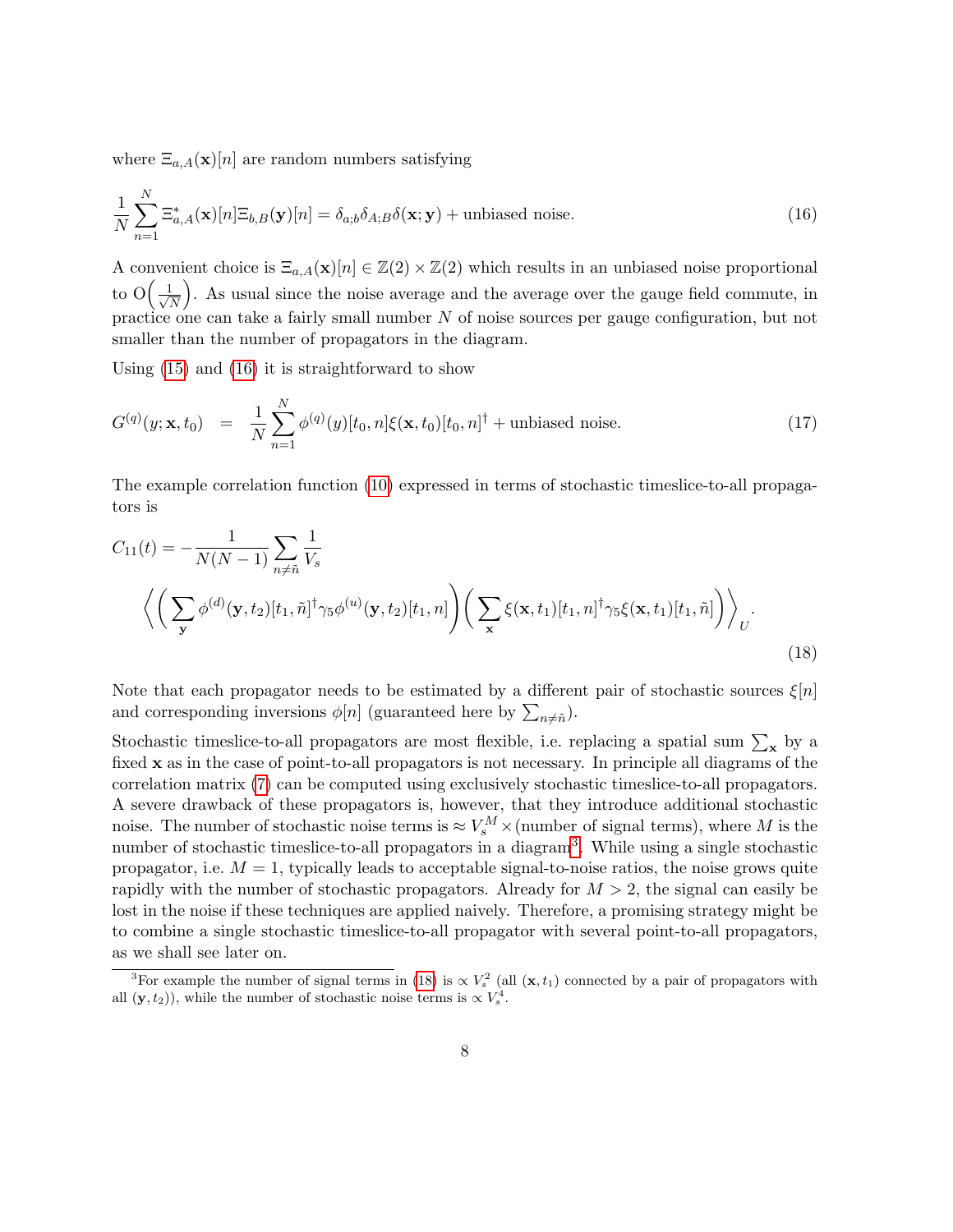#### <span id="page-9-3"></span>3.3 The one-end trick

<span id="page-9-4"></span> $\overline{y}$ 

The one-end trick is an efficient technique to estimate the product of two propagators stochastically (cf. e.g. [\[13,](#page-44-12) [14\]](#page-45-0)). The product must be of the form

<span id="page-9-1"></span>
$$
\sum_{\mathbf{y}} G^{(q_1)}(x; \mathbf{y}, t) \Gamma G^{(q_2)}(\mathbf{y}, t; z), \tag{19}
$$

i.e. the propagators are connected at spacetime point  $(y, t)$  with a sum over y, but no further propagators starting or ending at  $(y, t)$ . The one-end trick is thus particularly suited to compute correlation matrix elements, where at least one of the two interpolating operators is either a  $q\bar{q}$ or a two-meson operator, i.e.  $\mathcal{O}^{q\bar{q}}$ ,  $\mathcal{O}^{K\bar{K}$ , 2part or  $\mathcal{O}^{\eta_s\pi}$ , 2part defined in section [2.](#page-3-0)

One has to solve 2N linear systems labeled by  $n = 1, ..., N$ ,

$$
\sum_{y} D_{a,A;b,B}^{(q_1)}(x;y)\phi_{b,B}^{(q_1)}(y)[t_0,n] = \xi_{a,A}(x)[t_0,n]
$$
\n
$$
\sum D_{a,A;b,B}^{(q_2)}(x;y)\tilde{\phi}_{b,B}^{(q_2)}(y)[t_0,\Gamma,n] = (\gamma_5\Gamma^{\dagger}\xi)_{a,A}(x)[t_0,n],
$$
\n(21)

where  $\xi$  is a stochastic timeslice source defined in [\(15\)](#page-7-1). With the resulting  $\phi$  and  $\tilde{\phi}$  the product of propagators can be estimated as,

$$
\sum_{\mathbf{y}} G^{(q_1)}(x; \mathbf{y}, t) \Gamma G^{(q_2)}(\mathbf{y}, t; z) = \frac{1}{N} \sum_{n=1}^{N} \phi^{(q_1)}(x) [t, n] \tilde{\phi}^{(q_2)}(z) [t, \Gamma, n]^{\dagger} \gamma_5 + \text{unbiased noise.} \tag{22}
$$

Applying the one-end trick to the example correlation function [\(10\)](#page-6-1) results in

<span id="page-9-0"></span>
$$
C_{11}(t) = -\frac{1}{N} \sum_{n=1}^{N} \frac{1}{V_s} \left\langle \sum_{\mathbf{y}} \tilde{\phi}^{(d)}(\mathbf{y}, t_2) [t_1, \mathbb{1}, n]^\dagger \gamma_5 \phi^{(u)}(\mathbf{y}, t_2) [t_1, n] \right\rangle_U.
$$
 (23)

Note that there is a big advantage in efficiency when using the one-end trick, compared to using two ordinary stochastic timeslice-to-all propagators discussed in the previous subsection. The one-end trick introduces  $\approx V_s \times$  (number of signal terms) stochastic noise terms, i.e. for the example correlation function [\(23\)](#page-9-0)  $\propto V_s^3$  stochastic noise terms. In contrast to that using two stochastic timeslice-to-all propagators [\(18\)](#page-8-2) will generate  $\propto V_s^4$  stochastic noise terms.

### <span id="page-9-2"></span>3.4 Sequential propagators

Quite similar to the one-end trick the technique of sequential propagators (cf. e.g. [\[15\]](#page-45-1)) is applicable when two propagators are connected at spacetime point  $(y, t)$  with a sum over y, but no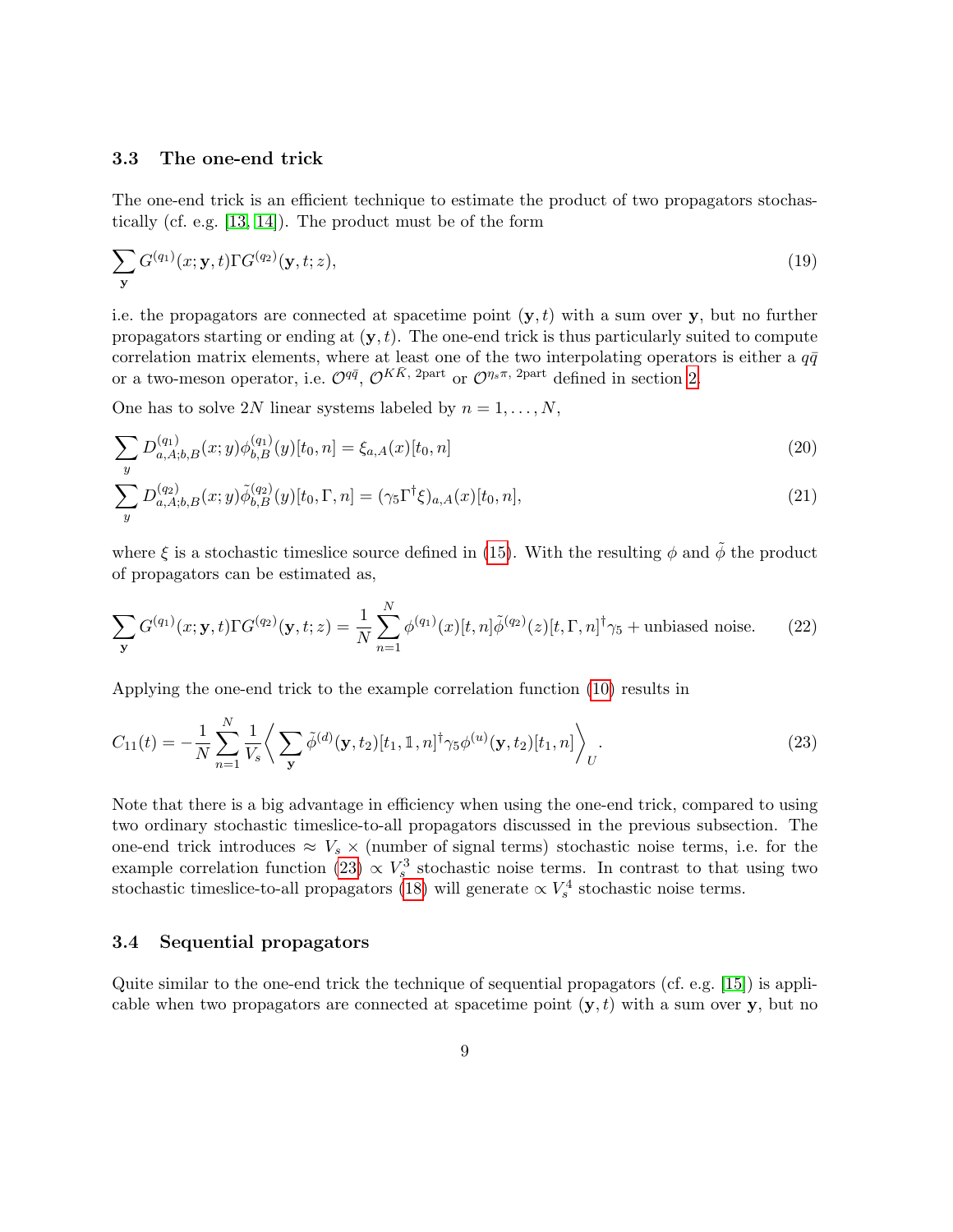further propagators start or end at  $(y, t)$ , i.e. as in [\(19\)](#page-9-1),

<span id="page-10-0"></span>
$$
\sum_{\mathbf{y}} G^{(q_1)}(x; \mathbf{y}, t) \Gamma G^{(q_2)}(\mathbf{y}, t; z). \tag{24}
$$

In practice, sequential propagators need to be combined with the methods discussed in the previous subsections, point-to-all propagators, stochastic timeslice-to-all propagators and/or the one-end trick. In the following we explain the basic idea of using sequential propagators in combination with point-to-all propagators. Corresponding equations for stochastic timeslice-toall propagators or the one-end trick are straightforward to derive and, therefore, not presented.

In a first step a point-to-all propagator for flavor  $q_2$  from a fixed spacetime point z to any other spacetime point  $y$  is computed by solving 12 linear systems as explained in section [3.1.](#page-6-2) This propagator  $\phi_{a,A}^{(q_2)}(x)[b,B,y] = G_{a,A;b,B}^{(q_2)}(x;y)$  is then used as the right hand side of further sets of 12 linear systems,

<span id="page-10-2"></span>
$$
\sum_{y} D_{a,A;b,B}^{(q_1)}(\mathbf{x}, x_0; y) \psi_{b,B}^{(q_1; q_2)}(y)[t, \Gamma; c, C, z] = (\Gamma \phi)_{a,A}^{(q_2)}(\mathbf{x}, x_0)[c, C, z] \delta(x_0; t)
$$
\n(25)

(labeled by indices  $c = 1, 2, 3, C = 1, 2, 3, 4$  and t), which have to be solved with respect to  $\psi$ . Then

<span id="page-10-1"></span>
$$
\left(\sum_{\mathbf{y}} G^{(q_1)}(x; \mathbf{y}, t) \Gamma G^{(q_2)}(\mathbf{y}, t; z)\right)_{A, B}^{a, b} = \psi_{a, A}^{(q_1; q_2)}(x)[t, \Gamma; b, B, z].
$$
\n(26)

The use of sequential propagators is quite efficient when  $t = z_0$ , i.e. when  $q_2$  propagates within timeslice  $t = z_0$ . Then the total number of inversions is limited to 24 (12 to obtain  $\phi$ , then 12 more to obtain the final result  $\psi$ ). The result is then exact. If one is, however, interested in several  $t \neq z_0$ , one has to solve 12 linear systems for each value of t to obtain the corresponding  $\psi$ , which can be a rather computer time consuming task.

Even though sequential propagators have a similar application as the one-end trick (cf. [\(19\)](#page-9-1) and [\(24\)](#page-10-0)) with the additional practical limitation to  $t = z<sub>0</sub>$ , it is essential to use this technique, when computing the correlation matrix [\(7\)](#page-3-6). In contrast to the one-end trick, which is a self contained technique, sequential propagators always need to be combined with other techniques and, hence, offer a lot of flexibility. For example the triangular diagram appearing e.g. in  $C_{15}$ can be computed in a very efficient way, when combining sequential propagators and the one-end trick (for details cf. section [4.3.1\)](#page-16-0).

#### 3.5 Diagrammatic representation of propagators and correlation functions

In the following we introduce a diagrammatic representation of propagators and correlation functions, which will be particularly useful in section [4.](#page-12-0) There we discuss how to compute the elements of the correlation matrix [7](#page-3-6) using the previously introduced numerical techniques.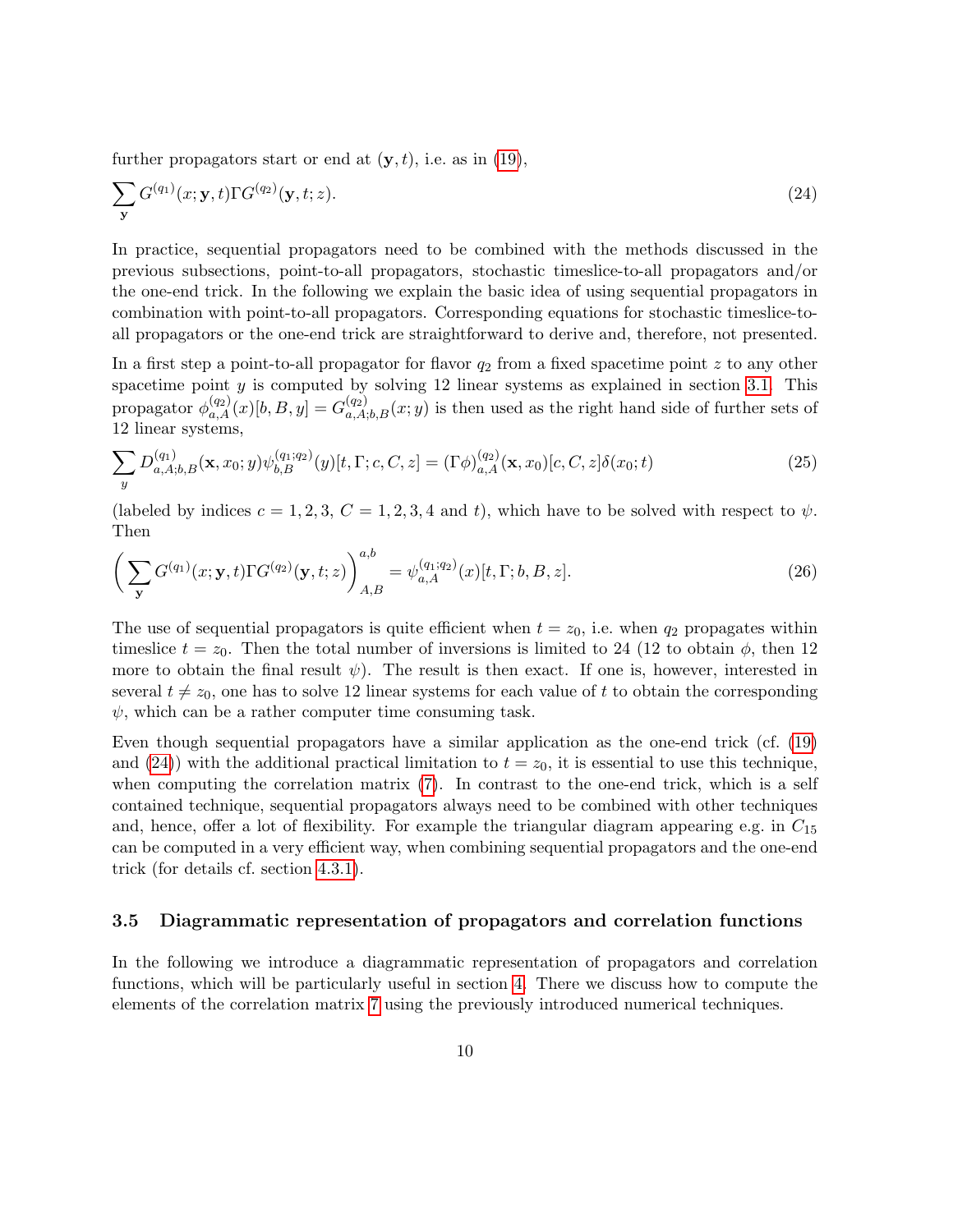Propagators are represented by arrows, which point from the sources (denoted by  $\xi$  in sections [3.1](#page-6-2) to [3.4\)](#page-9-2) to the corresponding solutions of the linear systems (denoted by  $\phi$ ). Point sources [\(12\)](#page-7-0) (which are restricted to a specific spacetime point) are represented by black boxes, while stochastic timeslice sources [\(15\)](#page-7-1) and the solutions of the linear systems (which have non-zero values for any space or spacetime point, respectively) are represented by black circles. Point-toall propagators are colored in blue, stochastic timeslice-to-all propagators in red and a one-end trick combination of two propagators in green. Since sequential propagators are always used in combination with one of the three techniques mentioned in the previous subsection, they are colored accordingly in blue, red or green. Two propagators expressed in terms of a sequential propagator can easily be identified by a big circle at their junction.

After correlation functions are expressed in terms of sources  $\xi$  and solutions  $\phi$  using the techniques discussed in sections [3.1](#page-6-2) to [3.4,](#page-9-2) there are typically one or more spatial sums. These sums are indicated in the diagrams by  $\sum \longleftrightarrow$  in black. When such sums are implicitly realized by either the one-end trick or by sequential propagators, they are indicated by  $\sum \longleftrightarrow$  in gray.

<span id="page-11-0"></span>To illustrate this diagrammatic representation, we show a couple of examples in Figure [3:](#page-11-0) the correlation function  $C_{11}$  expressed in terms of point-to-all propagators  $(14)$ , stochastic timesliceto-all propagators [\(18\)](#page-8-2) and the one-end trick [\(23\)](#page-9-0) as well as the sequential propagator [\(26\)](#page-10-1).



Figure 3: From left to right: the correlation function  $C_{11}$  expressed in terms of point-to-all propagators [\(14\)](#page-7-2), stochastic timeslice-to-all propagators [\(18\)](#page-8-2) and the one-end trick [\(23\)](#page-9-0) and the sequential propagator [\(26\)](#page-10-1).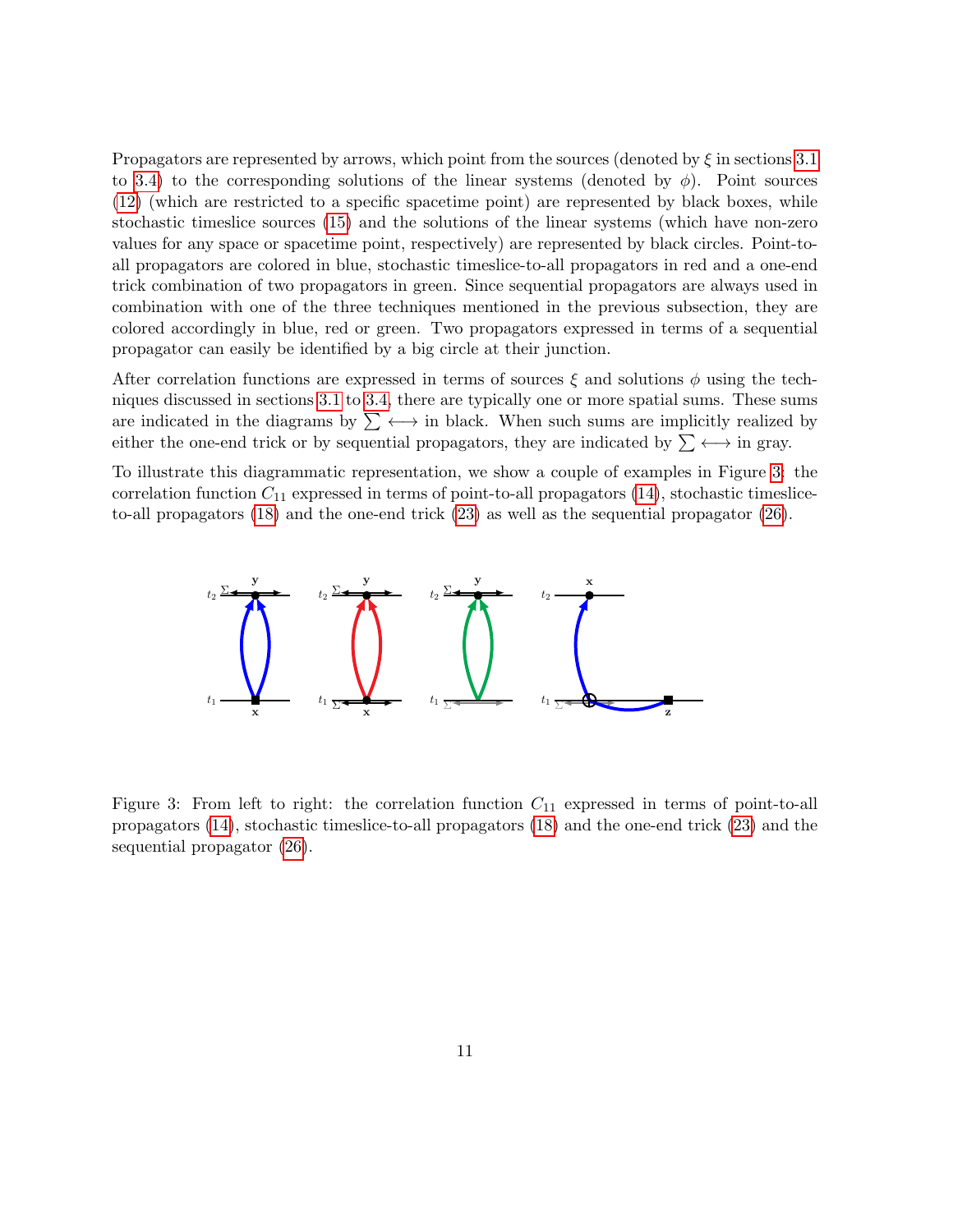## <span id="page-12-0"></span>4 Computation of the correlation matrix

Each diagram of the correlation matrix [\(7\)](#page-3-6) (cf. also Figure [2\)](#page-5-0) can be computed in several ways (denoted as methods in the following) by combining the techniques for propagator computation discussed in section [3.](#page-6-0) An efficient method satisfies the following three criteria,

- (A) requires only a small number of inversions,
- (B) averages the diagram over space (to reduce statistical fluctuations originating from the gauge links),
- (C) introduces no or only a moderate number of stochastic noise terms (due to stochastic timeslice-to-all propagators or the one-end trick).

In practice ideal methods do not exist. In particular (B) and (C) exclude each other: to avoid additional stochastic noise terms, one has to use exclusively point-to-all-propagators, which do not average the diagram over space. Therefore, the best compromise has to be found for each diagram. We do this in this section by comparing the efficiency of different methods numerically.

To compare two methods  $(a)$  and  $(b)$  quantitatively, we define the quality ratio

<span id="page-12-1"></span>
$$
R^{(a),(b)}(t) = \frac{\Delta C^{(a)}(t) \cdot \sqrt{\tau^{(a)}}}{\Delta C^{(b)}(t) \cdot \sqrt{\tau^{(b)}}},\tag{27}
$$

where  $\Delta C^{(x)}(t)$  denotes the statistical error of the diagram at temporal separation t obtained with method (x) and  $\tau^{(x)}$  the corresponding computing time.  $R^{(a),(b)}(t) < 1$  indicates that method  $(b)$  is inferior to method  $(a)$ , i.e. that the statistical error obtained with method  $(a)$ at comparable computing time is smaller, while  $R^{(a),(b)}(t) > 1$  indicates the opposite. In the following we label the investigated combinations of techniques for each diagram by  $(a)$ ,  $(b)$ ,  $(c)$ , ... according to decreasing quality, i.e. method  $(a)$  is always the best. We compare the remaining methods  $(b)$ ,  $(c)$ , ... exclusively to method  $(a)$ , hence, it is convenient to use the notation  $R^{(b)}(t) = R^{(a),(b)}(t)$ .

The numerical comparisons presented in the following are based on gauge link configurations generated by the PACS-CS collaboration [\[25\]](#page-45-11). Details regarding these configurations are collected in appendix [A.](#page-40-0) When using point-to-all propagators, we did a single set of 12 inversions per gauge link configuration corresponding to a set of 12 point sources at the same randomly chosen point in space. For stochastic timeslice-to-all propagators, we used 15 independently chosen stochastic sources per gauge link configuration, i.e.  $N = 15$  in section [3.2.](#page-7-3) When using the one-end trick, we inverted 3 independently chosen stochastic sources per gauge link configuration, i.e.  $N = 3$  in section [3.3.](#page-9-3) The resulting quality ratios  $R^{(x)}$  are only weakly dependent on N, since larger N lead to smaller statistical errors  $\Delta C^{(x)}$  (suppressed by approximately  $1/\sqrt{N}$ )),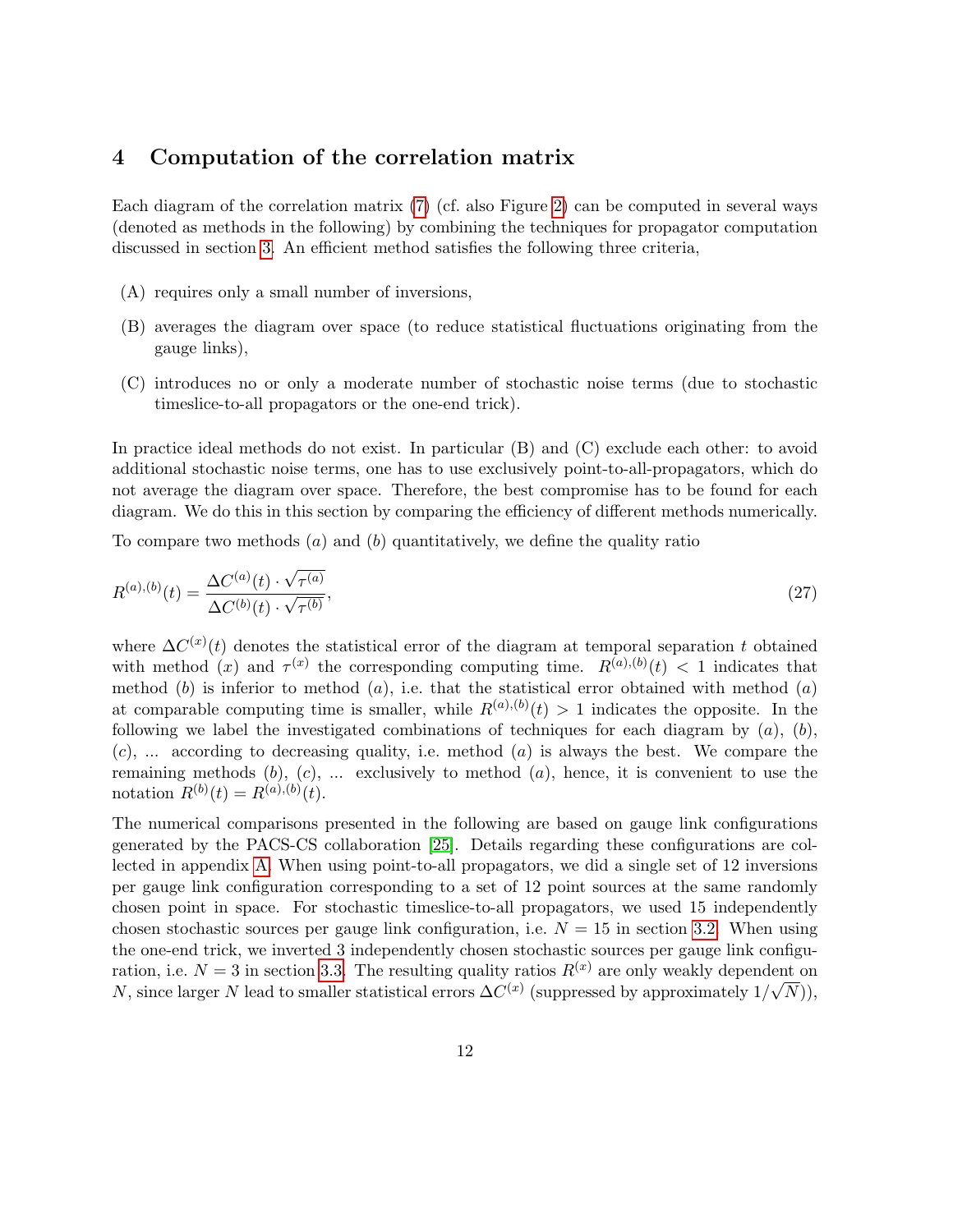but also to larger computing times  $\tau^{(x)}$  (increased by approximately N), which has been taken into account in the definition [\(27\)](#page-12-1).

For some techniques the number of inversions and, hence, the computing time is proportional to the number of temporal separations t, for which the correlation matrix element is computed. In such cases we limited our computations to the range  $0 \le t/a \le 14$ , which are typical temporal separations where we have signal in our correlators. Since these larger numbers of inversions are always done to compute the strange quark propagator, and are thus relatively cheap, the quality ratios  $R^{(x)}$  are only weakly dependent on variations of the computed temporal range.

We do not compare all possible methods, but focus on promising methods, i.e. methods, which fulfill (A) to (C), the criteria listed above, at least to some extent. In particular, we do not consider methods making excessive use of stochastic techniques and, hence, introduce a large number of stochastic noise terms. The maximum we allow is either a stochastic timeslice-to-all propagator in combination with the one-end trick or twice the one-end trick<sup>[4](#page-13-0)</sup>. Moreover, whenever possible, we combine the techniques for propagator computation in such a way that additional inversions for each considered temporal separation  $t$  are not necessary (cf. the previous paragraph). In particular, to avoid a very large number of inversions, we exclude methods where additional inversions for each considered temporal separation  $t$  are done for point-to-all propagators (point-to-all propagators require 12 inversions per separation).

The following subsections focus on the results of the comparisons of different methods. Technical details regarding the implementation of some of the diagrams can be found in appendix [B.](#page-41-0)

### 4.1 Two-quark – two-quark correlation function

### <span id="page-13-1"></span>4.1.1  $C_{11}$   $(1 \equiv q\bar{q})$

Promising methods for numerical computation are the following (cf. also section [3,](#page-6-0) where this diagram has extensively been discussed, to illustrate various techniques for propagator computation).

<span id="page-13-0"></span><sup>&</sup>lt;sup>4</sup>The number of stochastic noise terms is  $\approx V_s^M \times$  (number of signal terms), where M counts the number of stochastic timeslice-to-all propagators and applications of the one-end trick (cf. sections [3.2](#page-7-3) and [3.3\)](#page-9-3). We set the maximum to  $M = 2$ .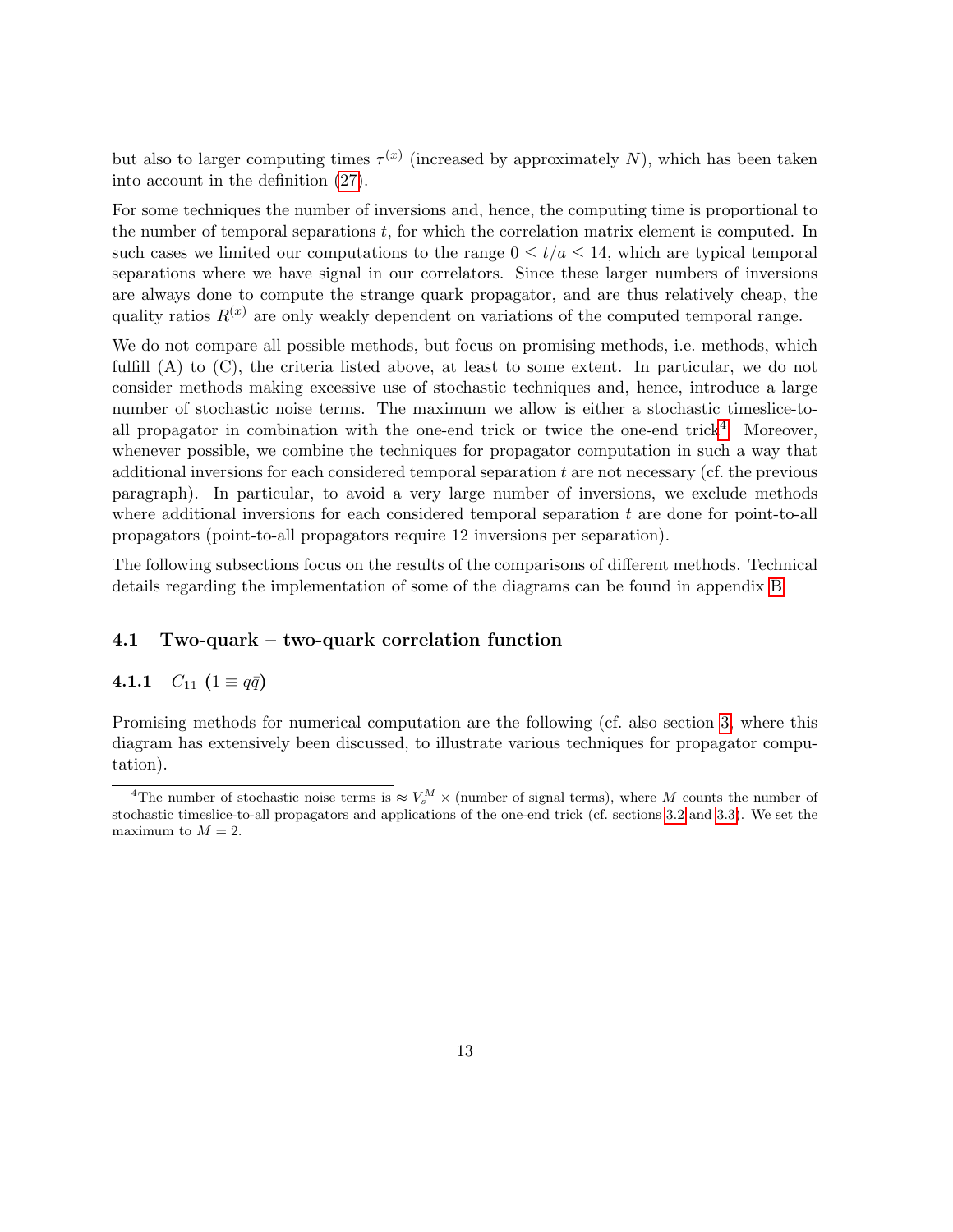

- (a) one-end trick:  $2 u/d$  inversions
- $(b)$  2 point-to-all propagators: 12  $u/d$  inversions

The one-end trick averages the diagram over space (reflected by  $\sum \leftrightarrow$  both at timeslice  $t_1$ and at timeslice  $t_2$  in  $(a)$ ), but at the same time introduces stochastic noise terms. A numerical comparison using the lattice setup described in appendix [A](#page-40-0) results in  $R^{(b)}(t) \approx 0.3...0.4$  and  $\bar{R}^{(b)} = 0.35$ , where  $\bar{R}^{(b)}$  is the average of  $R^{(b)}(t)$  in the range  $5 \le t/a \le 14$ , which are typical temporal separations to extract energy levels from our correlation functions (cf. Figure [4\)](#page-15-0). Consequently, the one-end trick leads to statistical errors smaller by a factor around 2 compared to point-to-all propagators, when investing similar amounts of computing time. Hence, this is our preferred method to compute  $C_{11}$ . It should, however, be noted that the efficiency might depend to some extent on the lattice setup, in particular could be somewhat different, when another  $u/d$  quark mass or spatial volume is used<sup>[5](#page-14-0)</sup>.

### 4.2 Two-quark – four-quark correlation functions

<span id="page-14-1"></span>4.2.1  $C_{12}$ ,  $C_{13}$ ,  $C_{14}$   $(1 \equiv q\bar{q}$ ,  $2 \equiv K\bar{K}$ , point,  $3 \equiv \eta_s \pi$ , point,  $4 \equiv Q\bar{Q}$ )

Promising methods for numerical computation are the following (cf. also appendix [B.1,](#page-41-1) where certain technical aspects are discussed).

<span id="page-14-0"></span><sup>&</sup>lt;sup>5</sup>For example in [\[26\]](#page-45-12) it has been found that the efficiency of the two methods is quite similar, when the  $u/d$ quark mass is replaced by the much heavier charm quark mass. Similarly, counting the number of signal terms and the number of stochastic noise terms in [\(23\)](#page-9-0) ( $\propto V_s^2$  and  $\propto V_s^3$ , respectively) suggests that the one-end trick becomes even more efficient for larger spatial volumes  $V_s$ .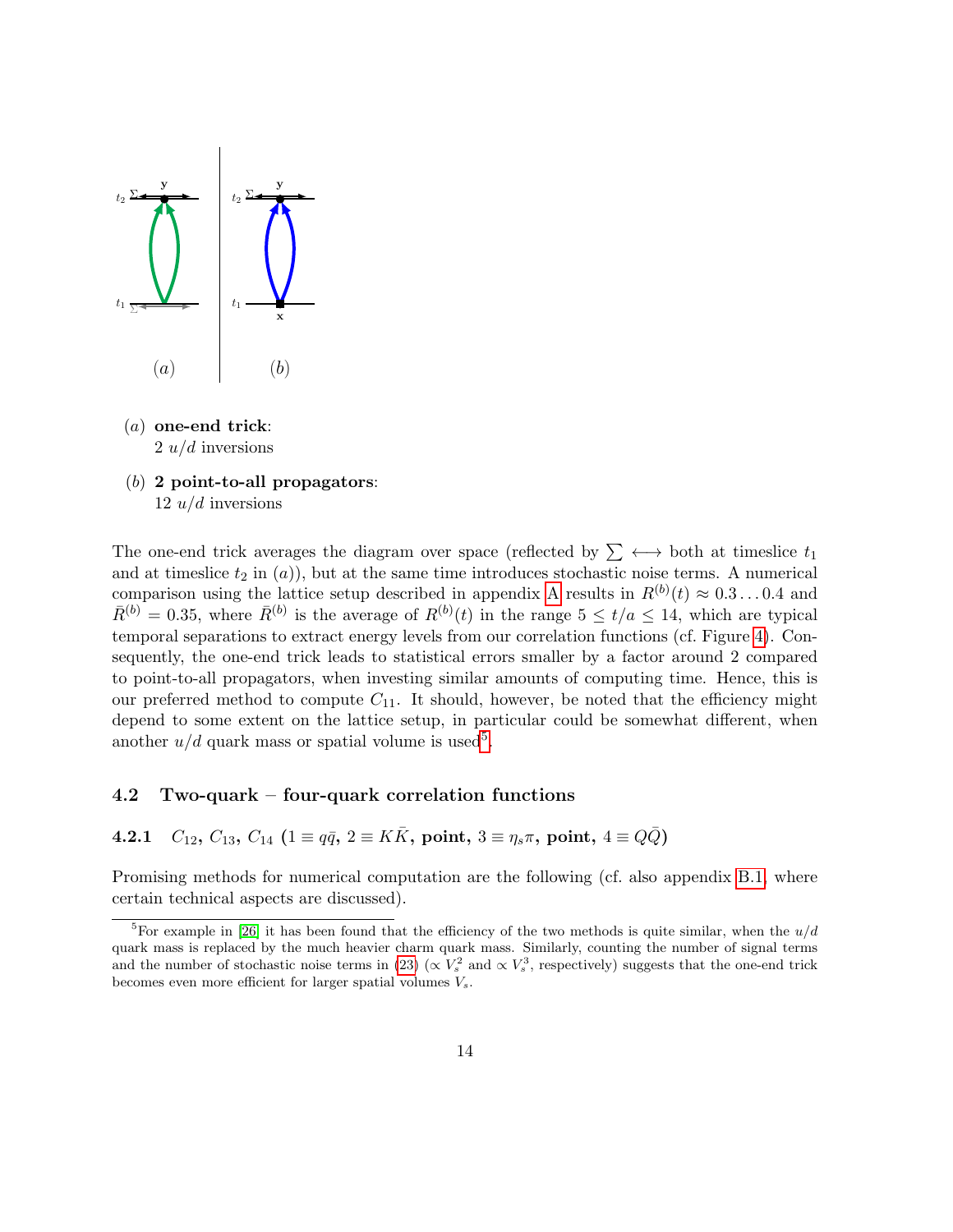<span id="page-15-0"></span>

Figure 4: Efficiency of different methods for  $C_{11}$ .



- (a) 3 point-to-all propagators:  $12 u/d$  inversions,  $12 s$  inversions
- (b) one-end trick:

 $2 u/d$  inversions stochastic timeslice-to-all propagator:  $#t s$  inversions ( $#t$  denotes the number of temporal separations computed)

 $(c)$  2 point-to-all propagators: 12  $u/d$  inversions stochastic timeslice-to-all propagator:  $#t s$  inversions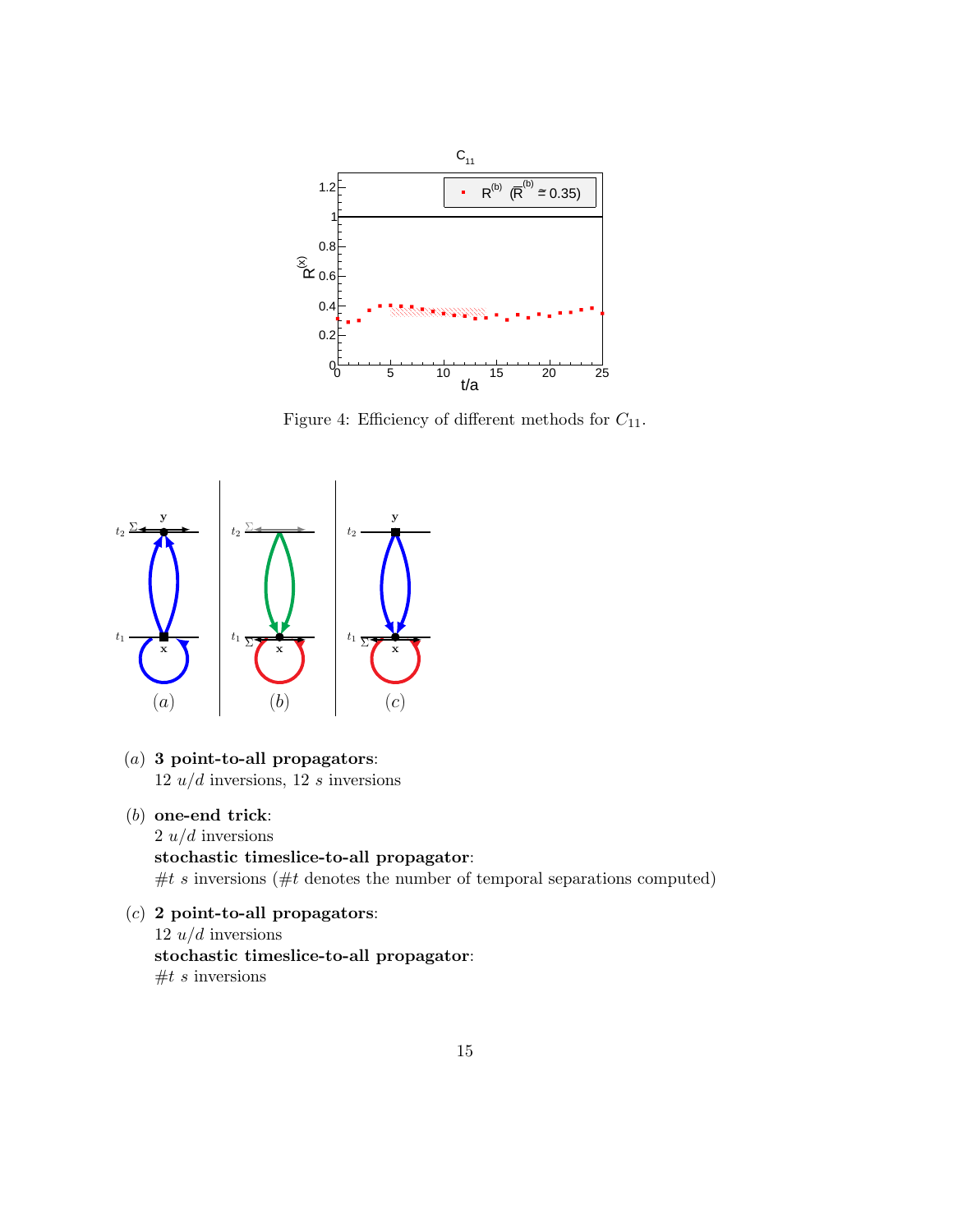Method (b) averages the diagram over space (reflected by  $\sum \longleftrightarrow$  both at timeslice  $t_1$  and at timeslice  $t_2$ ), but at the same time introduces a rather large number of stochastic noise terms. Methods  $(a)$  and  $(c)$  on the other hand compute only a single sample. For all three diagrams  $C_{12}$ ,  $C_{13}$  and  $C_{14}$  method (a), which does not introduce any stochastic noise terms, is clearly more efficient, as shown in Figure [5\)](#page-16-1), with corresponding quality ratios  $\bar{R}^{(b)}$ ,  $\bar{R}^{(c)} \approx 0.35...0.63$ .

<span id="page-16-1"></span>

Figure 5: Efficiency of different methods for  $C_{12}$ ,  $C_{13}$ ,  $C_{14}$ .

### 4.3 Two-quark – two-meson correlation functions

## <span id="page-16-0"></span>4.3.1  $C_{15}$   $(1 \equiv q\bar{q}, 5 \equiv K\bar{K}, 2$ part)

Since the s quark propagates within timeslice  $t_1$ ,  $C_{15}$  can be computed efficiently using a sequential propagator (the s quark propagator together with either the  $u$  or the  $d$  quark propagator).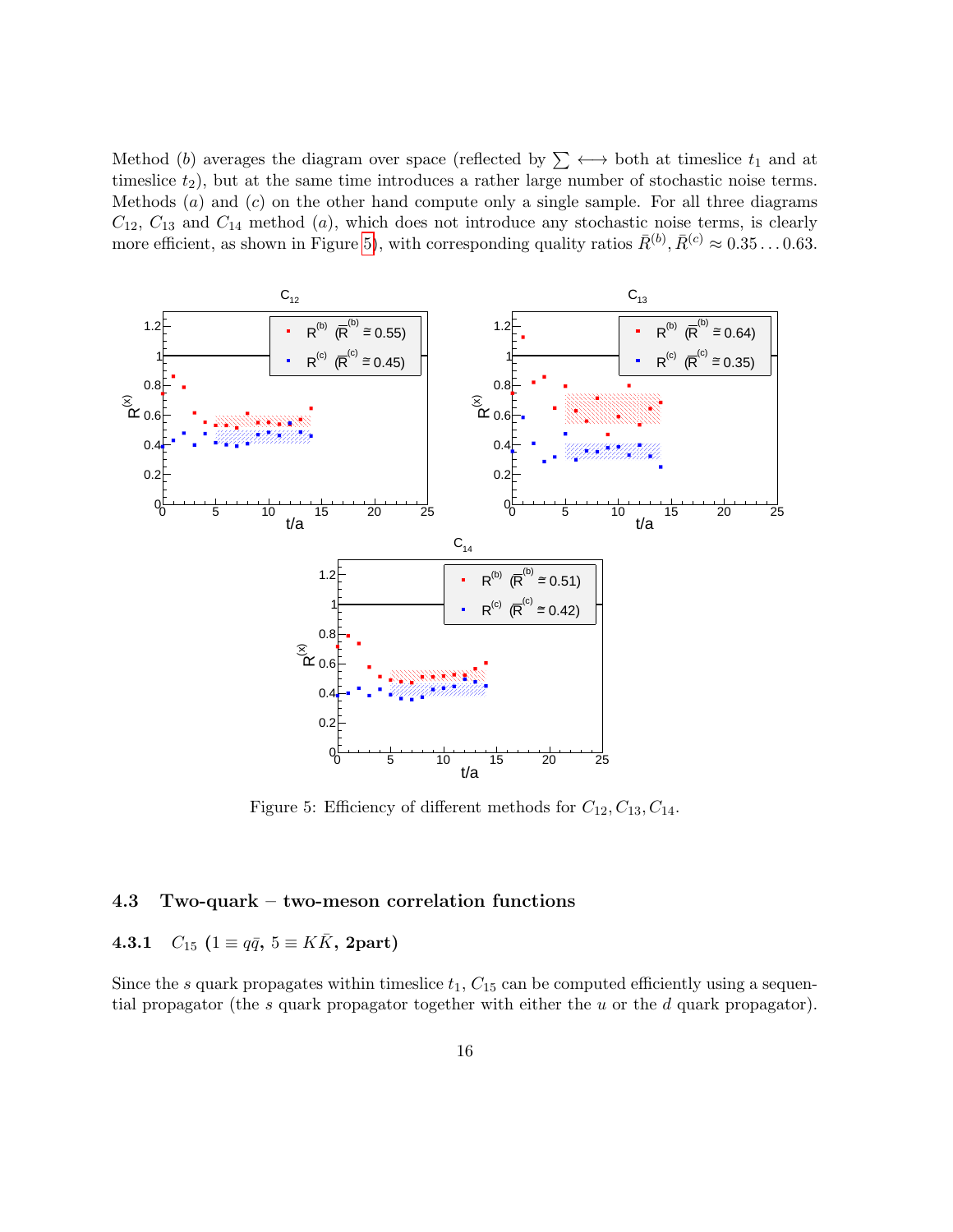Promising methods are the combination of a sequential propagator with the one-end trick or with point-to-all propagators as shown in the figure below (cf. also appendix [B.2,](#page-42-0) where certain technical aspects are discussed).



- (a) one-end trick (with 1 sequential propagator):  $2 u/d$  inversions, 1 s inversion
- (b) 2 point-to-all propagators (1 is a sequential propagator): 24  $u/d$  inversions, 12 s inversions

<span id="page-17-0"></span>As for the matrix element  $C_{11}$  discussed in section [4.1.1,](#page-13-1) the one-end trick is more efficient than point-to-all propagators (cf. Figure [6\)](#page-17-0).



Figure 6: Efficiency of different methods for  $C_{15}$ .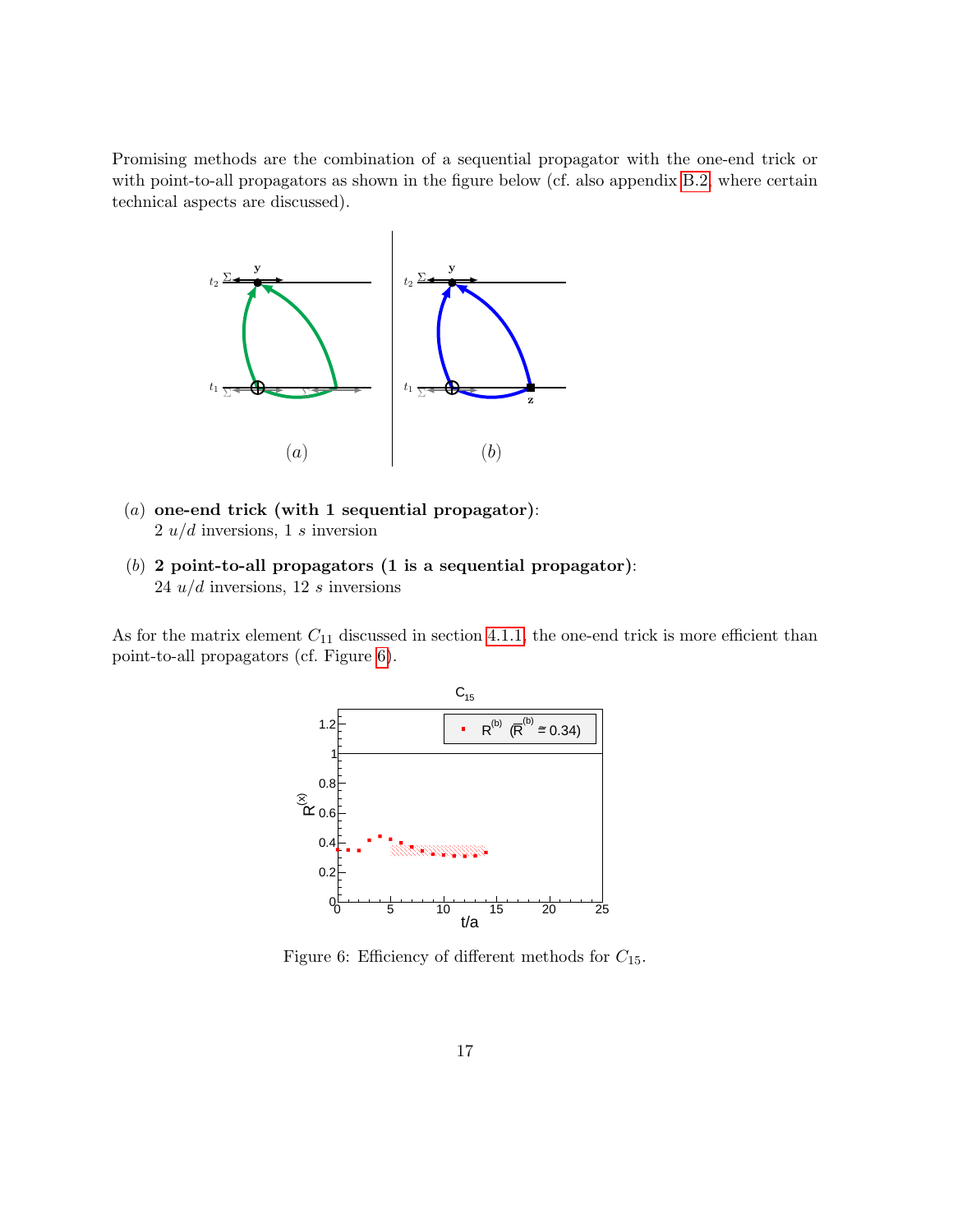## <span id="page-18-0"></span>4.3.2  $C_{16}$  ( $1 \equiv q\bar{q}$ ,  $6 \equiv \eta_s \pi$ , 2part)

 $C_{16}$  is a product of two disconnected parts. The quark loop can either be computed using a point-to-all or a stochastic timeslice-to-all propagator. Promising methods to compute this are the following.



- (a) one-end trick: 1  $u/d$  inversion stochastic timeslice-to-all propagator: 1 s inversion
- (b) one-end trick: 1  $u/d$  inversion point-to-all propagator: 12 s inversions
- $(c)$  2 point-to-all-propagators:  $12 u/d$  inversions stochastic timeslice-to-all propagator: 1 s inversions

Method (a) introduces a rather large number of stochastic noise terms. However, in contrast to method  $(b)$  and method  $(c)$ , which also introduce stochastic noise terms, method  $(a)$  averages the diagram over space and results in being more efficient (cf. Figure [7\)](#page-19-0).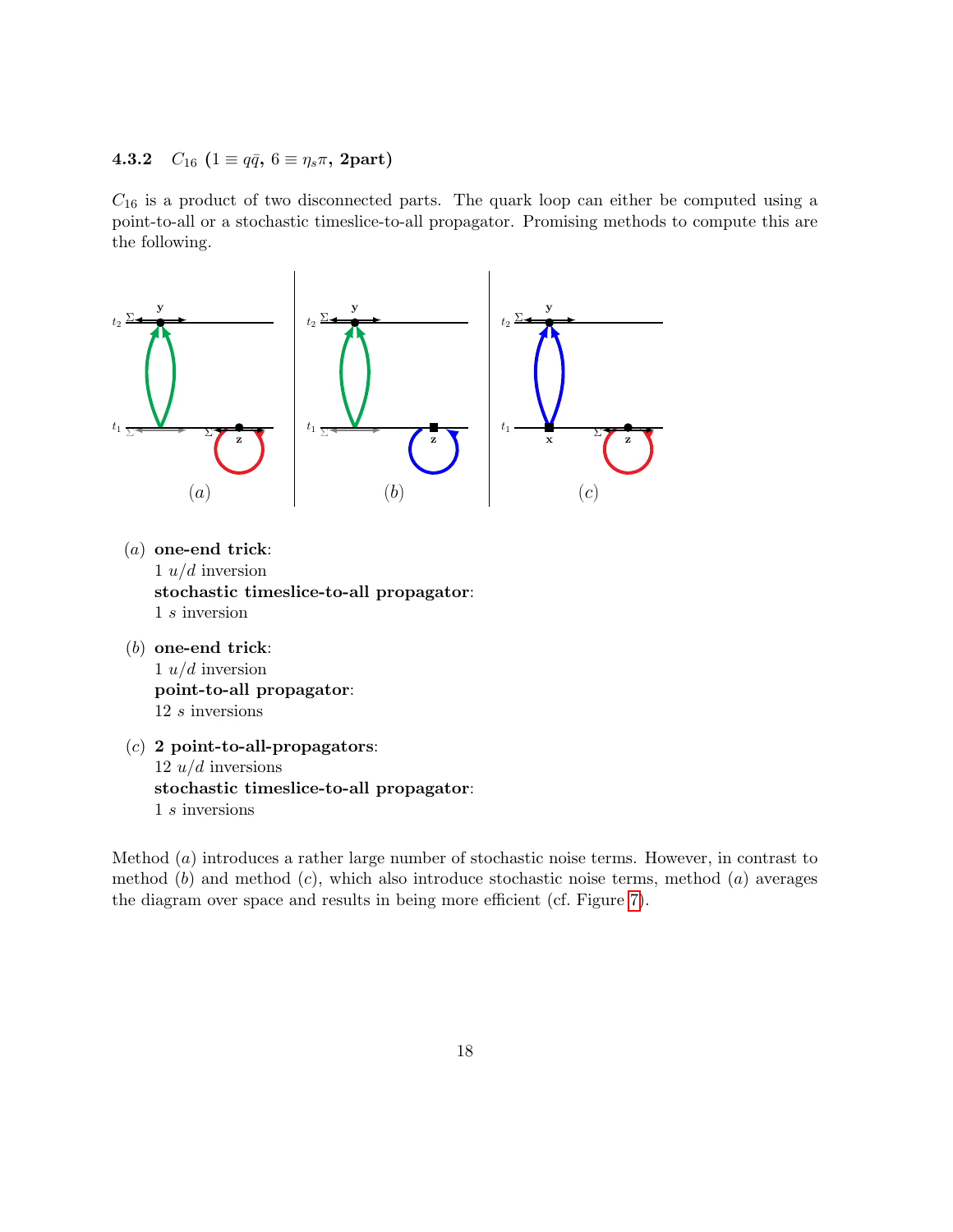<span id="page-19-0"></span>

Figure 7: Efficiency of different methods for  $C_{16}$ .

### 4.4 Four-quark – four-quark correlation functions

# 4.4.1 4× connected  $C_{22}$ ,  $C_{23}$ ,  $C_{24}$ ,  $C_{33}$ ,  $C_{34}$ ,  $C_{44}$  (2  $\equiv K\bar{K}$ , point, 3  $\equiv \eta_s \pi$ , point,  $4 \equiv QQ$

The correlation matrix elements  $C_{22}$ ,  $C_{23}$ ,  $C_{24}$ ,  $C_{33}$ ,  $C_{34}$  and  $C_{44}$  have different spin and color structures, but are identical with respect to spacetime. Therefore, it is appropriate to discuss them together. Since both at timeslice  $t_1$  and at timeslice  $t_2$  four quarks are located at the same point in space, there is only a single possibility to compute this type of diagram efficiently.



(a)

 $(a)$  4 point-to-all-propagators: 12  $u/d$  inversions, 12 s inversions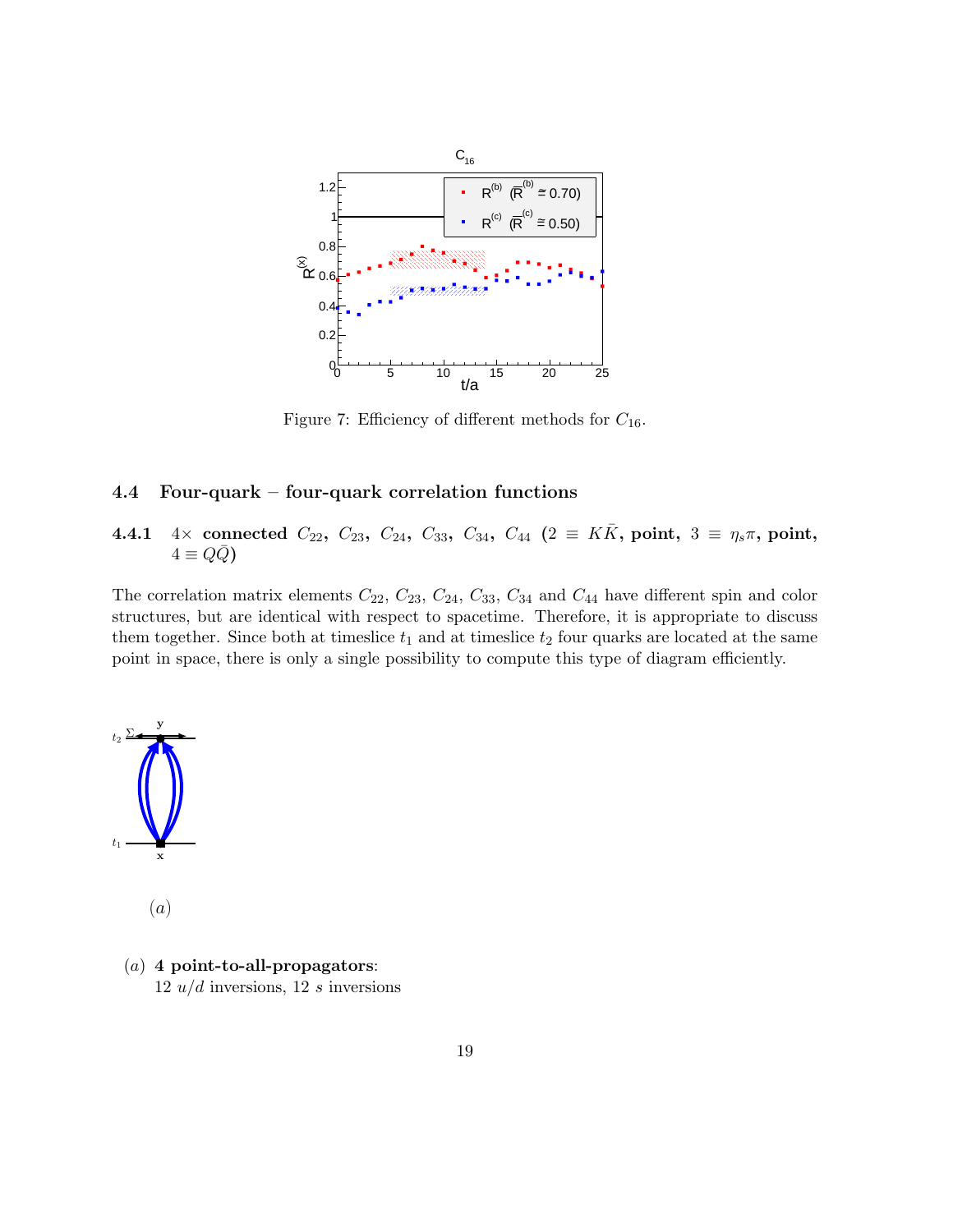4.4.2 2× connected  $C_{22}$ ,  $C_{23}$ ,  $C_{24}$ ,  $C_{33}$ ,  $C_{34}$ ,  $C_{44}$  (2  $\equiv K\bar{K}$ , point, 3  $\equiv \eta_s \pi$ , point,  $4 \equiv Q\bar{Q}$ 

Again there is only a single possibility to compute this type of diagram efficiently.



 $(a)$  3 point-to-all-propagators:  $12 u/d$  inversions,  $12 s$  inversions stochastic timeslice-to-all propagator:  $#t s$  inversions

#### <span id="page-20-0"></span>4.4.3 Comparison of  $4\times$  connected and  $2\times$  connected diagrams

The statistical error of each of the six correlation matrix elements  $C_{22}$ ,  $C_{23}$ ,  $C_{24}$ ,  $C_{33}$ ,  $C_{34}$  and  $C_{44}$ is a combination of the statistical errors of the corresponding  $4\times$  connected and  $2\times$  connected diagrams and will be dominated by the larger of the two errors. Therefore, it is interesting to compare the statistical errors of the  $4\times$  connected and the  $2\times$  connected diagrams. For that purpose we use again the quality ratio defined in [\(27\)](#page-12-1),  $R^{2\times \text{con}}(t) \equiv R^{4\times \text{con},2\times \text{con}}(t)$ .

In the top row of Figure [8](#page-21-0) these quality ratios are shown for all six correlation matrix elements  $C_{22}, C_{23}, C_{24}, C_{33}, C_{34}$  and  $C_{44}$ . They rapidly decrease with the temporal separation t and are mostly below 0.1 or even significantly smaller for  $5 \le t \le 14$ , where effective mass plateaus are typically read off. Consequently, the statistical errors of the correlation matrix elements will be dominated by the  $2\times$  connected diagrams. Thus, it is much more important to determine the optimal method of computation for the  $2\times$  connected than for the  $4\times$  connected diagrams.

To investigate this drastic difference in the statistical errors in more detail, we plot in the bottom row of Figure [8](#page-21-0) a related quantity,  $\log(R^{2\times \text{con}}(t)/R^{2\times \text{con}}(t + a))$ . Assuming an exponential behavior  $R^{2\times \text{con}}(t) \propto e^{-\alpha t}$ , the plotted quantity  $\log(\ldots)$  corresponds to the exponent  $\alpha$ . For all six cases  $log(...)$  fluctuates around the same constant,  $\alpha \approx 0.4$ , which indeed shows that the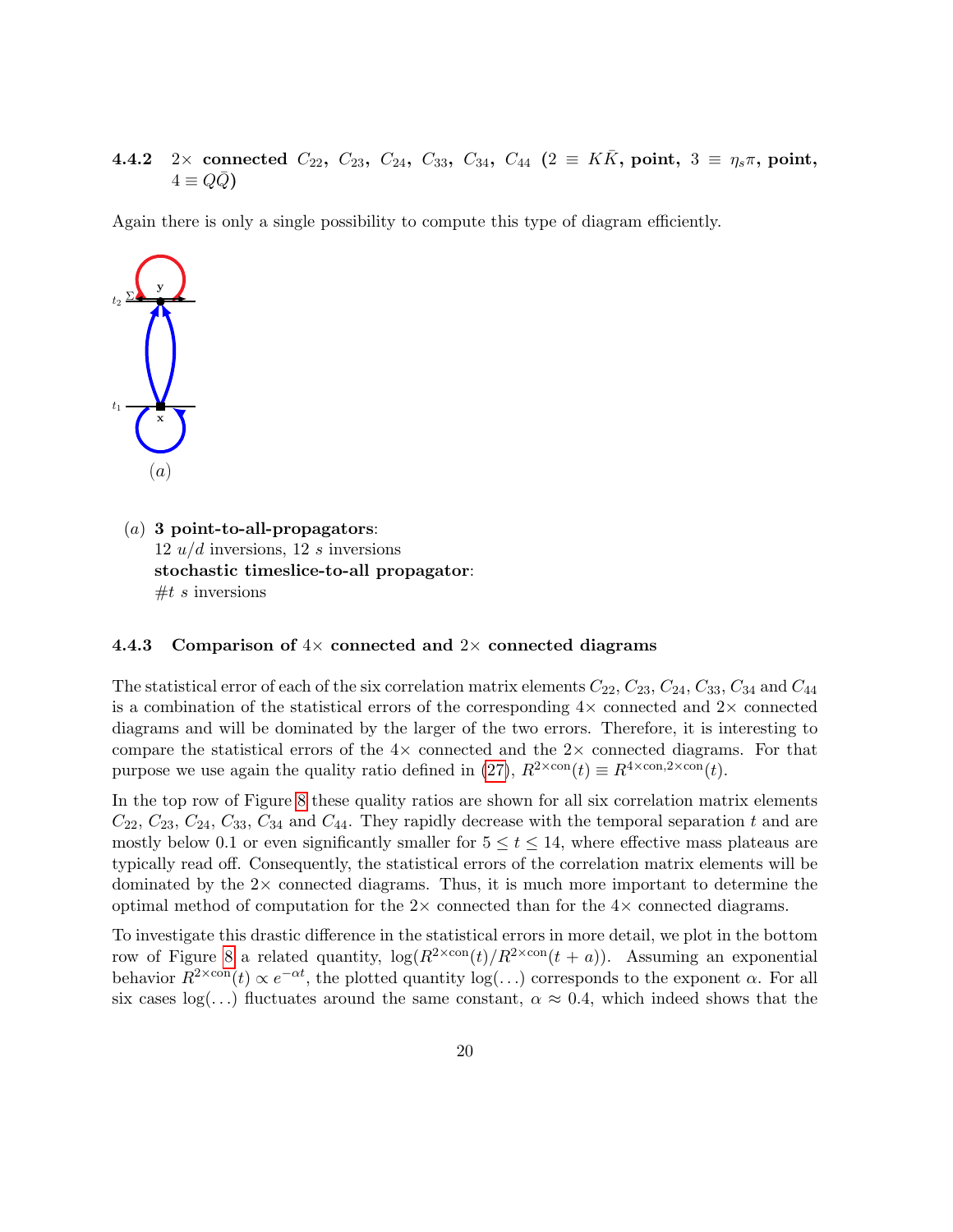<span id="page-21-0"></span>

Figure 8: Comparison of  $4\times$  connected and  $2\times$  connected for  $C_{22}$ ,  $C_{23}$ ,  $C_{24}$ ,  $C_{33}$ ,  $C_{34}$ ,  $C_{44}$ .

statistical errors of the  $2\times$  connected diagrams increase exponentially in comparison to the  $4\times$ connected diagrams, i.e. proportionally to  $e^{\alpha t}$ .

This behavior can be understood in the following way. The squared statistical error of a diagram is proportional to the squared diagram and, hence, can be expressed as the correlation function of two eight-quark operators with appropriately chosen spin, color and spacetime structure. As an example consider,

<span id="page-21-1"></span>
$$
\left(\Delta C_{22}^{4 \times \text{con}}(t)\right)^2 \propto \left\langle \mathcal{O}[s^{(1)}, s^{(2)}, s^{(3)}, s^{(4)}](t_2) \tilde{\mathcal{O}}[s^{(1)}, s^{(2)}, s^{(3)}, s^{(4)}]^{\dagger}(t_1) \right\rangle \tag{28}
$$

<span id="page-21-2"></span>
$$
\left(\Delta C_{22}^{2\times\text{con}}(t)\right)^2 \propto \left\langle \mathcal{O}[s^{(1)}, s^{(1)}, s^{(2)}, s^{(2)}](t_2) \tilde{\mathcal{O}}[s^{(3)}, s^{(3)}, s^{(4)}, s^{(4)}]^{\dagger}(t_1) \right\rangle \tag{29}
$$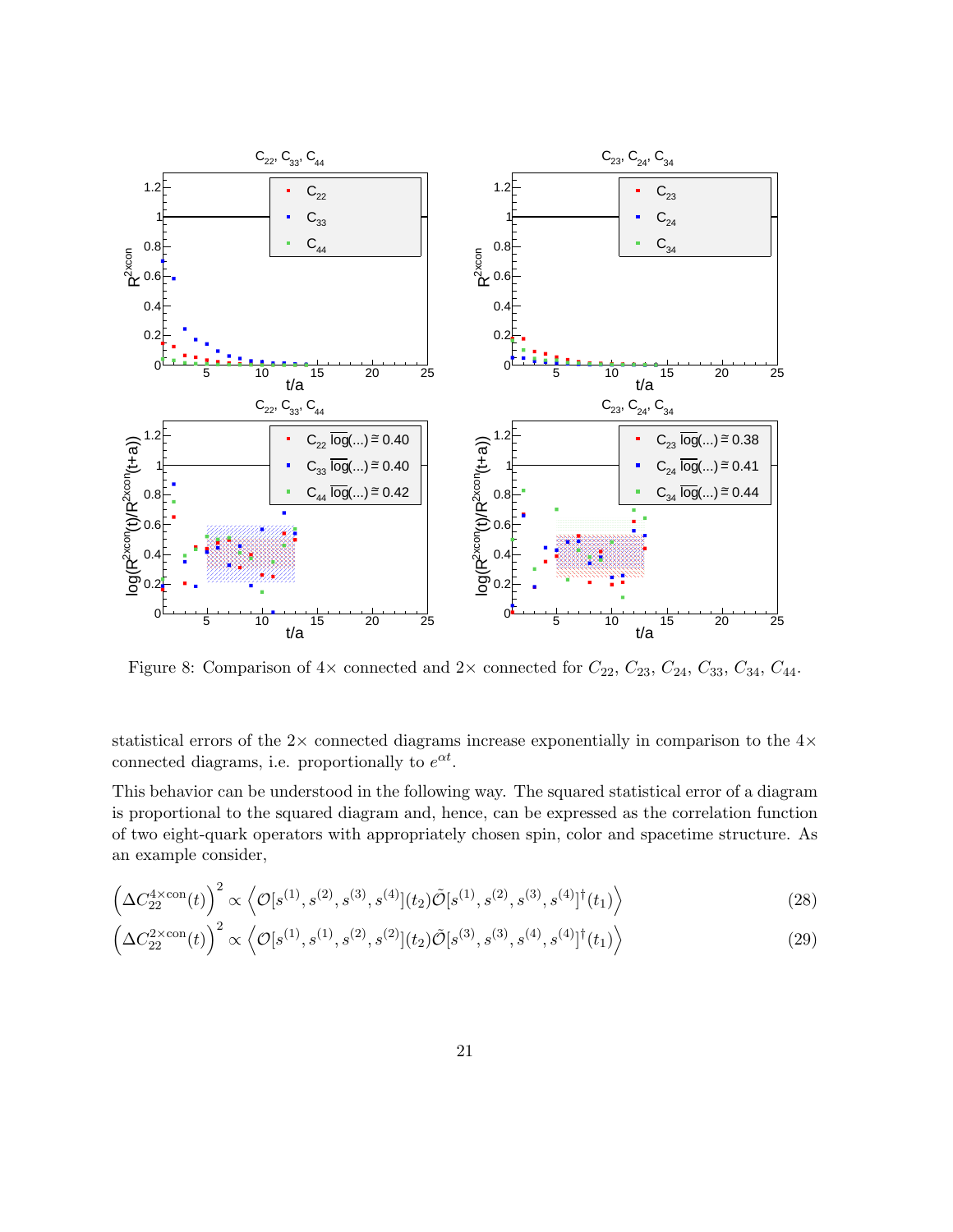with

$$
\mathcal{O}[s_1, s_2, s_3, s_4] = \left(\sum_{\mathbf{x}} \left(\bar{s}_1(\mathbf{x})\gamma_5 u(\mathbf{x})\right) \left(\bar{d}(\mathbf{x})\gamma_5 s_2(\mathbf{x})\right)\right) \left(\sum_{\mathbf{y}} \left(\bar{s}_3(\mathbf{y})\gamma_5 u(\mathbf{y})\right) \left(\bar{d}(\mathbf{y})\gamma_5 s_4(\mathbf{y})\right)\right)
$$
\n(30)

$$
\tilde{\mathcal{O}}[s_1, s_2, s_3, s_4] = \sum_{\mathbf{x}} \left( \bar{s}_1(\mathbf{x}) \gamma_5 u(\mathbf{x}) \right) \left( \bar{d}(\mathbf{x}) \gamma_5 s_2(\mathbf{x}) \right) \left( \bar{s}_3(\mathbf{x}) \gamma_5 u(\mathbf{x}) \right) \left( \bar{d}(\mathbf{x}) \gamma_5 s_4(\mathbf{x}) \right). \tag{31}
$$

Note that four different degenerate strange quarks  $s^{(1)}, \ldots, s^{(4)}$  have been introduced in such a way that the correlation functions [\(28\)](#page-21-1) and [\(29\)](#page-21-2) reproduce exactly the squared diagrams of interest shown in Figure [9.](#page-22-0) Since both  $\mathcal O$  and  $\tilde{\mathcal O}$  with flavor structure  $[s^{(1)}, s^{(2)}, s^{(3)}, s^{(4)}]$ generate quantum numbers  $I(J^P) = 2(0^+)$  and strangeness  $S^{(1,3)} = +1$  and  $S^{(2,4)} = -1$  for the four strange flavors, the correlation function [\(28\)](#page-21-1) will decay asymptotically according to  $e^{-4m_K t}$ . Similarly, both  $\mathcal O$  and  $\tilde{\mathcal O}$  with flavor structures  $[s^{(1)}, s^{(1)}, s^{(2)}, s^{(2)}]$  and  $[s^{(3)}, s^{(3)}, s^{(4)}, s^{(4)}]$  will generate quantum numbers  $I(J^P) = 2(0^+)$ , but strangeness  $S^{(1)} = S^{(2)} = S^{(3)} = S^{(4)} = 0$  for all four strange flavors and, hence, the correlation function [\(29\)](#page-21-2) will decay asymptotically according to  $e^{-2m_{\pi}t}$ . Consequently, one has

$$
\frac{\Delta C_{22}^{4 \times \text{connected}}(t)}{\Delta C_{22}^{2 \times \text{connected}}(t)} \propto e^{-(2m_K - m_{\pi})t}.
$$
\n(32)

<span id="page-22-0"></span>Inserting the masses  $am_K \approx 0.274$  and  $am_\pi \approx 0.137$  yields  $\alpha = 0.411$  in agreement with the numerical findings from Figure [8.](#page-21-0)



Figure 9: Squared diagrams, which are proportional to the statistical errors of the  $4\times$  connected diagram (left) and the  $2 \times$  connected diagram (right) of  $C_{22}$ .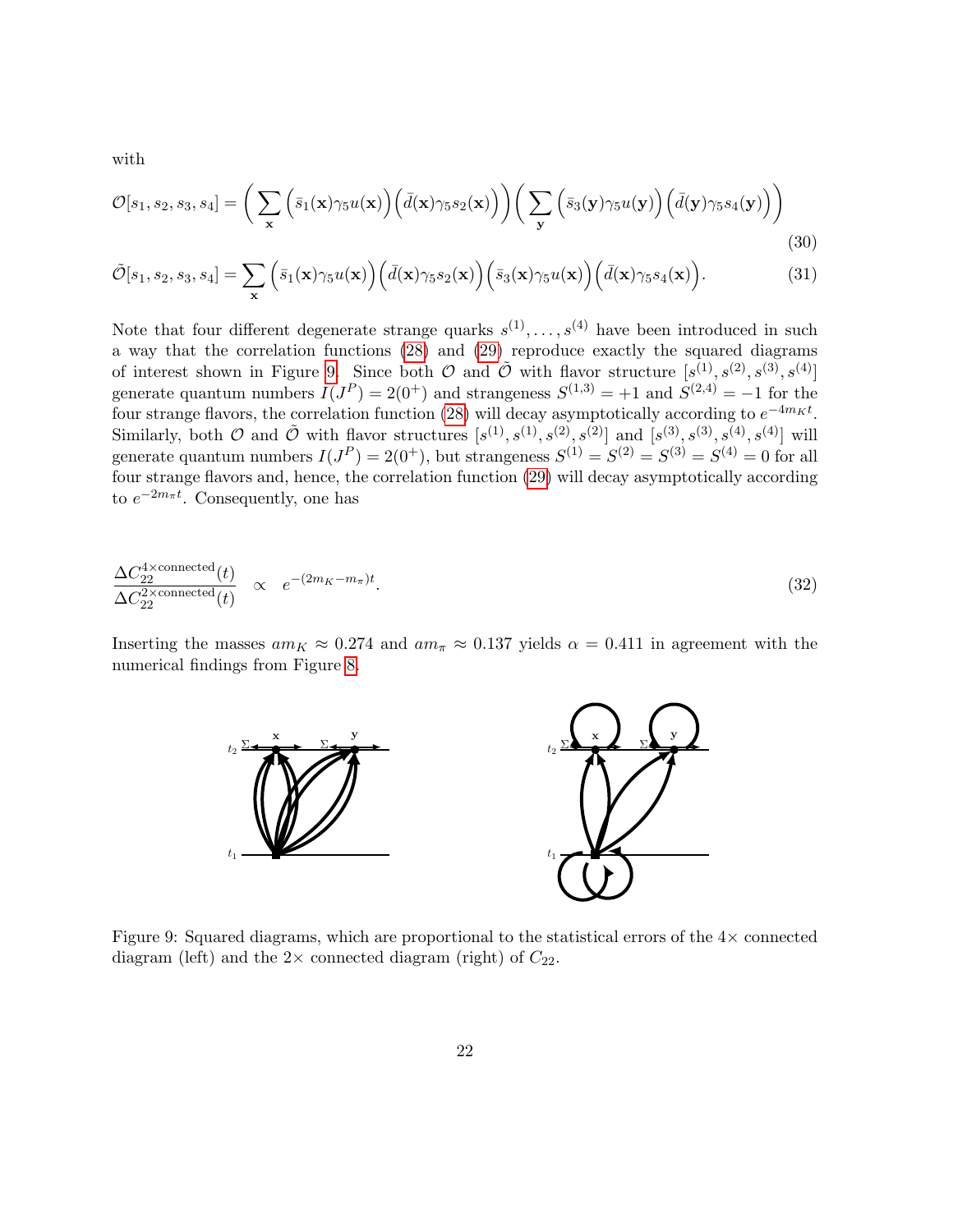In conclusion the relative exponential increase of the statistical errors of the  $2\times$  connected diagrams is not associated with the method of computation, but rather it is an intrinsic property of these diagrams.

### 4.5 Four-quark – two-meson correlation functions

<span id="page-23-0"></span>4.5.1 4× connected  $C_{25}$ ,  $C_{26}$ ,  $C_{35}$ ,  $C_{36}$ ,  $C_{45}$ ,  $C_{46}$  (2  $\equiv K\bar{K}$ , point, 3  $\equiv \eta_s \pi$ , point,  $4 \equiv Q\bar{Q}$ ,  $5 \equiv K\bar{K}$ , 2part,  $6 \equiv \eta_s \pi$ , 2part)

The correlation matrix elements  $C_{25}$ ,  $C_{26}$ ,  $C_{35}$ ,  $C_{36}$ ,  $C_{45}$  and  $C_{46}$  have different spin and color structures, but their  $4 \times$  connected diagrams are identical with respect to spacetime and, hence, can be discussed together. Promising methods for numerical computation are the following.



- $C_{25}, C_{35}, C_{45}$ :
	- (a)  $2 \times$  one-end trick:  $2 u/d$  inversions,  $2 s$  inversions
	- $(b)$  2 point-to-all-propagators: 12  $u/d$  inversions, 12 s inversions one-end trick:  $1 u/d$  inversion, 1 s inversion
	- $(c)$  4 point-to-all-propagators:  $12 u/d$  inversions,  $12 s$  inversions

Note that there are two variants of method  $(b)$ , when the operator  $\mathcal{O}^6$  is considered, either applying the one-end trick to the  $\pi$  meson (method  $(b_1)$ ) or to the  $\eta_s$  meson (method  $(b_2)$ ).

•  $C_{26}$ ,  $C_{36}$ ,  $C_{46}$ :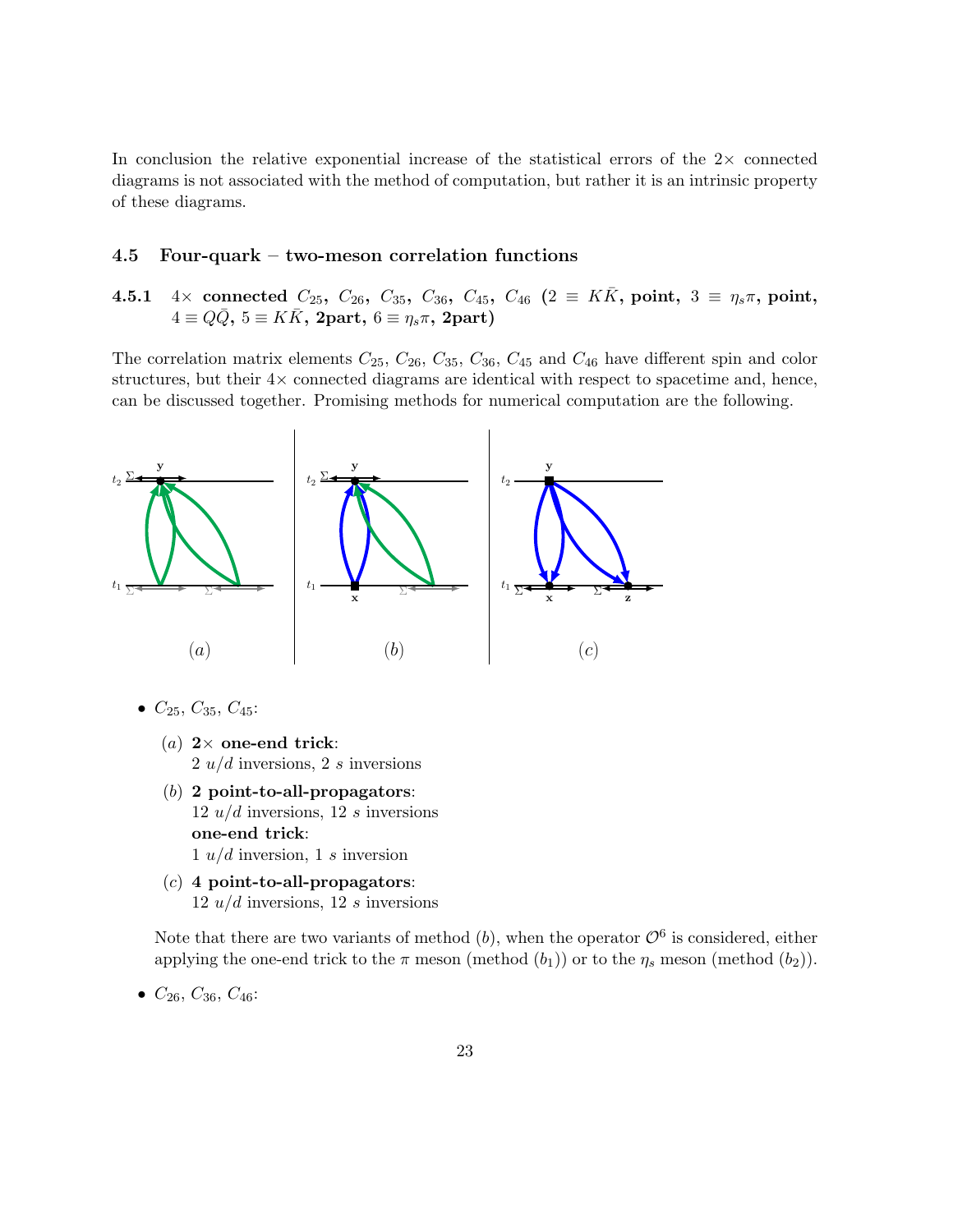- (a)  $2 \times$  one-end trick:  $1 u/d$  inversions,  $1 s$  inversions
- $(b_1)$  one-end trick: 1  $u/d$  inversion 2 point-to-all-propagators: 12 s inversions
- $(b_2)$  2 point-to-all-propagators:  $12 u/d$  inversions one-end trick: 1 s inversion
- $(c)$  4 point-to-all-propagators: 12  $u/d$  inversions, 12 s inversions

A numerical comparison of these methods for all six cases is shown in Figure [10.](#page-25-0) The conclusions are similar as before. Method  $(a)$  is most efficient, despite a relatively large number of additional stochastic noise terms is introduced, because the diagrams are averaged over space. In contrast to that method  $(b)$  and method  $(c)$  consider only a single sample.

It is interesting to note that even though in method  $(b)$  stochastic noise terms are present, it performs better than method  $(c)$ . It seems that omitting a sum over space where only two quark lines end (as in method  $(b)$ ), is more cost effective than omitting a sum over space where four quark lines end (as in method  $(c)$ ).

Finally, our findings are consistent with the expectation that method  $(b_1)$  is superior to method  $(b_2)$ . One reason is that the larger number of 12 inversions needed for the point-to-all propagators requires much less computing time for the heavier s quark than for the lighter  $u/d$  quarks. Secondly, the one-end trick has been found to be more efficient than point-to-all-propagators when applied to light quarks [\[26\]](#page-45-12).

# 4.5.2 2× connected  $C_{25}$ ,  $C_{35}$ ,  $C_{45}$ ,  $(2 \equiv K\bar{K}$ , point,  $3 \equiv \eta_s \pi$ , point,  $4 \equiv Q\bar{Q}$ ,  $5 \equiv$  $K\bar K$ , 2part)

Similarly to  $C_{15}$ , one of the s quarks propagates within a timeslice and therefore using a sequential propagator is expected to be quite efficient. One can combine the sequential propagator either with the one-end trick or with point-to-all propagators.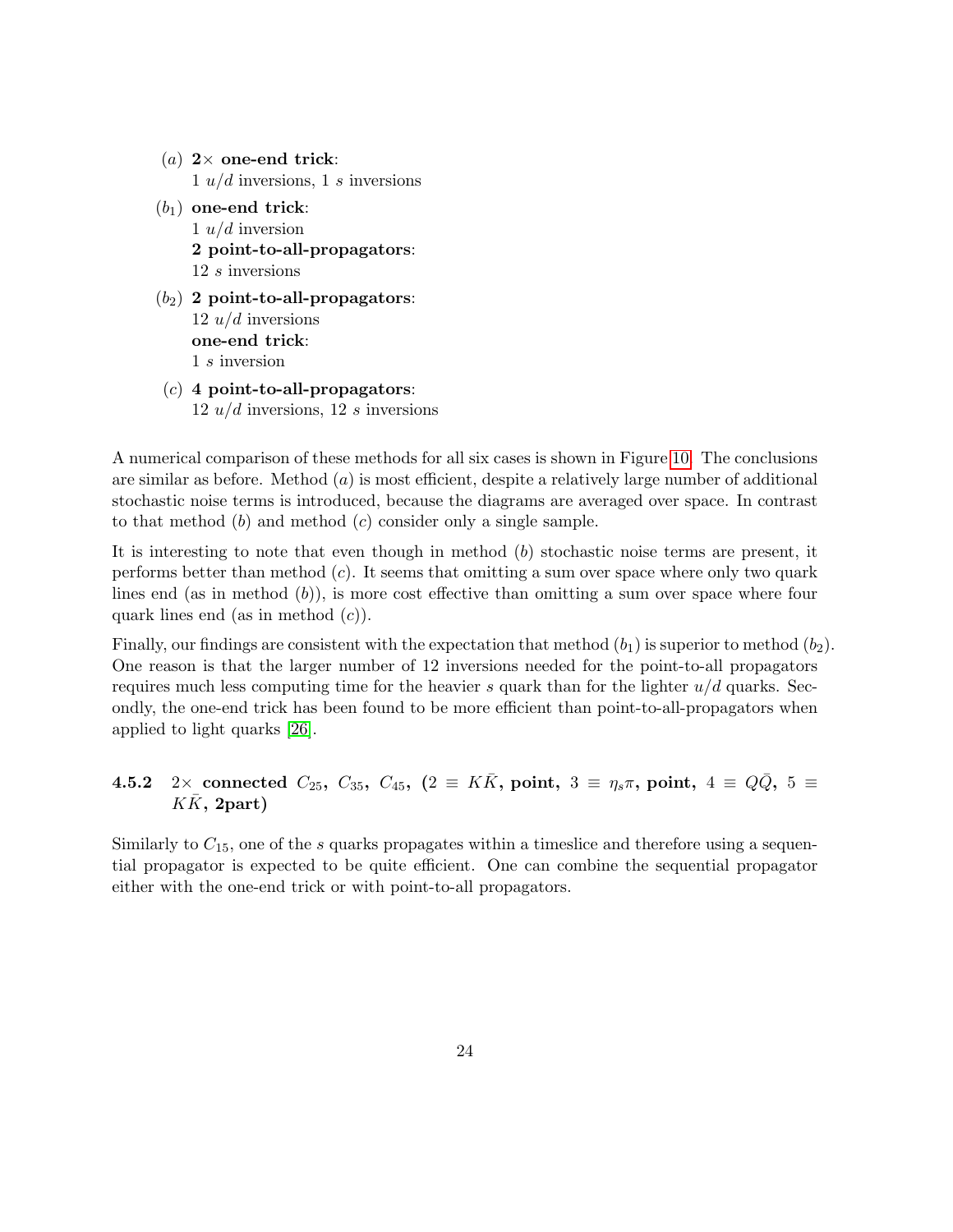<span id="page-25-0"></span>

Figure 10: Efficiency of different methods for  $4\times$  connected  $C_{25},$   $C_{26},$   $C_{35},$   $C_{36},$   $C_{45},$   $C_{46}.$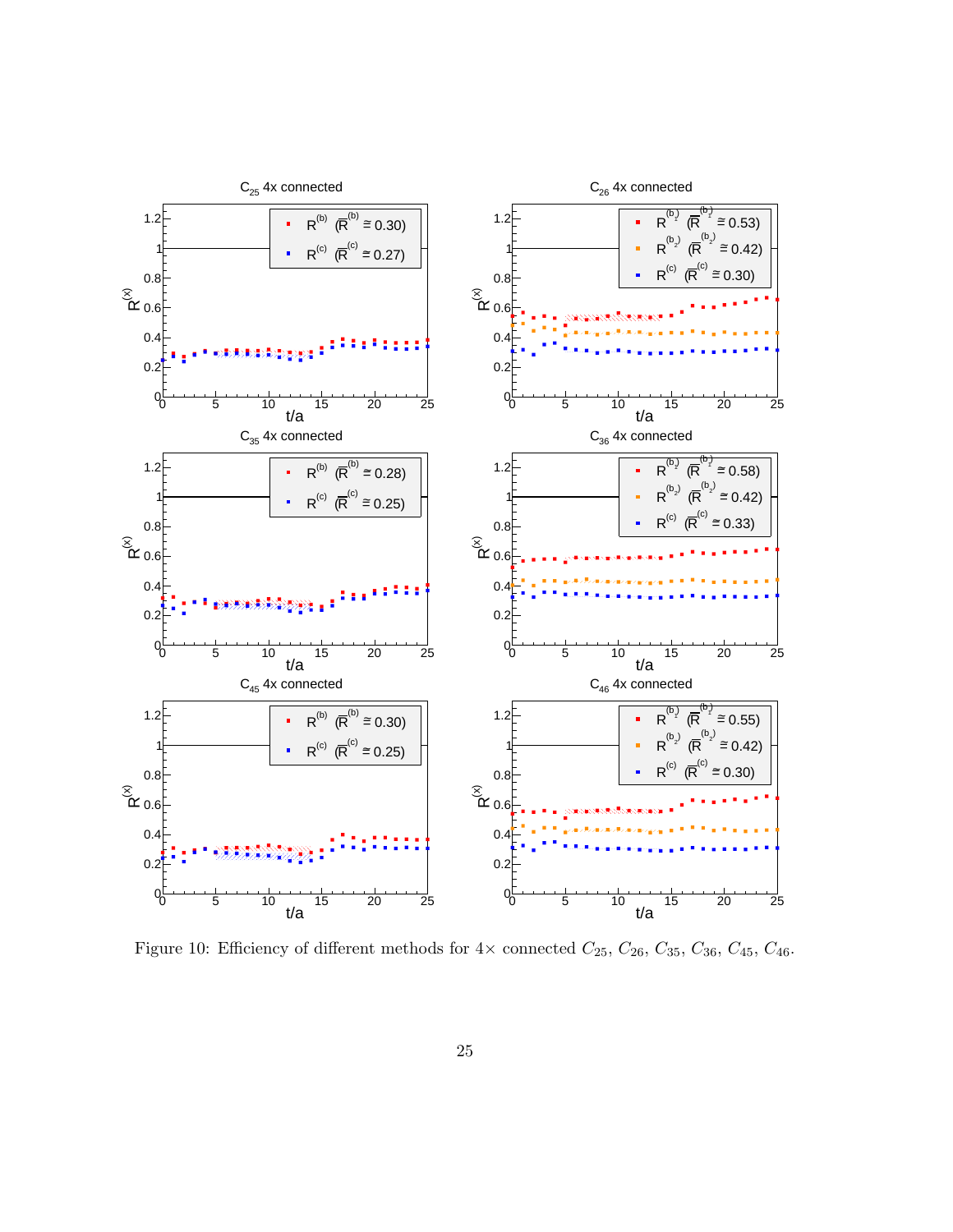

- (a) one-end trick (with 1 sequential propagator):  $2 u/d$  inversions, 1 s inversion stochastic timeslice-to-all propagator:  $#t s$  inversions
- (b) 2 point-to-all propagators  $(1 \text{ is a sequential propagator})$ : 24  $u/d$  inversions, 12 s inversions stochastic timeslice-to-all propagator:  $#t s$  inversions

Treating the light quarks with the one-end trick, which only introduces a moderate number of additional stochastic noise terms but averages the diagram over space, is more efficient than point-to-all propagators (cf. Figure [11\)](#page-27-0). This is consistent with the results for matrix element  $C_{15}$  discussed in section [4.3.1.](#page-16-0)

## <span id="page-26-0"></span>4.5.3 2× connected  $C_{26}$ ,  $C_{36}$ ,  $C_{46}$ ,  $(2 \equiv K\bar{K}$ , point,  $3 \equiv \eta_s \pi$ , point,  $4 \equiv Q\bar{Q}$ ,  $6 \equiv$  $\eta_s\pi$ , 2part)

In this case, at least one of the closed quark loops should be computed using a stochastic timeslice-to-all propagator. Therefore, promising methods are the following.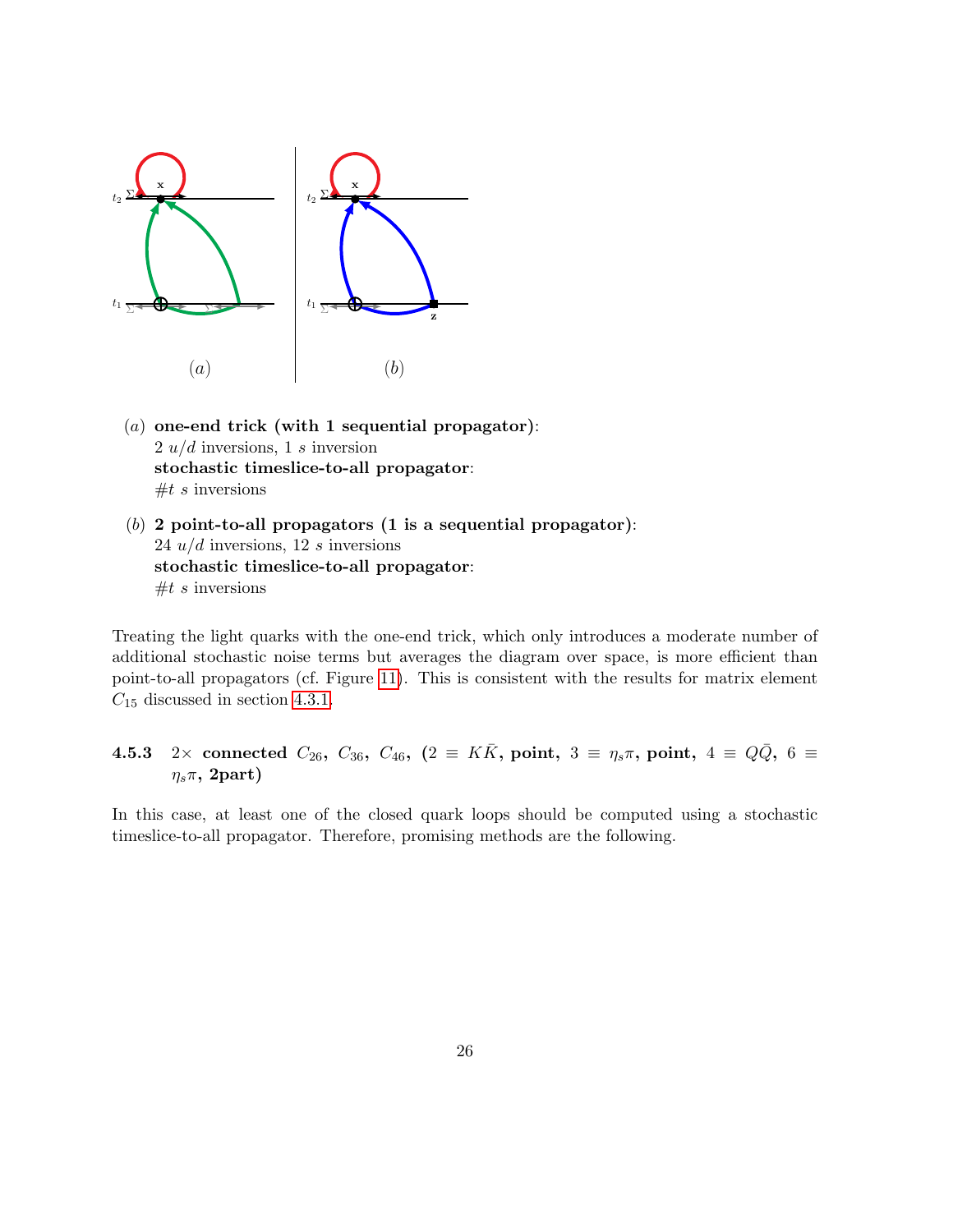<span id="page-27-0"></span>

Figure 11: Efficiency of different methods for  $2\times$  connected  $C_{25},\,C_{35},\,C_{45}.$ 



(a) one-end trick: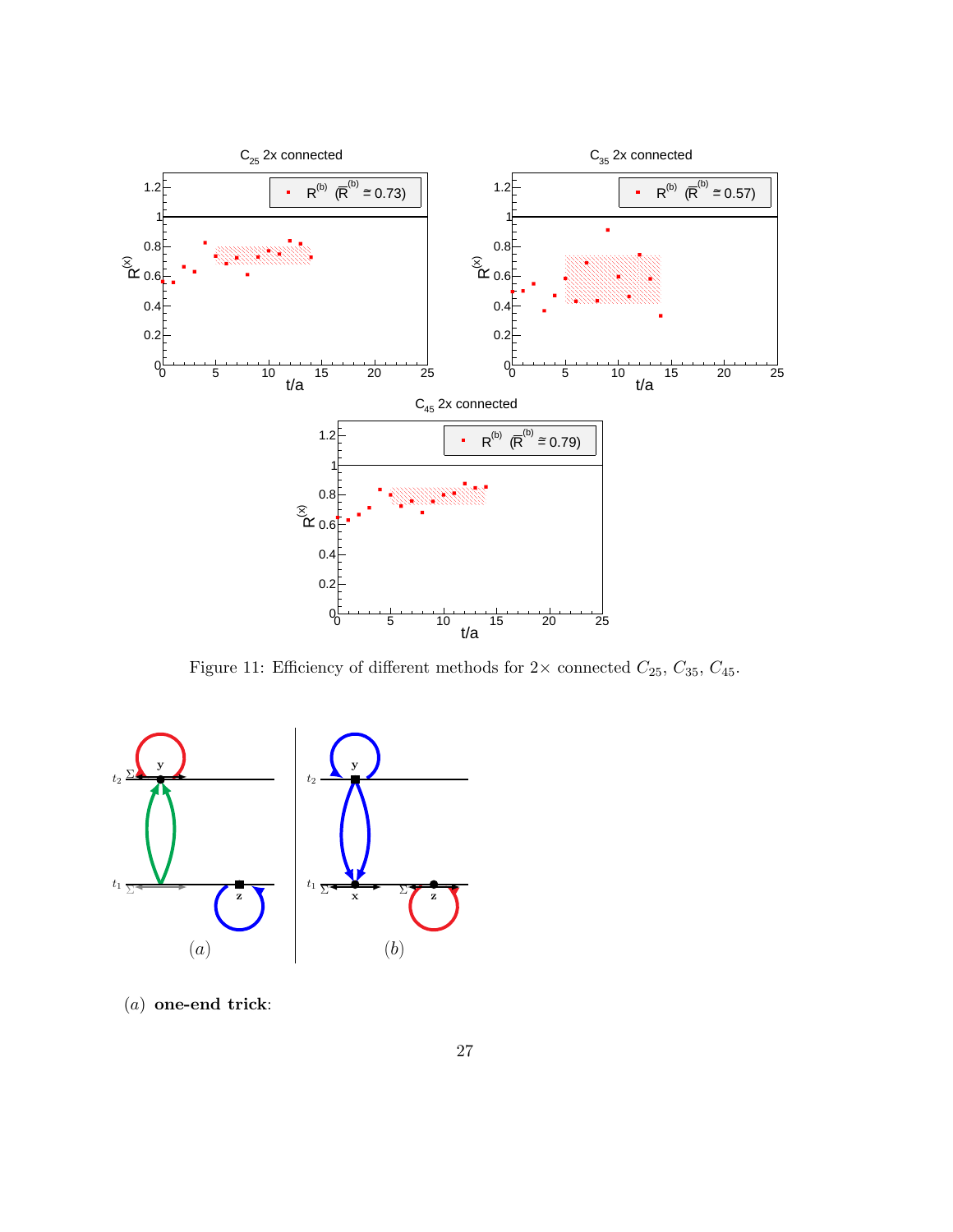1  $u/d$  inversion point-to-all propagator: 12 s inversions stochastic timeslice-to-all propagator:  $#t s$  inversions

 $(b)$  3 point-to-all-propagators: 12  $u/d$  inversions, 12 s inversions stochastic timeslice-to-all propagator:  $#t s$  inversions

A numerical comparison of these methods is shown in Figure [12.](#page-29-0) It is interesting to note that method (a) is superior to method (b) for  $C_{26}$  and  $C_{36}$ , while the opposite is true for  $C_{46}$ . This is the only case we have investigated, where the spin and color structure of a diagram has a significant impact on the efficiency of the methods used for its computation.

Similarly to what has been observed for the  $4\times$  connected  $C_{25}$ ,  $C_{26}$ ,  $C_{35}$ ,  $C_{36}$ ,  $C_{45}$  and  $C_{46}$  (cf. section [4.5.1\)](#page-23-0) method (a) and method (b) perform on a similar level, even though a significantly larger amount of noise terms is introduced by method (a). This supports the conclusion that omitting a sum over space where only two quarks are present (as in method  $(a)$ ), is more cost effective than omitting a sum over space where four quarks are present (as in method  $(b)$ ).

### 4.5.4 Comparison of  $4\times$  connected and  $2\times$  connected diagrams

A comparison of  $4\times$  connected and  $2\times$  connected diagrams for  $C_{25}$ ,  $C_{35}$ ,  $C_{45}$ ,  $C_{36}$ ,  $C_{36}$  and  $C_{46}$ is shown in Figure [17.](#page-36-0) Results are qualitatively very similar to those shown in section [4.4.3](#page-20-0) and the conclusions are essentially the same. Compared to their  $4\times$  connected counterparts, the statistical errors of the 2× connected diagrams increase exponentially as  $e^{(2m_K - m_{\pi})t}$ , when the temporal separation  $t$  is increased. This independently of the methods used for the diagrams computation.

In this respect, note that the quality ratio  $R^{2\times \text{con}}(t)$  is particularly small for  $C_{26}$ ,  $C_{36}$ ,  $C_{46}$ . This is so because even the most efficient method to compute the  $2\times$  connected diagrams (method (a) in section [4.5.3\)](#page-26-0) requires extensive use of stochastic techniques, while it still does not average the diagrams over space.

### 4.6 Two-meson – two-meson correlation functions

### <span id="page-28-0"></span>4.6.1  $4 \times$  connected  $C_{55}$ ,  $C_{66}$  ( $5 \equiv KK$ , 2part,  $6 \equiv \eta_s \pi$ , 2part)

The two disconnected parts of these diagrams are in fact identical to  $C_{11}$ . Therefore, the methods discussed in section [4.1.1](#page-13-1) are applied to both parts.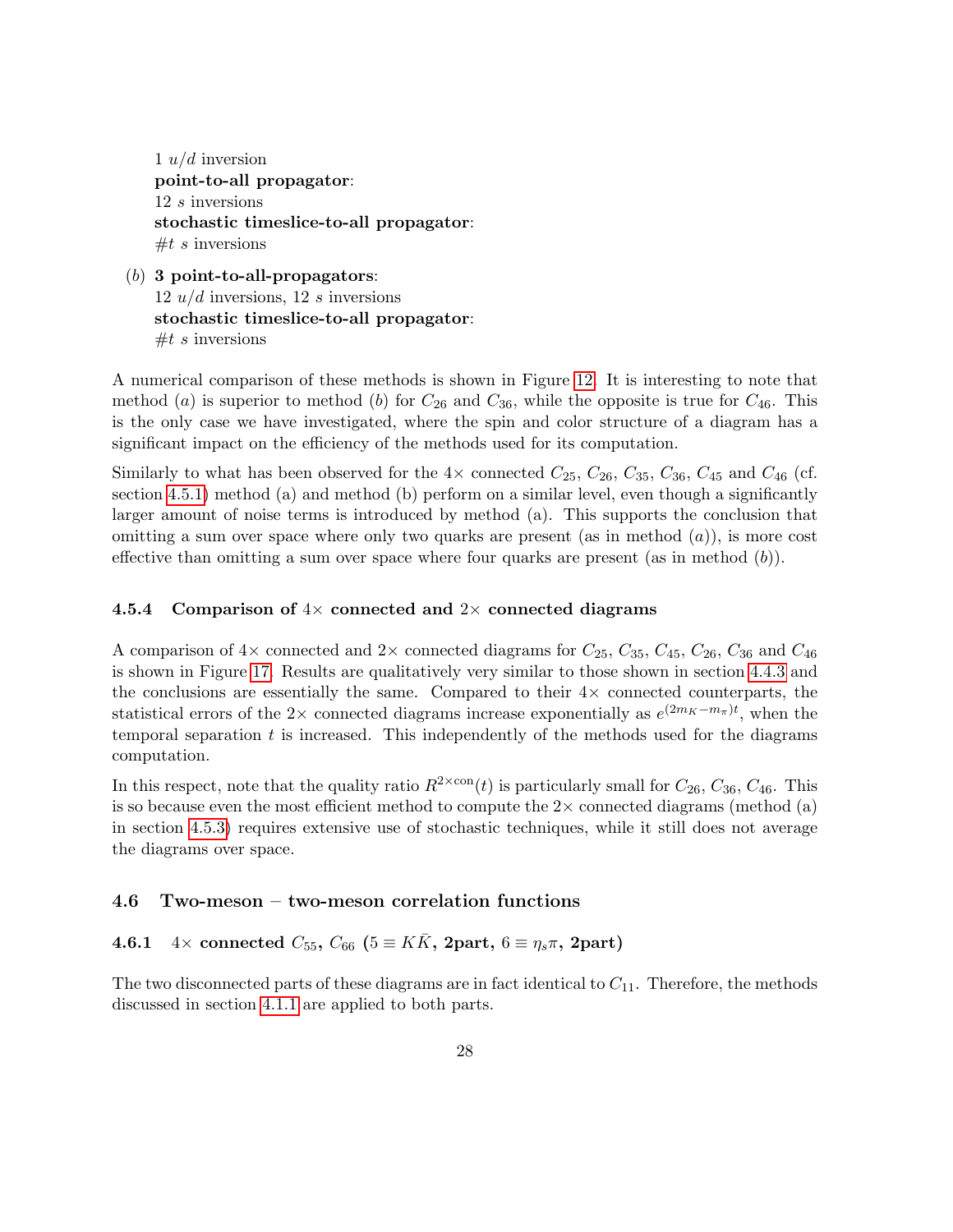<span id="page-29-0"></span>

Figure 12: Efficiency of different methods for  $2 \times$  connected  $C_{26}$ ,  $C_{36}$ ,  $C_{46}$ .



 $\bullet$   $C_{55}$ :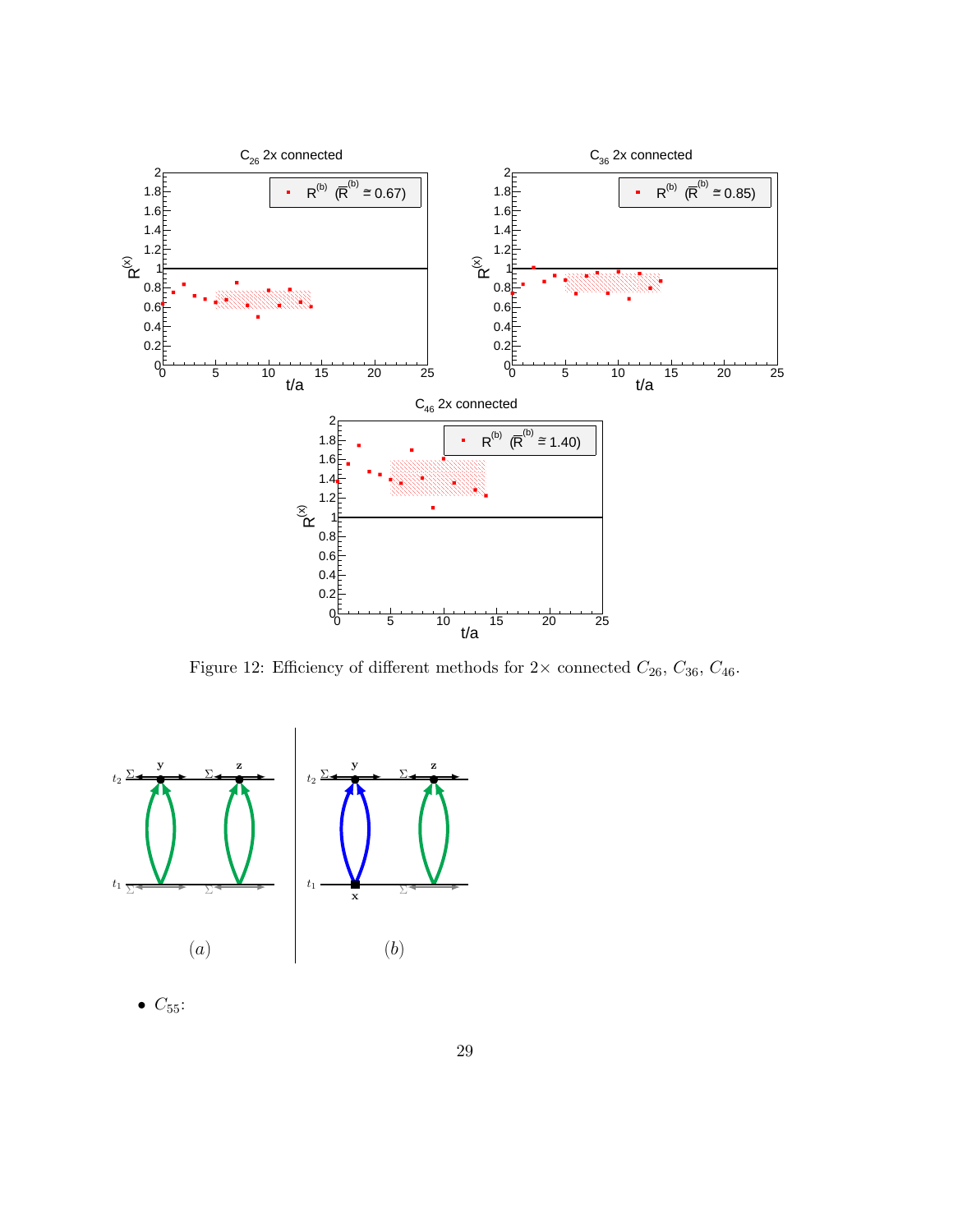

Figure 13: Comparison of  $4\times$  connected and  $2\times$  connected for  $C_{25}$ ,  $C_{35}$ ,  $C_{45}$ ,  $C_{26}$ ,  $C_{36}$ ,  $C_{46}$ .

- (a)  $2 \times$  one-end trick:  $2 u/d$  inversions,  $2 s$  inversions
- (b) 2 point-to-all-propagators: 12  $u/d$  inversions, 12 s inversions one-end trick:  $1 u/d$  inversion,  $1 s$  inversion

Similar to  $C_{26}$ ,  $C_{36}$  and  $C_{46}$  there are two variants of method (b) for  $C_{66}$ , either applying the one-end trick to the  $\pi$  meson (method  $(b_1)$ ) or to the  $\eta_s$  meson (method  $(b_2)$ ).

- $\bullet$   $C_{66}$ :
	- (a)  $2 \times$  one-end trick:  $1 u/d$  inversions,  $1 s$  inversions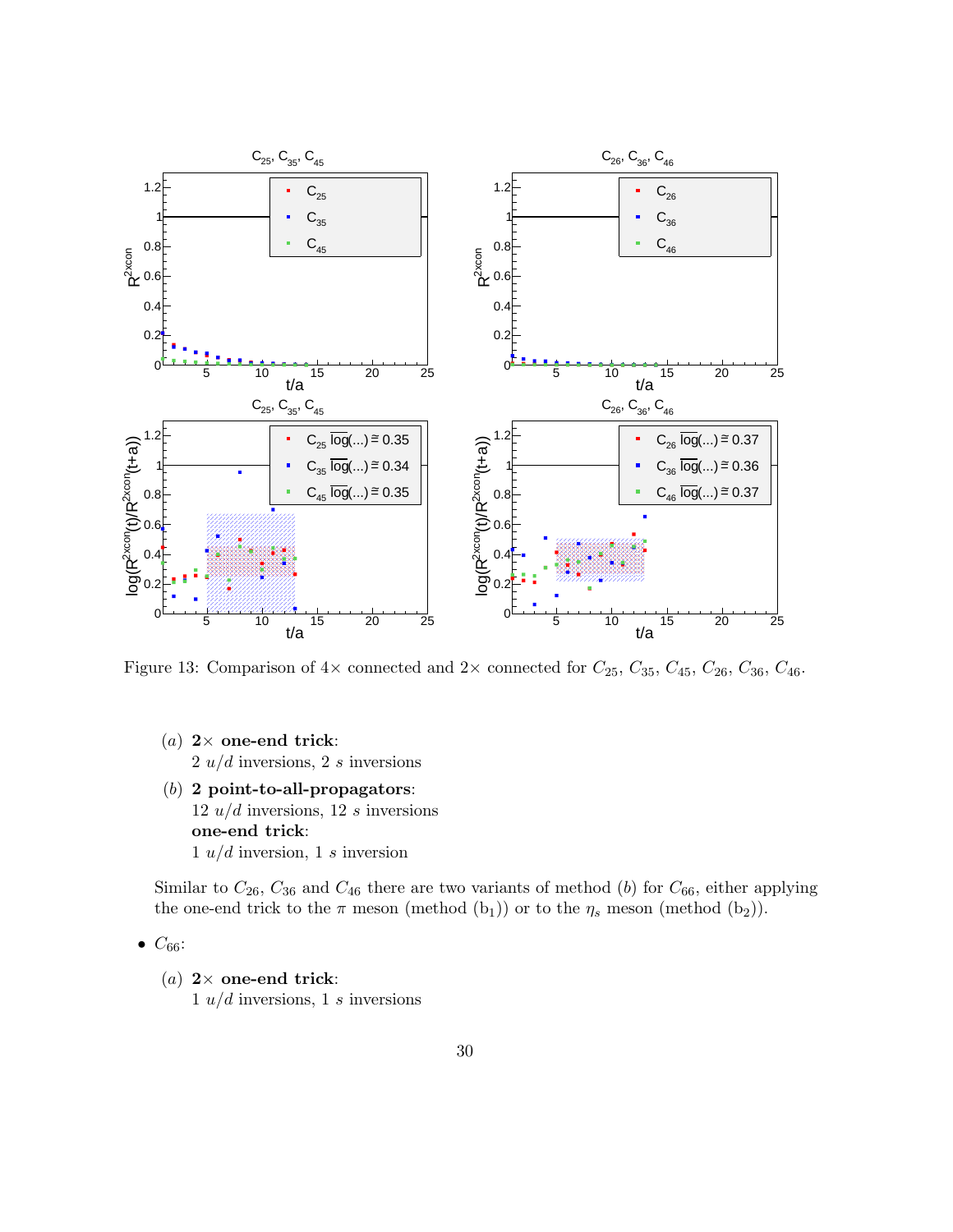- $(b_1)$  one-end trick: 1  $u/d$  inversion 2 point-to-all-propagators:  $12\ s$  inversions
- $(b_2)$  2 point-to-all-propagators:  $12 u/d$  inversions one-end trick: 1 s inversion

A numerical comparison of these methods is shown in Figure [14.](#page-31-0) The conclusions are essentially the same as in section [4.5.1](#page-23-0) for  $C_{25}$ ,  $C_{26}$ ,  $C_{35}$ ,  $C_{36}$ ,  $C_{45}$  and  $C_{46}$ . Method (a) is more efficient, because the diagrams are averaged over space, while method  $(b)$  considers only a single sample. Method  $(b_1)$  is superior to method  $(b_2)$ , because it is cheaper to perform the larger number of 12 inversions for the heavier  $s$  quark than for light  $u/d$  quarks and the one-end trick has been found to be more efficient than point-to-all-propagators when applied to light quarks [\[26\]](#page-45-12).

<span id="page-31-0"></span>

Figure 14: Efficiency of different methods for  $4\times$  connected  $C_{55}$ ,  $C_{66}$ .

### 4.6.2 2× connected  $C_{55}$  ( $5 \equiv K\bar{K}$ , 2part)

Since both the s quark at  $t_1$  and the s quark at  $t_2$  propagate within the timeslice, the diagram can be computed rather efficiently using two sequential propagators combined with the one-end trick.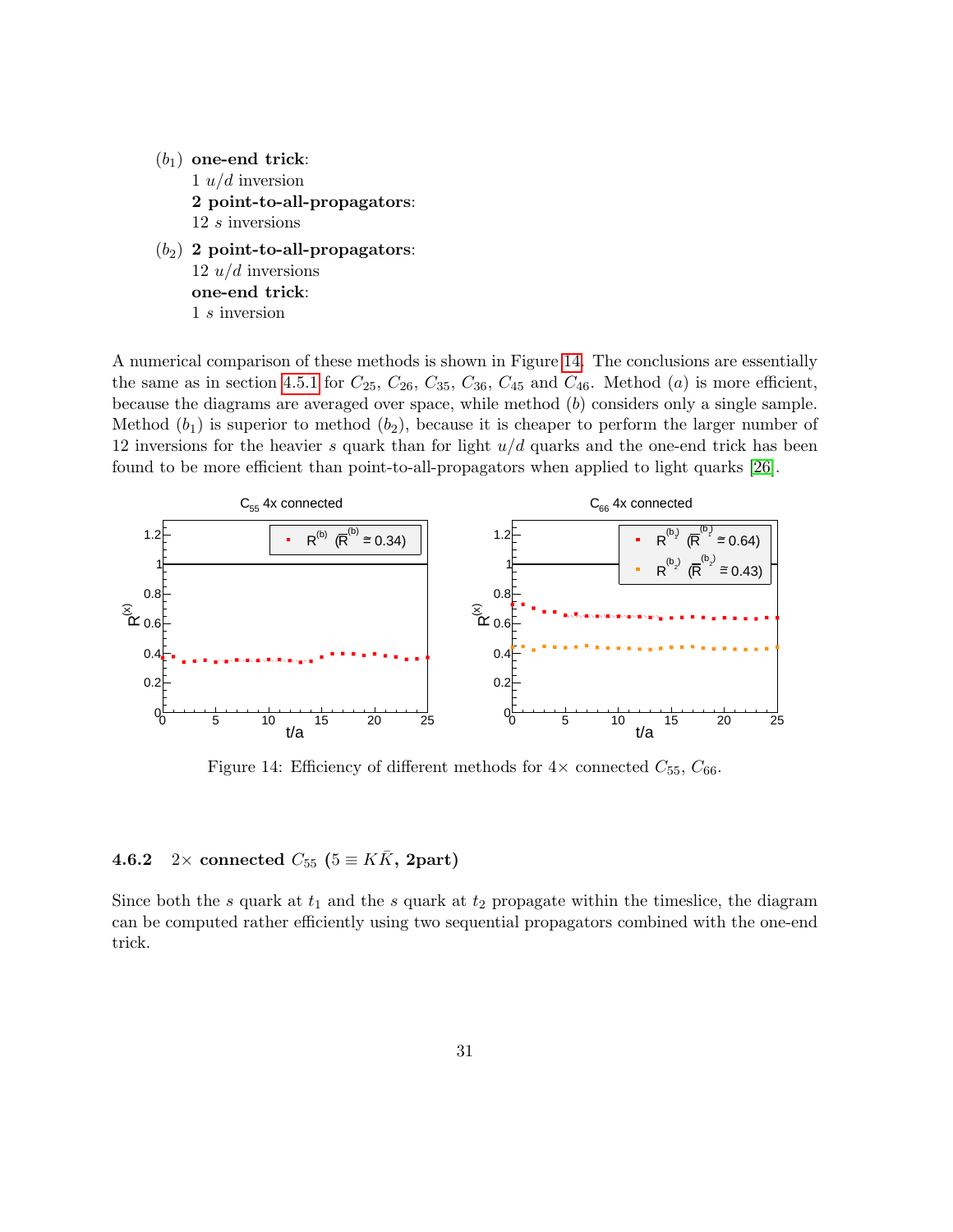

- (a)
- (a)  $2 \times$  one-end trick (with 2 sequential propagators): 2  $u/d$  inversions,  $(\#t + 1)$  s inversions

4.6.3 2× connected  $C_{66}$  ( $6 \equiv \eta_s \pi$ , 2part)

At least one of the closed quark loops needs to be computed using a stochastic timeslice-toall propagator. Therefore, there is only a single possibility to compute this type of diagram efficiently.



(a) one-end trick: 1  $u/d$  inversions point-to-all propagator: 12 s inversions stochastic timeslice-to-all propagator:  $#t s$  inversions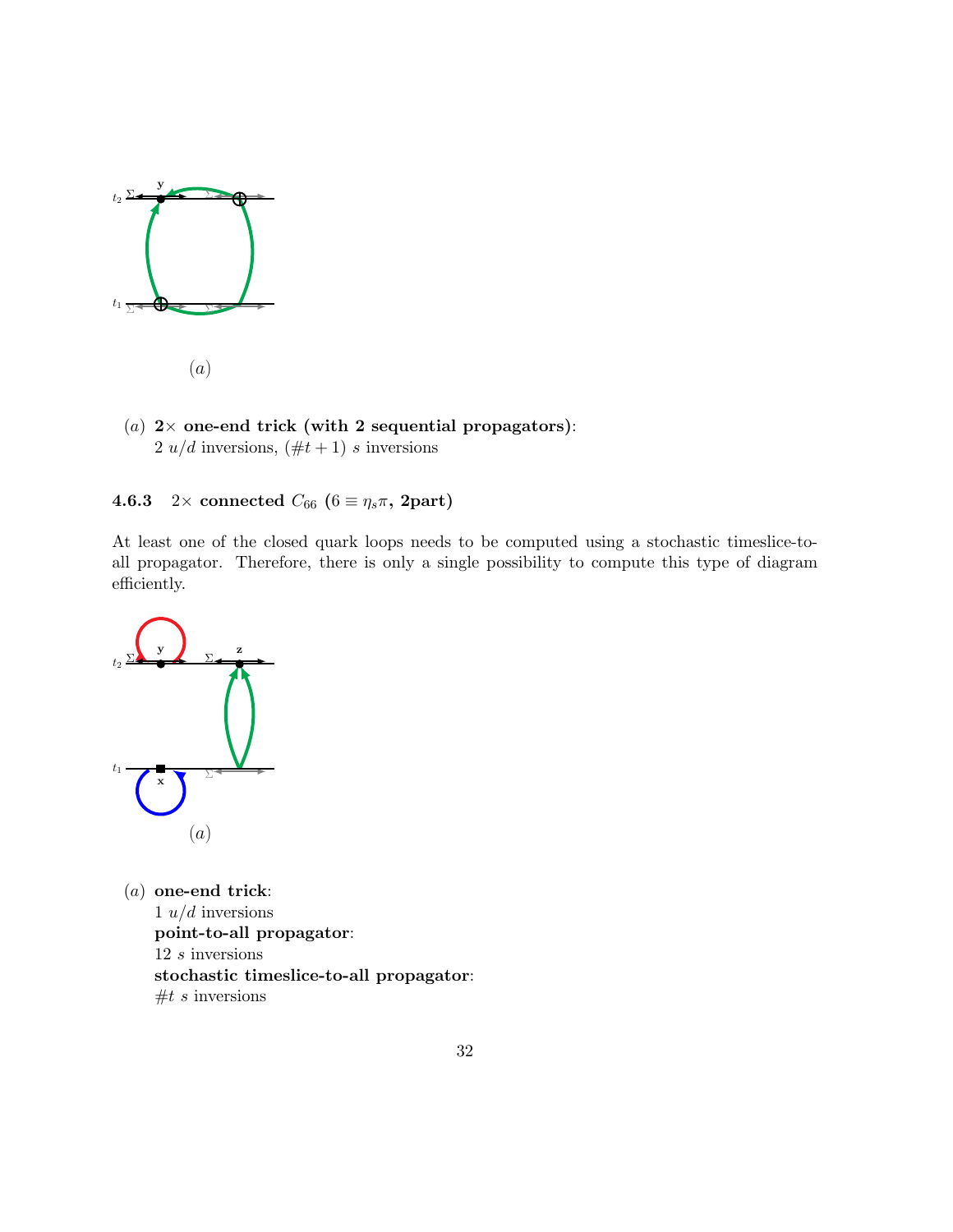## 4.6.4 4× connected  $C_{56}$  ( $5 \equiv K\bar{K}$ , 2part,  $6 \equiv \eta_s \pi$ , 2part)

Similar to  $4\times$  connected  $C_{55}$  and  $C_{66}$  there are two promising methods.



- (a)  $2 \times$  one-end trick:  $1 u/d$  inversions,  $1 s$  inversions
- $(b_1)$  one-end trick: 1  $u/d$  inversion 2 point-to-all-propagators: 12 s inversions
- $(b_2)$  2 point-to-all-propagators: 12  $u/d$  inversions one-end trick: 1 s inversion

A numerical comparison of these methods is shown in Figure [15.](#page-34-0) The conclusions are essentially the same as for the diagrams discussed in section [4.5.1](#page-23-0) and section [4.6.1.](#page-28-0) Method  $(a)$  is more efficient, because the diagrams are averaged over space, while method  $(b)$  considers only a single sample.

<span id="page-33-0"></span>4.6.5 2× connected  $C_{56}$  ( $5 \equiv K\bar{K}$ , 2part,  $6 \equiv \eta_s \pi$ , 2part)

Again the triangular loop can be computed efficiently with a sequential propagator. There are several promising methods, which combine that propagator with point-to-all propagators, stochastic timeslice-to-all propagators and the one-end trick.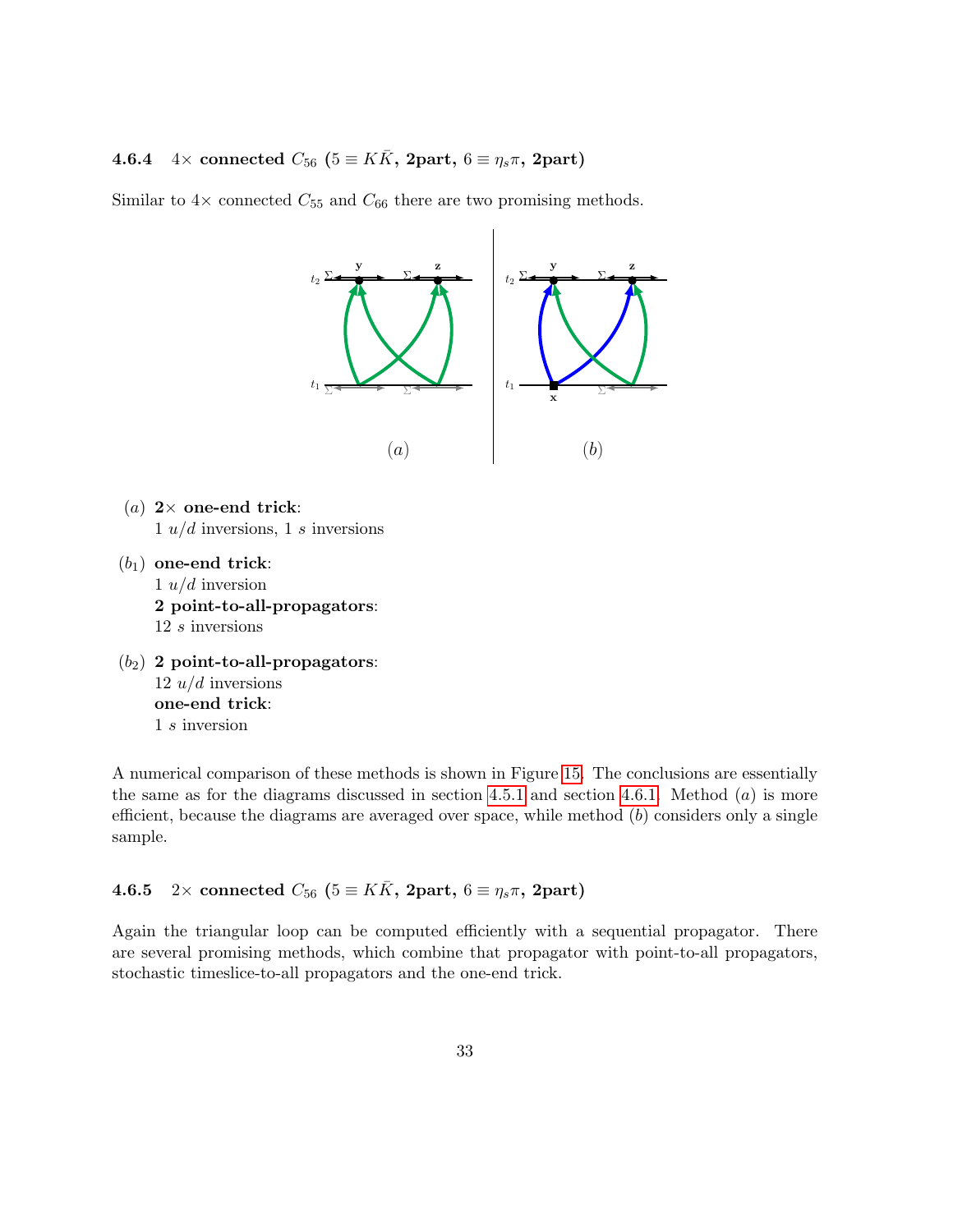<span id="page-34-0"></span>

Figure 15: Efficiency of different methods for  $4\times$  connected  $C_{56}$ .



- (a) one-end trick (with 1 sequential propagator): 2  $u/d$  inversion, #t s inversions point-to-all propagator:  $12\ s$  inversions
- (b) one-end trick (with 1 sequential propagator):  $2 u/d$  inversion, 1 s inversions stochastic timeslice-to-all propagator:  $#t s$  inversion
- $(c)$  2 point-to-all propagators (1 is a sequential propagator): 24  $u/d$  inversions, 12 s inversions stochastic timeslice-to-all propagator:  $#t s$  inversions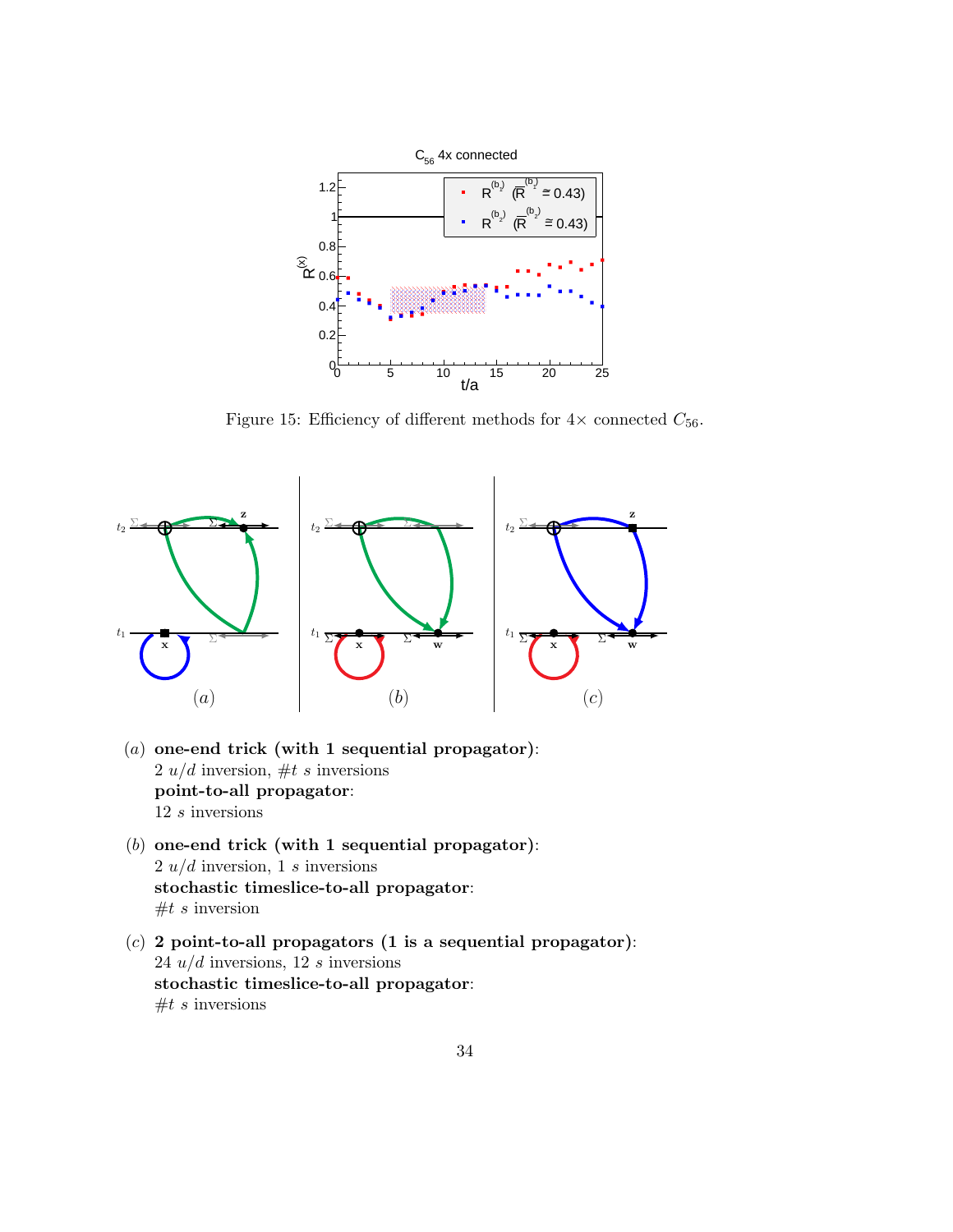Note that there is another possibility very similar to method  $(b)$ , which also uses the one-end trick (with 1 sequential propagator) and a stochastic timeslice-to-all propagator, and requires the same number of inversions. The only difference is that the stochastic noise introduced by the one end-trick is located on the timslice of the closed quark loop (i.e. also at  $t_1$ ), while in method (b) it is located on the opposite timeslice (i.e. at  $t_2$ ). We did not explore this additional method because in numerical studies of related diagrams we found that distributing the noise on the two timeslices normally results in smaller statistical errors.

A numerical comparison of the methods is shown in Figure [16.](#page-35-0) Method  $(a)$  and method  $(b)$ perform on a similar level. At first glance this is a bit surprising, because in previous subsections we typically observed that a method averaging a diagram over space is superior when only a moderate number of additional stochastic noise terms is introduced (cf. e.g. the correlation matrix element  $C_{16}$  discussed in section [4.3.2,](#page-18-0) which has a very similar structure, and which can be computed by essentially the same combinations of techniques). Note, however, that this time both method (a) and method (b) require a comparably large number of s inversions  $(> \#t)$ , which is a consequence of the sequential propagator. This is not the case in many of the previously discussed cases, e.g.  $C_{16}$ . There the computation of the closed quark loop with a stochastic timeslice-to-all propagator requires only a single s inversion, while here a point-to-all propagator needs to be computed, which requires a significantly larger amount of s inversions i.e. 12 inversions.

<span id="page-35-0"></span>

Figure 16: Efficiency of different methods for  $2\times$  connected  $C_{56}$ .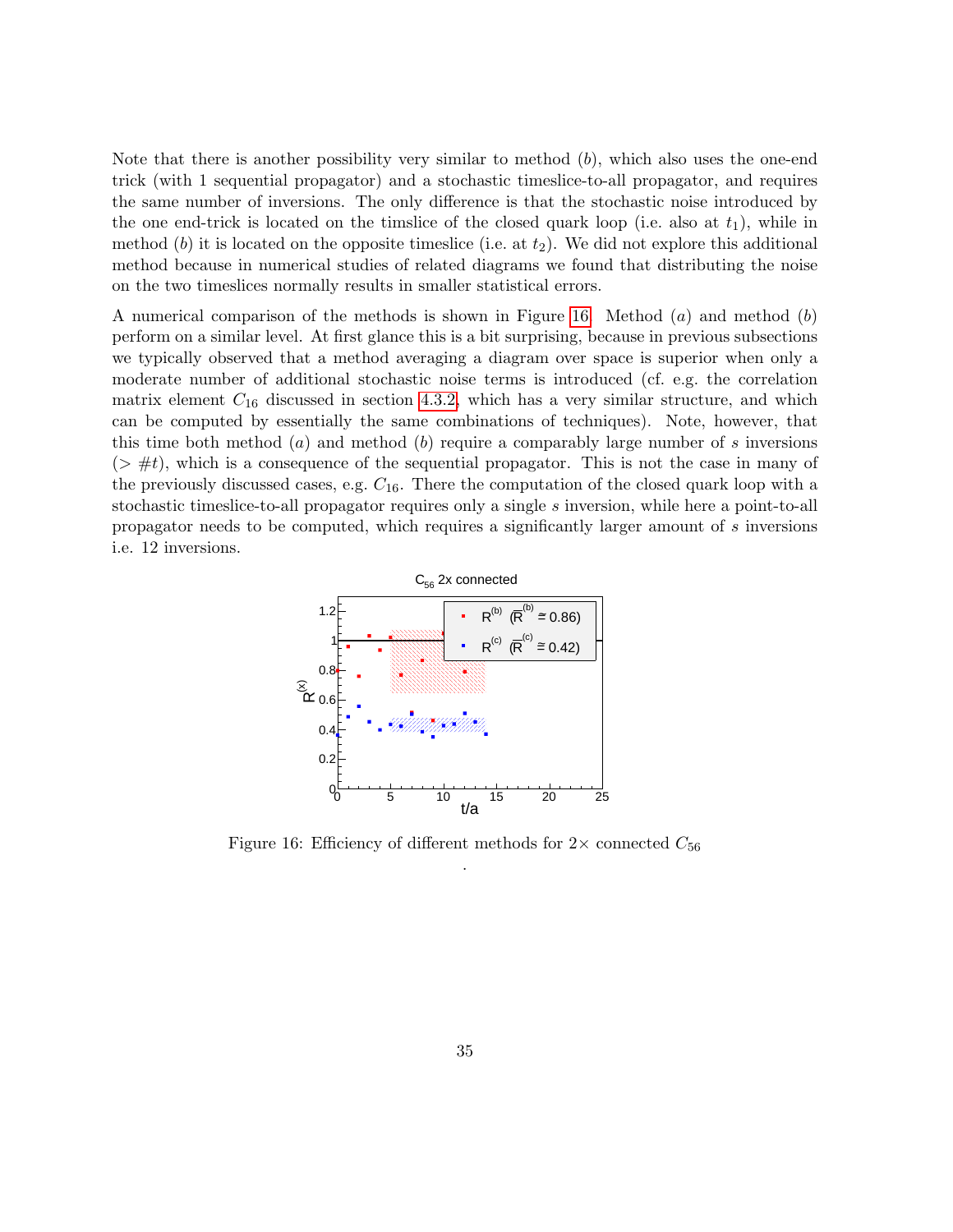#### 4.6.6 Comparison of  $4\times$  connected and  $2\times$  connected diagrams

A comparison of  $4\times$  connected and  $2\times$  connected diagrams for  $C_{55}$ ,  $C_{56}$  and  $C_{66}$  is shown in Figure [17.](#page-36-0) Results and conclusions are again very similar to previous comparisons. The statistical errors of the 2× connected diagrams increase exponentially as  $e^{(2m_K-m_{\pi})t}$  with respect to the temporal separation t compared to their  $4\times$  connected counterparts independent of the methods employed.

<span id="page-36-0"></span>

Figure 17: Comparison of  $4\times$  connected and  $2\times$  connected for  $C_{55}$ ,  $C_{56}$ ,  $C_{66}$ .

On the other hand, it is interesting to note that the quality ratio  $R^{2\times \text{con}}(t)$  for  $C_{55}$  is orders of magnitude larger than for all other diagrams. This seems to be the case due to a combination of the following two reasons. (1) The  $2 \times$  connected  $C_{55}$  diagram is a single connected loop, i.e. it is not a combination of several disconnected pieces as e.g. for  $C_{56}$  or  $C_{66}$ . (2) The method of computation used for  $C_{55}$  introduces only a moderate number of noise terms (only 1 application of the one-end trick), but still averages the diagram over space, i.e. it is very efficient. Consequently, up to temporal separation  $t/a < 10$  the statistical error of the 2× connected diagram is smaller than that of the 4× connected diagram.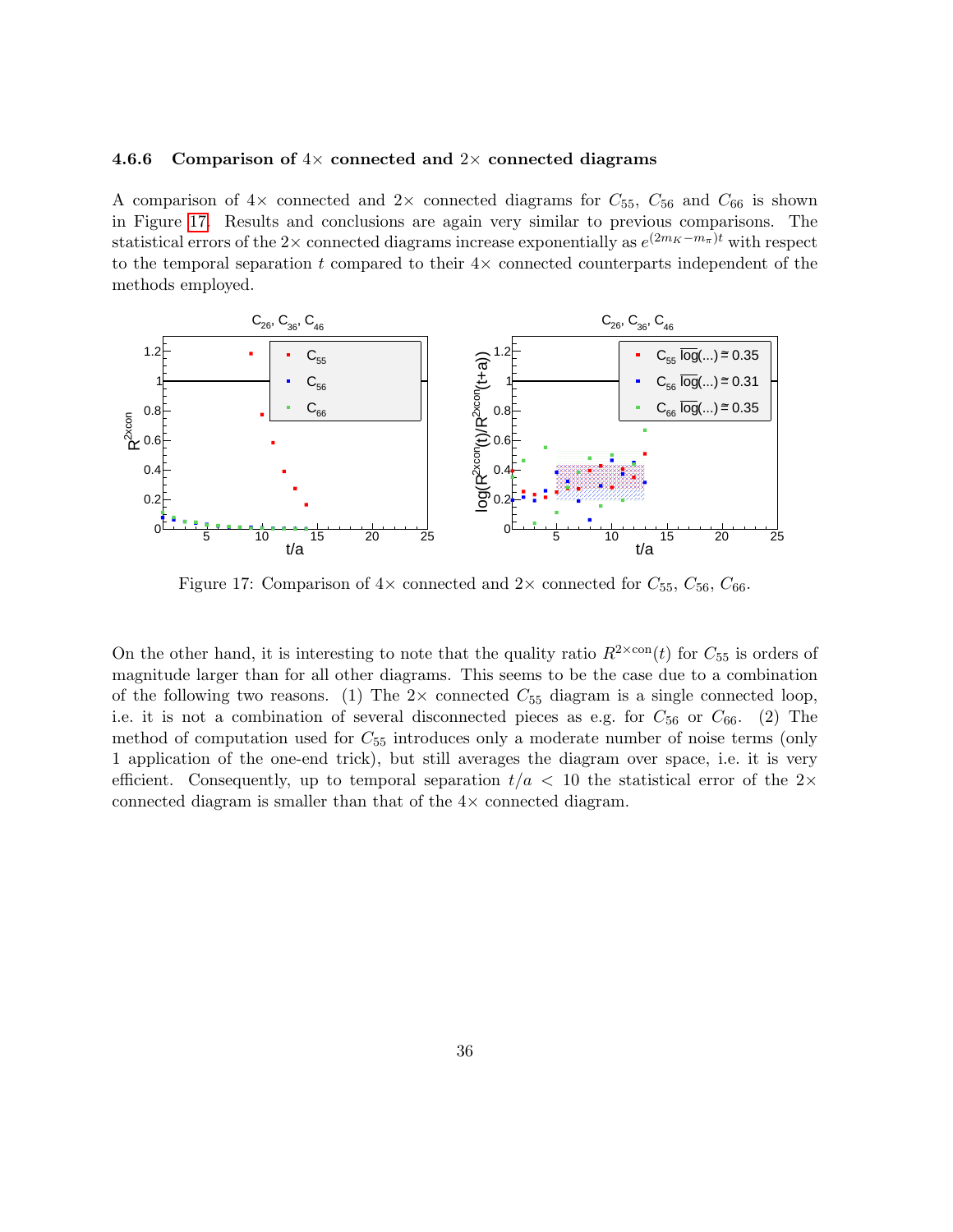# <span id="page-37-0"></span>5 Conclusions

We have explored various methods to compute correlation functions of two- and four-quark interpolating operators of different structures including quark-antiquark pairs, mesonic molecules, diquark-antidiquark pairs and two independent mesons. Computing such correlation functions in an efficient way and with small statistical errors is essential to study tetraquark candidates or meson-meson scattering with lattice QCD.

The investigations have been performed in the context of a long-term project focused on the  $a<sub>0</sub>(980)$  meson, which might have a significant tetraquark component. We expect, however, that our conclusions hold at least qualitatively also for other tetraquark candidates and fourquark systems, e.g. for the positive parity  $D_s$  mesons  $D_{s0}^*(2317)$  and  $D_{s1}(2460)$  or for certain  $Z_c$  systems. Of course, the quality ratios presented and discussed in the previous section, might be somewhat different, when changing quark masses or quark flavors, when studying different lattice spacings or spacetime volumes, or when using another lattice QCD quark action. The general tendencies we have observed should, however, be the same also for other lattice QCD setups and other four-quark systems. Therefore, the investigations reported in this paper might provide a comprehensive overview of existing methods and helpful guidelines, which methods to choose for which kind of diagrams.

We have considered combinations of several techniques for quark propagator and correlation function computation: (A) point-to-all propagators, (B) stochastic timslice-to-all propagators, (C) the one-end trick and (D) sequential propagators. For applications of the distillation method to the computation of four-quark correlation functions we refer to [\[6,](#page-44-5) [7,](#page-44-6) [8\]](#page-44-7).

For each diagram of the  $6 \times 6$  correlation matrix [\(7\)](#page-3-6) we have implemented up to four promising methods, i.e. combinations of the above mentioned techniques (A) to (D). While details can be found in section [4,](#page-12-0) there are a few general observations which seem to hold for most diagrams:

• Methods, which average a diagram over space (i.e. which are not using any point-to-all propagators), are usually quite efficient. Exceptions are methods which extensively use stochastic methods  $(M \geq 2$ , where M counts the number of stochastic timeslice-to-all propagators, and applications of the one-end trick, i.e. the number of stochastic sources) for diagrams, which can also be computed without introducing any stochastic noise (and without averaging over space). An example of the latter is method  $(a)$  in section [4.2.1.](#page-14-1) A rule of thumb, which is fulfilled by the majority of the diagrams and methods explored in this work, is the following.

Method  $(a)$  averaging a diagram over space is more efficient than method  $(b)$ not averaging a diagram over space, if  $M^{(a)} \le M^{(b)} + 1$ .

Exceptions have been found in section [4.5.1,](#page-23-0) method  $(b)$  versus method  $(c)$  and sec-tion [4.5.3,](#page-26-0) method (a) versus method (b) (cf. the next item) and section [4.6.5,](#page-33-0) method (a)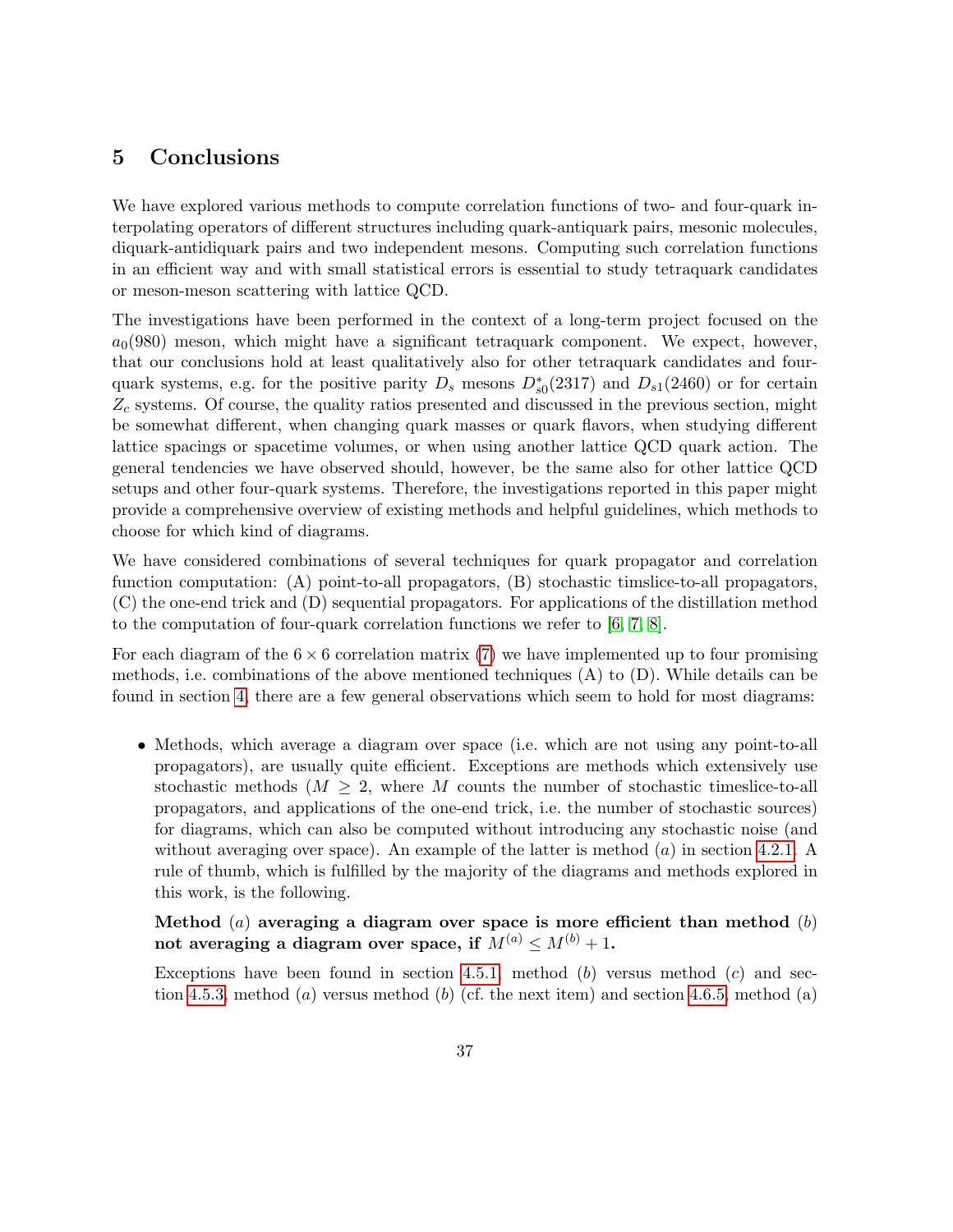versus method (b) (specific reasons are discussed in the section).

• When using one or more point-to-all propagators a spatial sum has to be omitted in the correlation function, i.e. the diagram is not averaged over space.

Omitting spatial sums over only two quark field operators, seems to result in much smaller statistical errors than omitting a sum over four quark field operators.

Examples are presented in section [4.5.1,](#page-23-0) method (b) versus method (c) and section [4.5.3,](#page-26-0) method  $(a)$  versus method  $(b)$ .

- Sequential propagators are particularly useful for  $2\times$  connected diagrams, where at least one operator  $\mathcal{O}^{KK, 2\text{part}}$  is involved, i.e. to compute the strange quark propagating between different points in space within a timeslice.
- Stochastic methods are more efficient for lighter quarks (where the propagators exhibit rather strong statistical fluctuations due to the gauge links) and less efficient for heavy quarks (where the opposite is the case). An example is presented in section [4.6.5,](#page-33-0) method  $(b_1)$ versus method  $(b_2)$  (cf. also [\[26\]](#page-45-12)).

A severe problem when computing a correlation matrix like [\(7\)](#page-3-6), is that statistical errors of 2× connected diagrams are increasing exponentially with respect to the temporal separation compared to their 4× connected counterparts. This is independent of the method of computation and inherent to these diagrams as explained in detail in section [4.4.3.](#page-20-0) Their computation with sufficient statistical precision is, therefore, extremely challenging and the statistical errors of the correlation matrix elements will be dominated by the  $2\times$  connected contributions.

In the past several studies have neglected  $2 \times$  connected diagrams (cf. e.g. [\[27,](#page-45-13) [28\]](#page-45-14)). While in specific cases this might be justified, it is certainly not a general rule that these diagrams are negligible compared to their  $4\times$  connected counterparts. A recent study [\[29\]](#page-46-0) has stressed this and we moreover have found that the contribution of  $2\times$  connected diagrams is in many cases sizable. For illustration we show a few cases in Figure [18,](#page-39-0) where the ratio  $|C_{jk}^{2\times \text{con}}|/(|C_{jk}^{4\times \text{con}}|+|C_{jk}^{2\times \text{con}}|)$ is plotted, i.e. the percentage of contribution of the  $2\times$  connected diagram. For  $C_{44}$  the  $2\times$ connected diagram contributes more than the corresponding  $4\times$  connected diagram to the whole correlation function, but also for the other examples,  $C_{22}$ ,  $C_{33}$  and  $C_{56}$  both contributions are at least of similar importance.

On the one hand  $2\times$  connected diagrams may not be neglected, on the other hand they are the reason why certain elements of the correlation matrix are very noisy. Therefore, performing a standard analysis by solving a generalized eigenvalue problem (cf. [\[30\]](#page-46-1) and references therein) might not be the most successful strategy. Clearly, the numerical solution of a generalized eigenvalue problem requires the knowledge of all elements of a correlation matrix and, hence, the quality of its result will be dictated by the statistical errors of the most imprecise elements.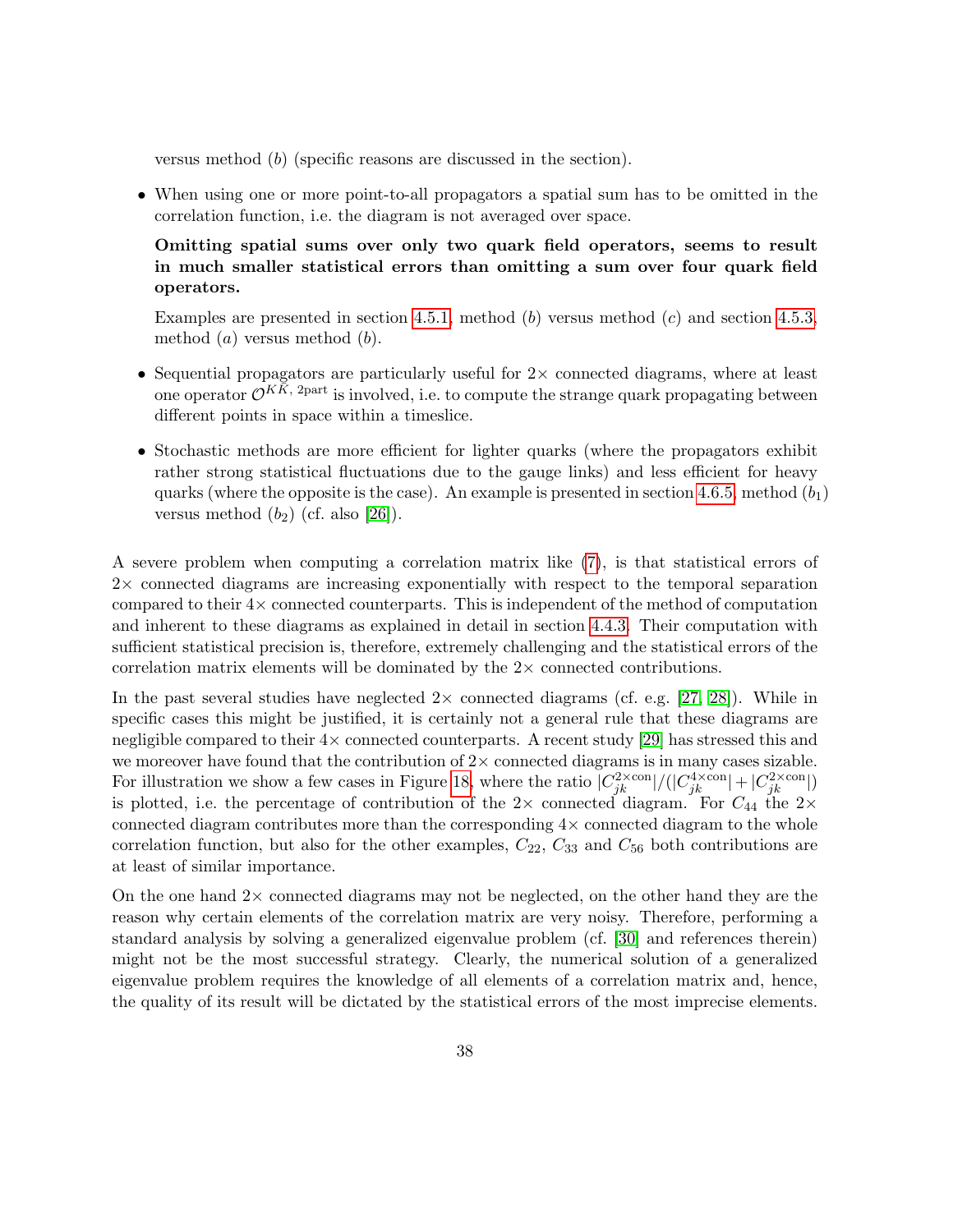<span id="page-39-0"></span>

Figure 18: Relative importance of the  $2\times$  connected diagrams for  $C_{22}$ ,  $C_{33}$ ,  $C_{44}$  and  $C_{56}$ .

A more promising strategy might be to fit a sum of decaying exponential functions, where the statistical error is rather related to the most precise elements of the correlation matrix, and, where in contrast to the generalized eigenvalue problem, strongly fluctuating matrix elements can be excluded from the analysis or will not affect the fitting result in a significant way. An advanced related variant, which we have recently explored in the context of this work is the AMIAS method [\[31\]](#page-46-2).

After significantly increasing the statistical accuracy using the best method for each diagram as detailed in the main section of this paper, we plan to carry out a physics analysis using exponential fitting and the AMIAS method in the near future. The corresponding results regarding  $a<sub>0</sub>(980)$  meson will be part of an upcoming publication.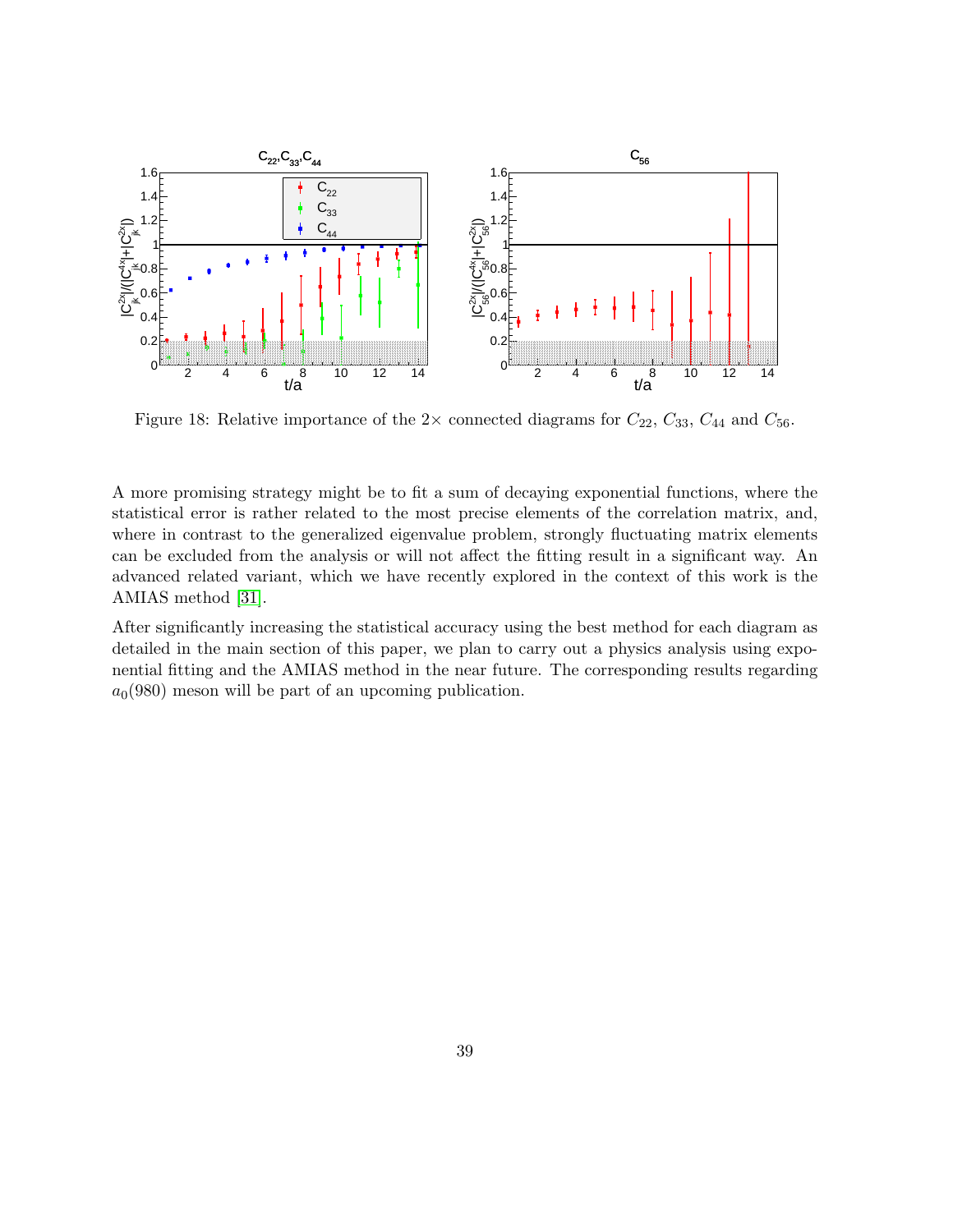## <span id="page-40-0"></span>A Lattice setup

The numerical investigations presented in this paper are based on gauge link configurations generated by the PACS-CS collaboration [\[25\]](#page-45-11). The gluonic action is the Iwasaki gauge action [\[32\]](#page-46-3) and the quark action for 2+1 flavors is a non-perturbatively  $\mathcal{O}(a)$  improved Wilson quark action,

$$
S_{\text{quark}}[q, \bar{q}, U] = \sum_{q=u,d,s} \left( \sum_x \bar{q}_x q_x - \kappa_q c_{\text{SW}} \sum_{x,\mu,\nu} \frac{i}{2} \bar{q}_x \sigma_{\mu\nu} F_{x,\mu\nu} q_x \right. \\ \left. - \kappa_q \sum_{x,\mu} \left( \bar{q}_x (1 - \gamma_\mu) U_{x,\mu} q_{x+\hat{\mu}} + \bar{q}_x (1 + \gamma_\mu) U_{x-\hat{\mu},\mu}^\dagger q_{x-\hat{\mu}} \right) \right), \tag{33}
$$

with the field strength

$$
F_{x,\mu\nu} = \frac{1}{4} \sum_{j=1}^{4} \frac{1}{2i} \Big( U_{x,\mu\nu}(j) - U_{x,\mu\nu}^{\dagger}(j) \Big),\tag{34}
$$

where  $U_{x,\mu\nu}(j)$ ,  $j = 1,\ldots,4$  denotes the four plaquettes in the  $\mu\nu$ -plane attached to x.

We consider a single ensemble with gauge coupling  $\beta = 1.90$ , corresponding lattice spacing  $a \approx 0.091$  fm and pion mass  $m_{\pi} \approx 300$  MeV. Further details are listed in Table [1.](#page-40-1)

<span id="page-40-1"></span>

|      | $\beta \mid (L/a)^3 \times T/a \mid$ | $\kappa_{u,d}$ | $\kappa_{s}$                             |  |     | $c_{\text{SW}}$   a [fm]   $m_{\pi}$ [MeV]    # configurations |
|------|--------------------------------------|----------------|------------------------------------------|--|-----|----------------------------------------------------------------|
| 1.90 | $32^3 \times 64$                     |                | $0.1370$   $0.1364$   $1.715$    $0.091$ |  | 300 | 500                                                            |

Table 1: PACS-CS gauge link ensemble used (cf. also [\[25\]](#page-45-11)).

To enhance the ground state overlap of trial states  $\mathcal{O}^j|\Omega\rangle$  generated by our interpolating oper-ators [\(1\)](#page-3-5) to [\(6\)](#page-3-2), we apply standard smearing techniques. For the quark field operators  $u_x$ ,  $d_x$ and  $s_x$  we use Gaussian smearing with APE smeared spatial links (parameters  $N_{\text{Gauss}} = 50$ ,  $\kappa_{\text{Gauss}} = 0.5, N_{\text{APE}} = 20, \ \alpha_{\text{APE}} = 0.45; \text{ cf. } [33] \text{ for detailed equations}.$  $\kappa_{\text{Gauss}} = 0.5, N_{\text{APE}} = 20, \ \alpha_{\text{APE}} = 0.45; \text{ cf. } [33] \text{ for detailed equations}.$  $\kappa_{\text{Gauss}} = 0.5, N_{\text{APE}} = 20, \ \alpha_{\text{APE}} = 0.45; \text{ cf. } [33] \text{ for detailed equations}.$  The widths of these smeared quark field operators can be estimated,  $D \approx \sqrt{2N_{\text{Gauss}}\kappa_{\text{Gauss}}/(1+6\kappa_{\text{Gauss}})}a \approx 0.3 \text{ fm}$ (eq. (27) in [\[33\]](#page-46-4)), i.e. they excite the corresponding quark fields in spherically extended regions with radius size  $D$  centered around  $x$ .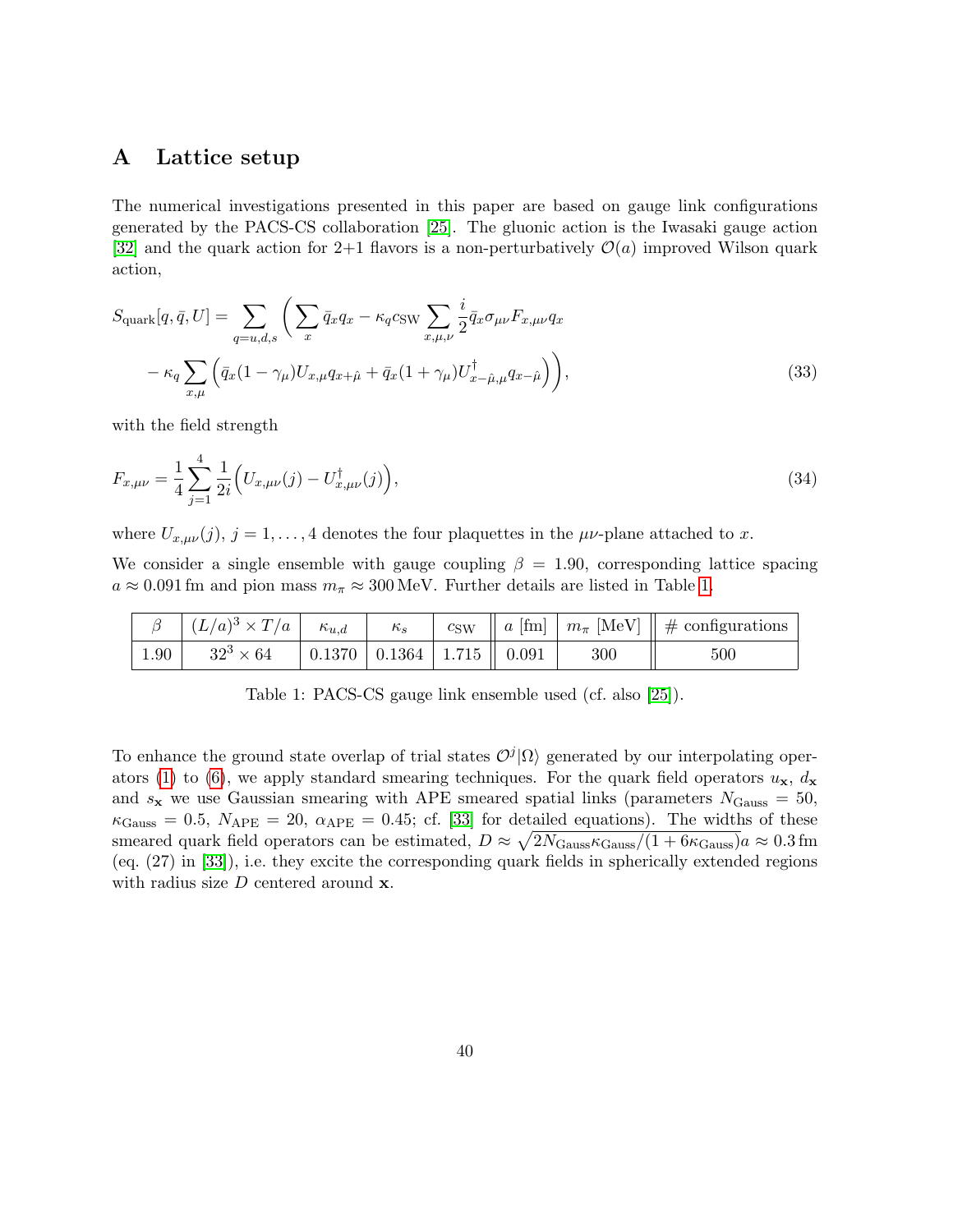# <span id="page-41-0"></span>B Computation of the correlation matrix: technical aspects

<span id="page-41-1"></span>**B.1** 
$$
C_{12}
$$
,  $C_{13}$ ,  $C_{14}$  ( $1 \equiv q\bar{q}$ ,  $2 \equiv K\bar{K}$ , point,  $3 \equiv \eta_s \pi$ , point,  $4 \equiv Q\bar{Q}$ )

Even though the diagrams for  $C_{12}$ ,  $C_{13}$  and  $C_{14}$  are identical (cf. Figure [2\)](#page-5-0), the corresponding mathematical expressions differ due to a different spin and color structure of the interpolating operators  $(2)$ ,  $(3)$  and  $(4)$ ,

<span id="page-41-2"></span>
$$
C_{12}(t) = -\frac{1}{V_s} \sum_{\mathbf{x}, \mathbf{y}} \left\langle \text{Tr} \left( G^{(d)}(\mathbf{x}, t_1; \mathbf{y}, t_2) G^{(u)}(\mathbf{y}, t_2; \mathbf{x}, t_1) \gamma_5 G^{(s)}(\mathbf{x}, t_1; \mathbf{x}, t_1) \gamma_5 \right) \right\rangle_U \tag{35}
$$

$$
C_{13}(t) = +\frac{1}{V_s} \sum_{\mathbf{x}, \mathbf{y}} \left\langle \text{Tr}\left(G^{(d)}(\mathbf{x}, t_1; \mathbf{y}, t_2) G^{(u)}(\mathbf{y}, t_2; \mathbf{x}, t_1) \gamma_5\right) \text{Tr}\left(G^{(s)}(\mathbf{x}, t_1; \mathbf{x}, t_1) \gamma_5\right) \right\rangle_U \tag{36}
$$

$$
C_{14}(t) = +\frac{1}{V_s} \sum_{\mathbf{x}, \mathbf{y}} \epsilon_{abc} \epsilon_{ade} \left\langle \text{Tr}_{\text{spin}} \left( G_{cf}^{(d)}(\mathbf{x}, t_1; \mathbf{y}, t_2) G_{fd}^{(u)}(\mathbf{y}, t_2; \mathbf{x}, t_1) (C\gamma_5)^* \right. \right. \left. \left. \left( G_{be}^{(s)}(\mathbf{x}, t_1; \mathbf{x}, t_1) \right)^T (C\gamma_5)^* \right) \right\rangle_U.
$$
\n(37)

The three combinations of techniques investigated in section [4.2.1](#page-14-1) are rather independent of the spin and color structure introduced by either  $\mathcal{O}^{K\bar{K}}$ , point,  $\mathcal{O}^{\eta_s\pi}$ , point or  $\mathcal{O}^{Q\bar{Q}}$  and, hence, can be applied in essentially the same way to  $C_{12}$ ,  $C_{13}$  and  $C_{14}$ . Therefore, we present equations only for  $C_{12}$ .

• Method  $(a)$ :

$$
C_{12}(t) = -\left\langle \left( \sum_{\mathbf{y}} \phi_{\mathrm{pnt}}^{(d)}(\mathbf{y}, t_2) [a, A, \mathbf{x}, t_1]^{\dagger} \gamma_5 \phi_{\mathrm{pnt}}^{(u)}(\mathbf{y}, t_2) [b, B, \mathbf{x}, t_1] \right) \right\rangle
$$
  

$$
(\gamma_5)_{B;C} \phi_{\mathrm{pnt} b,C}^{(s)}(\mathbf{x}, t_1) [a, A, \mathbf{x}, t_1] \right\rangle_U.
$$
 (38)

• Method  $(b)$ :

$$
C_{12}(t) = -\frac{1}{N_{\text{one}}}\sum_{n=1}^{N_{\text{one}}}\frac{1}{N_{\text{sto}}}\sum_{n'=1}^{N_{\text{sto}}}\frac{1}{V_s}\bigg\langle\sum_{\mathbf{x}}\left(\tilde{\phi}_{\text{one}}^{(u)}(\mathbf{x},t_1)[t_2,\mathbb{1},n]^\dagger\gamma_5\phi_{\text{sto}}^{(s)}(\mathbf{x},t_1)[t_1,n']\right)\bigg\rangle_{U}.
$$
\n
$$
\left(\xi_{\text{sto}}(\mathbf{x},t_1)[t_1,n']^\dagger\phi_{\text{one}}^{(d)}(\mathbf{x},t_1)[t_2,n]\right)\bigg\rangle_{U}.
$$
\n(39)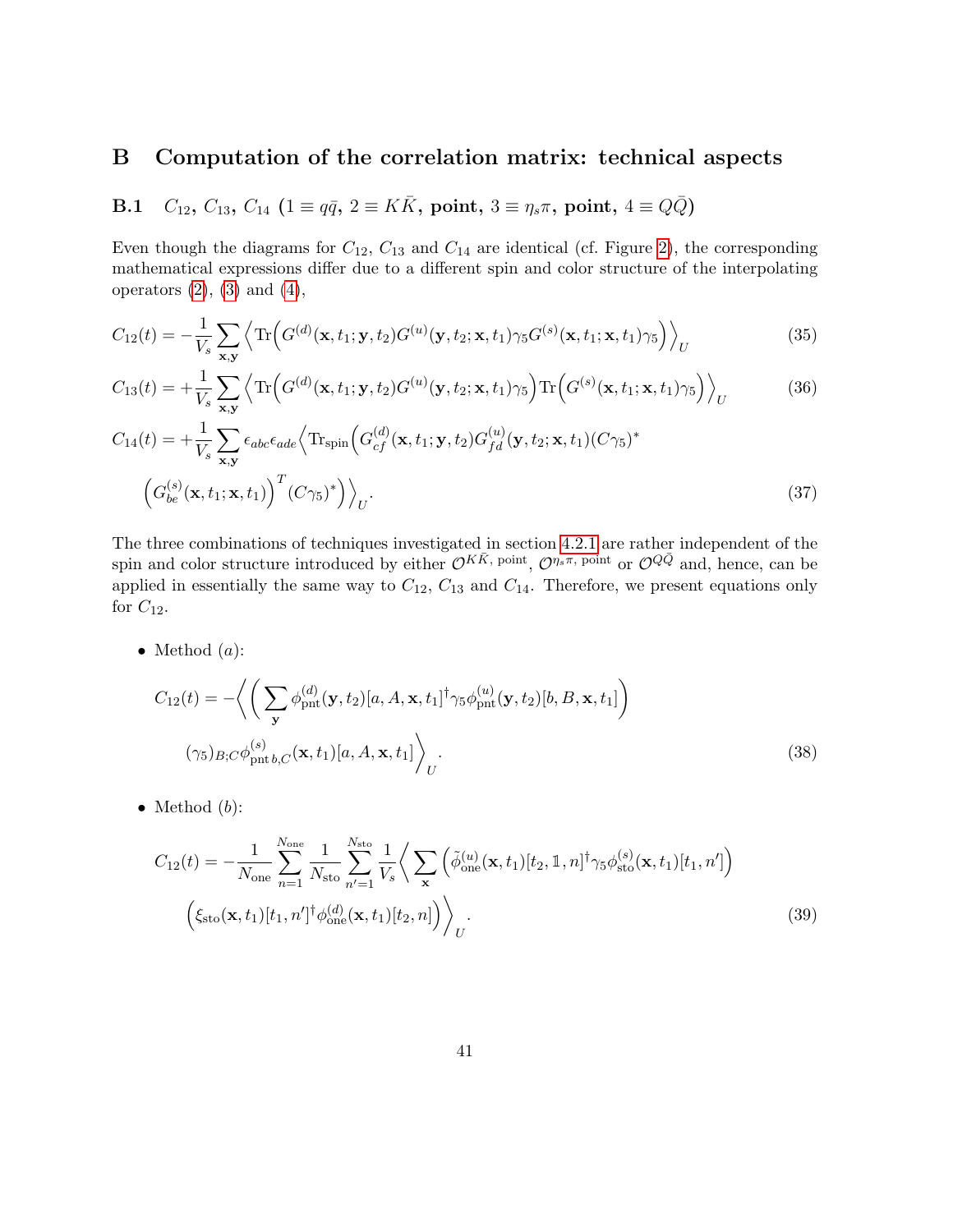• Method  $(c)$ :

$$
C_{12}(t) = -\frac{1}{N_{\rm sto}} \sum_{n=1}^{N_{\rm sto}} \left\langle (\gamma_5)_{B;A} \sum_{\mathbf{x}} \left( \phi_{\rm pnt}^{(u)}(\mathbf{x}, t_1)[a, A, \mathbf{y}, t_2]^{\dagger} \phi_{\rm sto}^{(s)}(\mathbf{x}, t_1)[t_1, n] \right) \right\rangle
$$

$$
\left( \xi_{\rm sto}(\mathbf{x}, t_1)[t_1, n]^{\dagger} \gamma_5 \phi_{\rm pnt}^{(d)}(\mathbf{x}, t_1)[b, B, \mathbf{y}, t_2] \right) \Bigg\rangle_U.
$$
(40)

<span id="page-42-0"></span>B.2  $C_{15}$  ( $1 \equiv q\bar{q}, 5 \equiv K\bar{K}$ , 2part)

With respect to spin and color  $C_{15}$  is identical to  $C_{12}$  (cf. eq. [\(35\)](#page-41-2)). The crucial difference is that the K and the  $\bar{K}$  meson are not created at the same point in space, but at different points x and z,

$$
C_{15}(t) = -\frac{1}{V_s^{3/2}} \sum_{\mathbf{x}, \mathbf{y}, \mathbf{z}} \left\langle \text{Tr} \left( G^{(d)}(\mathbf{z}, t_1; \mathbf{y}, t_2) G^{(u)}(\mathbf{y}, t_2; \mathbf{x}, t_1) \gamma_5 G^{(s)}(\mathbf{x}, t_1; \mathbf{z}, t_1) \gamma_5 \right) \right\rangle_U.
$$
(41)

Equations corresponding to the two combinations of techniques investigated in section [4.3.1](#page-16-0) are the following.

• Method  $(a)$ :

$$
C_{15}(t) = -\frac{1}{N} \sum_{n=1}^{N} \frac{1}{V_s^{3/2}} \left\langle \sum_{\mathbf{y}} \left( \tilde{\phi}^{(d)}(\mathbf{y}, t_2) [t_1, \gamma_5, n]^\dagger \gamma_5 \psi^{(u; s)}(\mathbf{y}, t_2) [t_1, \gamma_5, n] \right) \right\rangle_U, \tag{42}
$$

where

$$
\sum_{y} D_{a,A;b,B}^{(s)}(x;y)\phi_{b,B}^{(s)}(y)[t_1,n] = \xi_{a,A}(x)[t_1,n]
$$
\n(43)

$$
\sum_{x} D_{a,A;b,B}^{(u)}(\mathbf{x},x_0;y)\psi_{b,B}^{(u;s)}(y)[t_1,\gamma_5;t_1,n] = (\gamma_5 \phi)_{a,A}^{(s)}(\mathbf{x},x_0)[t_1,n]\delta(x_0;t_1)
$$
\n(44)

are the analogs of [\(20\)](#page-9-4) and [\(25\)](#page-10-2) for combining the one-end trick with a sequential propagator, which are straightforward to derive.

• Method  $(b)$ :

$$
C_{15}(t) = -\frac{1}{V_s^{1/2}} \bigg\langle \sum_{\mathbf{y}} \left( \phi^{(d)}(\mathbf{y}, t_2) [a, A, \mathbf{z}, t_1]^{\dagger} \gamma_5 \psi^{(u;s)}(\mathbf{y}, t_2) [t_1, \gamma_5; a, A, \mathbf{z}, t_1] \right) \bigg\rangle_U, \tag{45}
$$

where  $\psi^{(u;s)}$  is the sequential propagator  $G^{(u)}\gamma_5 G^{(s)}$  according to [\(26\)](#page-10-1).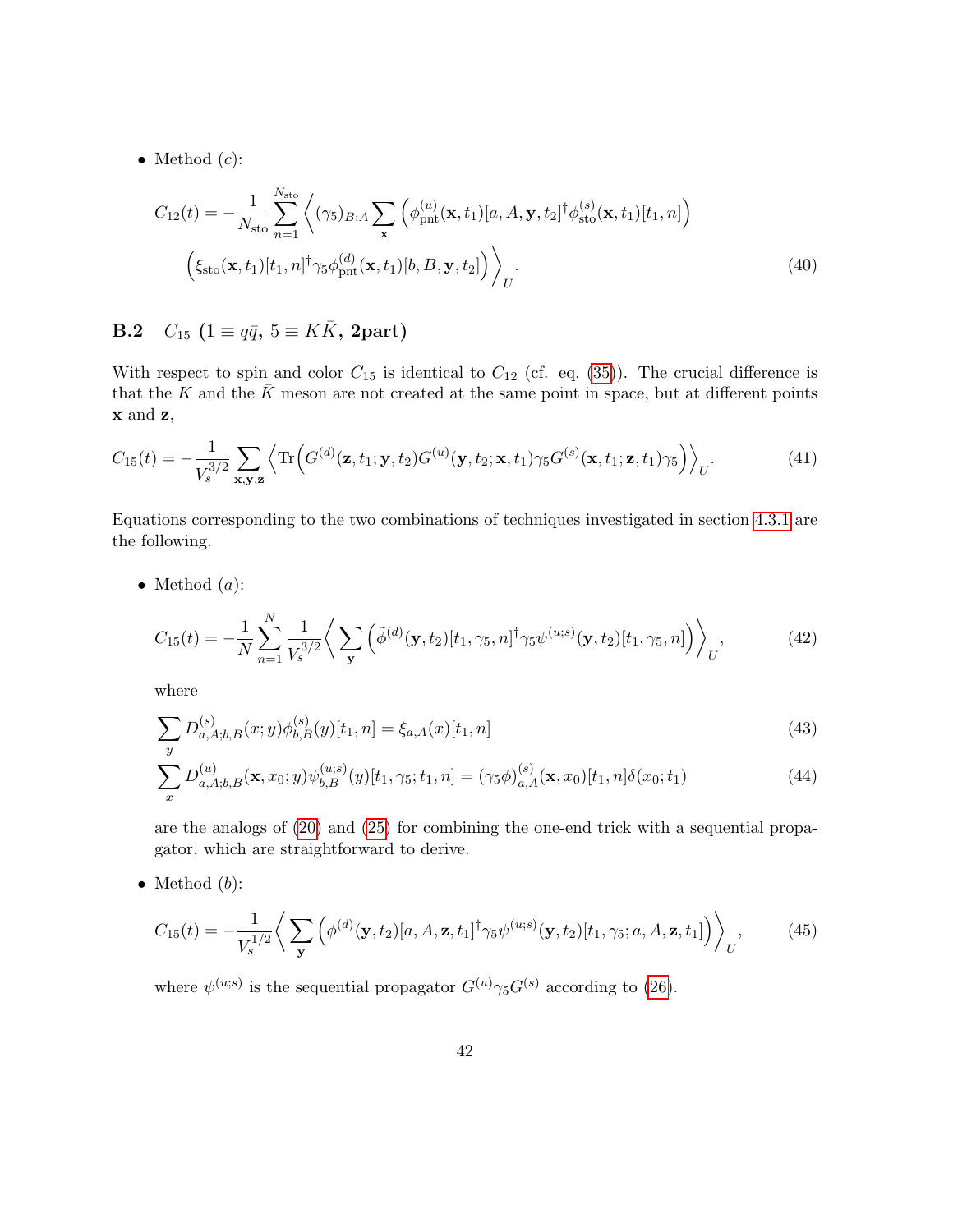# Acknowledgments

We thank Mario Gravina for his contributions in an early stage of this project. We acknowledge useful conversations with Stefan Meinel and Christian Wiese.

J.B. and M.W. acknowledge support by the Emmy Noether Programme of the DFG (German Research Foundation), grant WA 3000/1-1. M.D.B. is grateful to the Theoretical Physics Department at CERN for the hospitality and support.

This work was supported in part by the Helmholtz International Center for FAIR within the framework of the LOEWE program launched by the State of Hesse.

This work was cofunded by the European Regional Development Fund and the Republic of Cyprus through the Research Promotion Foundation (Project Cy-Tera ΥΠO∆OMH/ΣTPATH/0308/31 ) by the grand cypro914.

Calculations on the LOEWE-CSC and on the on the FUCHS-CSC high-performance computer of the Frankfurt University were conducted for this research. We would like to thank HPC-Hessen, funded by the State Ministry of Higher Education, Research and the Arts, for programming advice.

Computations have been performed using the Chroma software library [\[34\]](#page-46-5).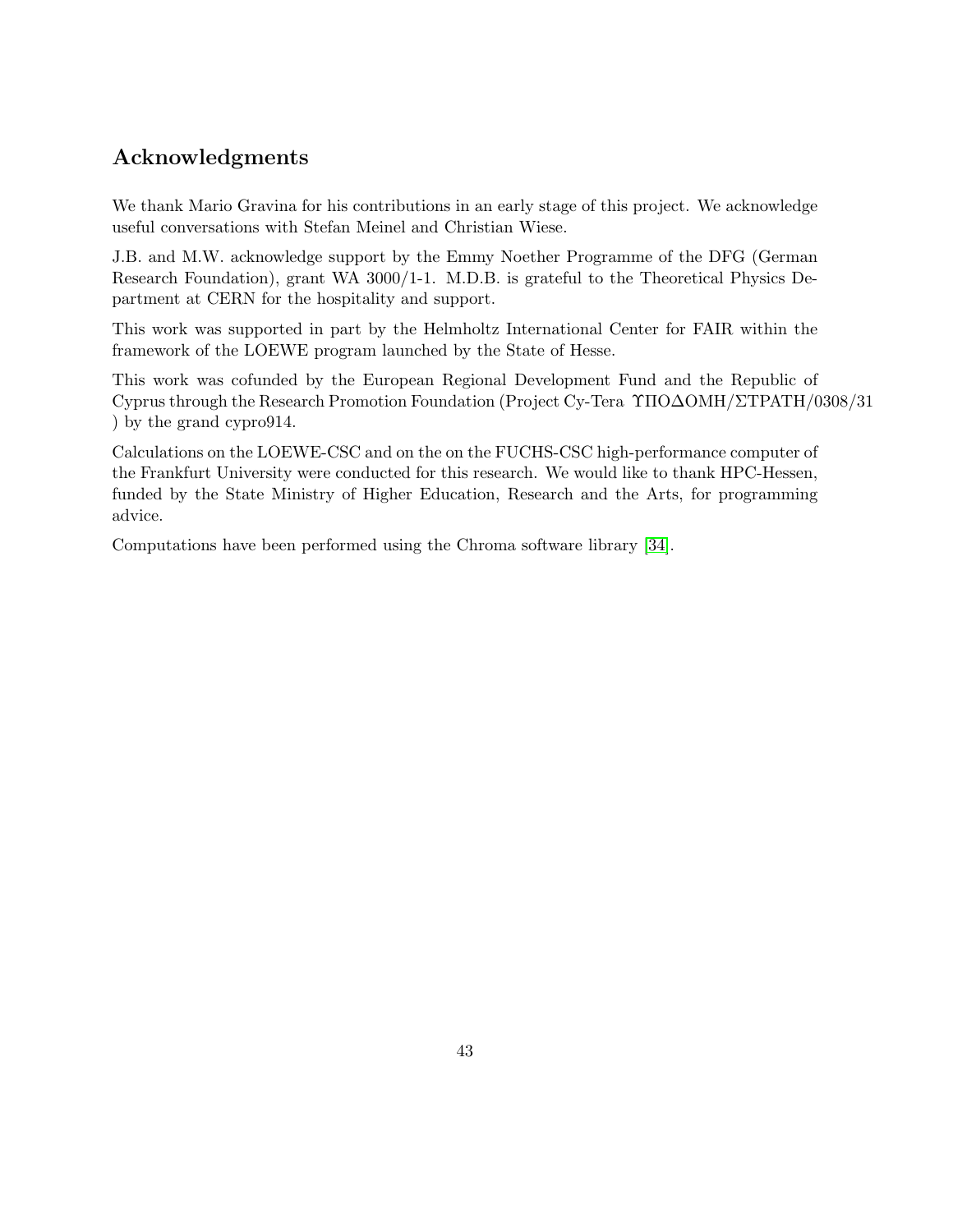## References

- <span id="page-44-0"></span>[1] M. Ablikim et al. [BESIII Collaboration], "Observation of a charged charmoniumlike structure in  $e^+e^- \to \pi^+\pi^- J/\psi$  at  $\sqrt{s} = 4.26 \,\text{GeV}$ ," Phys. Rev. Lett. 110, 252001 (2013) [\[arXiv:1303.5949](http://arxiv.org/abs/1303.5949) [hep-ex]].
- <span id="page-44-1"></span>[2] Z. Q. Liu *et al.* [Belle Collaboration], "Study of  $e^+e^- \rightarrow \pi^+\pi^-J/\psi$  and observation of a charged charmoniumlike state at Belle," Phys. Rev. Lett. 110, 252002 (2013) [\[arXiv:1304.0121](http://arxiv.org/abs/1304.0121) [hep-ex]].
- <span id="page-44-2"></span>[3] A. Bondar et al. [Belle Collaboration], "Observation of two charged bottomonium-like resonances in  $Y(5S)$  decays," Phys. Rev. Lett. **108**, 122001 (2012) [\[arXiv:1110.2251](http://arxiv.org/abs/1110.2251) [hep-ex]].
- <span id="page-44-3"></span>[4] C. Amsler et al., "Note on scalar mesons below 2 GeV" (2014) [\[http://pdg.lbl.gov/2014/reviews/rpp2014-rev-scalar-mesons.pdf\]](http://pdg.lbl.gov/2014/reviews/rpp2014-rev-scalar-mesons.pdf).
- <span id="page-44-4"></span>[5] M. Peardon et al. [Hadron Spectrum Collaboration], "A novel quark-field creation operator construction for hadronic physics in lattice QCD," Phys. Rev. D 80, 054506 (2009) [\[arXiv:0905.2160](http://arxiv.org/abs/0905.2160) [hep-lat]].
- <span id="page-44-5"></span>[6] C. B. Lang, L. Leskovec, D. Mohler and S. Prelovsek, "Vector and scalar charmonium resonances with lattice QCD," JHEP 1509, 089 (2015) [\[arXiv:1503.05363](http://arxiv.org/abs/1503.05363) [hep-lat]].
- <span id="page-44-6"></span>[7] J. J. Dudek et al. [Hadron Spectrum Collaboration], "An  $a_0$  resonance in strongly coupled  $\pi\eta$ ,  $K\overline{K}$  scattering from lattice QCD," Phys. Rev. D **93**, 094506 (2016) [\[arXiv:1602.05122](http://arxiv.org/abs/1602.05122) [hep-ph]].
- <span id="page-44-7"></span>[8] G. Moir et al., "Coupled-channel  $D\pi$ ,  $D\eta$  and  $D_s\bar{K}$  scattering from lattice QCD," [arXiv:1607.07093](http://arxiv.org/abs/1607.07093) [hep-lat].
- <span id="page-44-8"></span>[9] T. DeGrand and C. E. Detar, "Lattice methods for quantum chromodynamics," World Scientific  $(2006)$ .
- <span id="page-44-9"></span>[10] C. Gattringer and C. B. Lang, "Quantum chromodynamics on the lattice," Lect. Notes Phys. 788 (2010).
- <span id="page-44-10"></span>[11] S. Bernardson, P. McCarty and C. Thron, "Monte Carlo methods for estimating linear combinations of inverse matrix entries in lattice QCD," Comput. Phys. Commun. 78, 256 (1993).
- <span id="page-44-11"></span>[12] S. -J. Dong and K. -F. Liu, "Stochastic estimation with  $Z(2)$  noise," Phys. Lett. B 328, 130 (1994) [\[hep-lat/9308015\]](http://arxiv.org/abs/hep-lat/9308015).
- <span id="page-44-12"></span>[13] M. Foster et al. [UKQCD Collaboration], "Quark mass dependence of hadron masses from lattice QCD," Phys. Rev. D 59 074503 (1999) [\[hep-lat/9810021\]](http://arxiv.org/abs/hep-lat/9810021).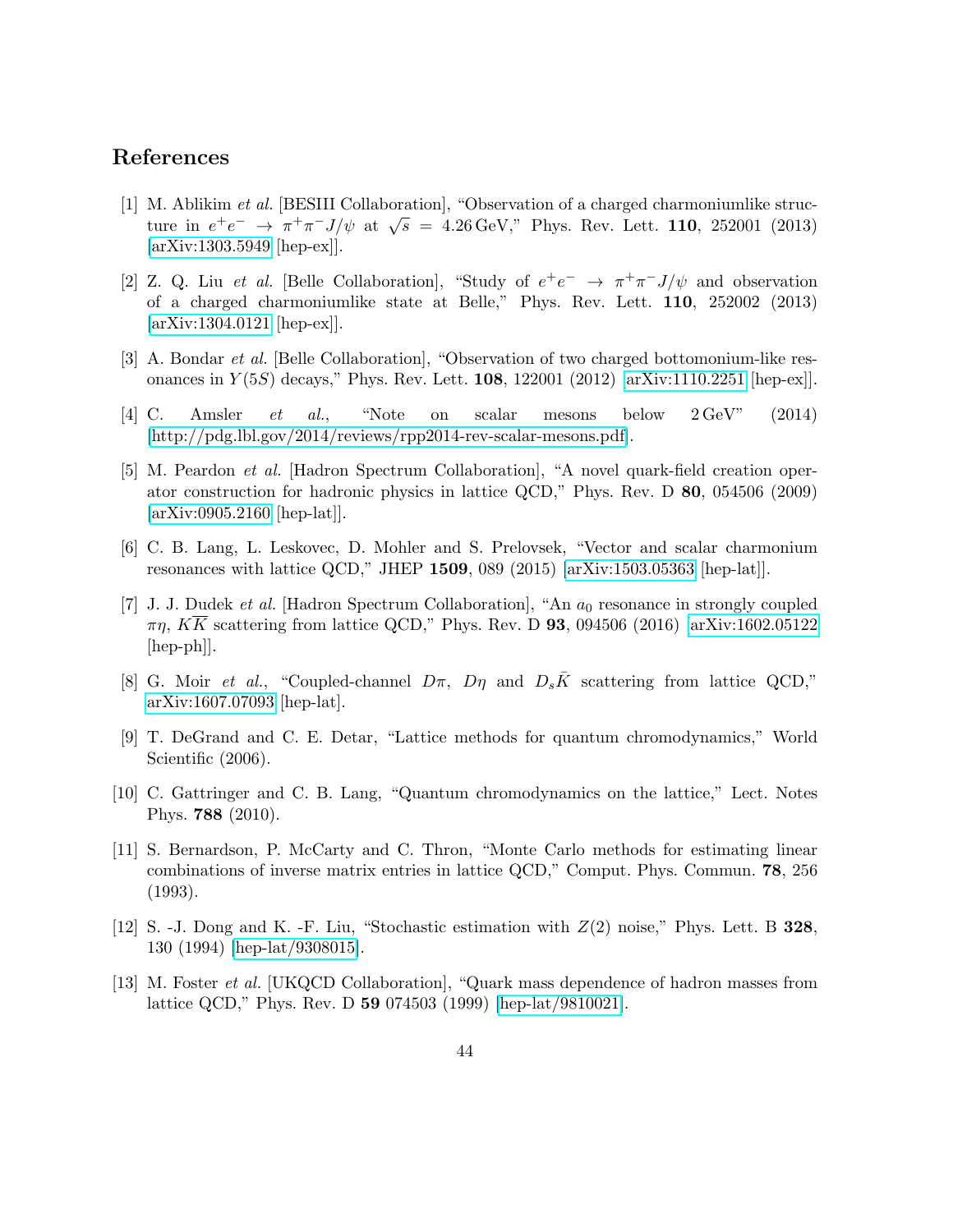- <span id="page-45-0"></span>[14] C. McNeile et al. [UKQCD Collaboration], "Decay width of light quark hybrid meson from the lattice," Phys. Rev. D 73 074506 (2006) [\[hep-lat/0603007\]](http://arxiv.org/abs/hep-lat/0603007).
- <span id="page-45-1"></span>[15] G. Martinelli and C. T. Sachrajda, "A lattice study of nucleon structure," Nucl. Phys. B 316 355 (1989).
- <span id="page-45-2"></span>[16] M. Wagner et al. [ETM Collaboration], "Scalar mesons and tetraquarks by means of lattice QCD," PoS ConfinementX, 108 (2012) [\[arXiv:1212.1648](http://arxiv.org/abs/1212.1648) [hep-lat]].
- <span id="page-45-3"></span>[17] M. Wagner et al. [ETM Collaboration], "Scalar mesons and tetraquarks from twisted mass lattice QCD," Acta Phys. Polon. Supp. 6, no. 3, 847 (2013) [\[arXiv:1302.3389](http://arxiv.org/abs/1302.3389) [hep-lat]].
- <span id="page-45-4"></span>[18] M. Wagner *et al.*, "Study of the  $a_0(980)$  on the lattice," PoS LATTICE 2013, 162 (2013) [\[arXiv:1309.0850](http://arxiv.org/abs/1309.0850) [hep-lat]].
- <span id="page-45-5"></span>[19] M. Wagner et al., "Investigation of light and heavy tetraquark candidates using lattice QCD," J. Phys. Conf. Ser. 503, 012031 (2014) [\[arXiv:1310.6905](http://arxiv.org/abs/1310.6905) [hep-lat]].
- <span id="page-45-6"></span>[20] J. Berlin *et al.*, "Investigation of the tetraquark candidate  $a_0(980)$ : technical aspects and preliminary results," PoS LATTICE 2014, 104 (2014) [\[arXiv:1410.8757](http://arxiv.org/abs/1410.8757) [hep-lat]].
- <span id="page-45-7"></span>[21] J. Berlin *et al.*, "Computation of correlation matrices for tetraquark candidates with  $J^P =$  $0^{+}$  and flavor structure  $q_1\bar{q_2}q_3\bar{q_3}$ ," PoS LATTICE 2015, 096 (2016) [\[arXiv:1508.04685](http://arxiv.org/abs/1508.04685) [hep- $|hat||$ .
- <span id="page-45-8"></span>[22] R. L. Jaffe, "Exotica," Phys. Rept. 409, 1 (2005) [\[hep-ph/0409065\]](http://arxiv.org/abs/hep-ph/0409065).
- <span id="page-45-9"></span>[23] C. Alexandrou, P. de Forcrand and B. Lucini, "Evidence for diquarks in lattice QCD," Phys. Rev. Lett. 97, 222002 (2006) [\[hep-lat/0609004\]](http://arxiv.org/abs/hep-lat/0609004).
- <span id="page-45-10"></span>[24] M. Wagner and C. Wiese [ETM Collaboration], "The static-light baryon spectrum from twisted mass lattice QCD," JHEP 1107, 016 (2011) [\[arXiv:1104.4921](http://arxiv.org/abs/1104.4921) [hep-lat]].
- <span id="page-45-11"></span>[25] S. Aoki et al. [PACS-CS Collaboration], "2+1 Flavor lattice QCD toward the physical point," Phys. Rev. D 79, 034503 (2009) [\[arXiv:0807.1661](http://arxiv.org/abs/0807.1661) [hep-lat]].
- <span id="page-45-12"></span>[26] C. Wiese, "Efficient computation of meson and four-quark correlation functions," Master of Science thesis at Humboldt University of Berlin (2012).
- <span id="page-45-13"></span>[27] S. Prelovsek *et al.*, "Lattice study of light scalar tetraquarks with  $I = 0, 2, 1/2, 3/2$ : are  $\sigma$ and  $\kappa$  tetraquarks?," Phys. Rev. D 82, 094507 (2010) [\[arXiv:1005.0948](http://arxiv.org/abs/1005.0948) [hep-lat]].
- <span id="page-45-14"></span>[28] C. Alexandrou *et al.*, "Lattice investigation of the scalar mesons  $a_0(980)$  and  $\kappa$  using fourquark operators," JHEP 1304, 137 (2013) [\[arXiv:1212.1418](http://arxiv.org/abs/1212.1418) [hep-lat]].